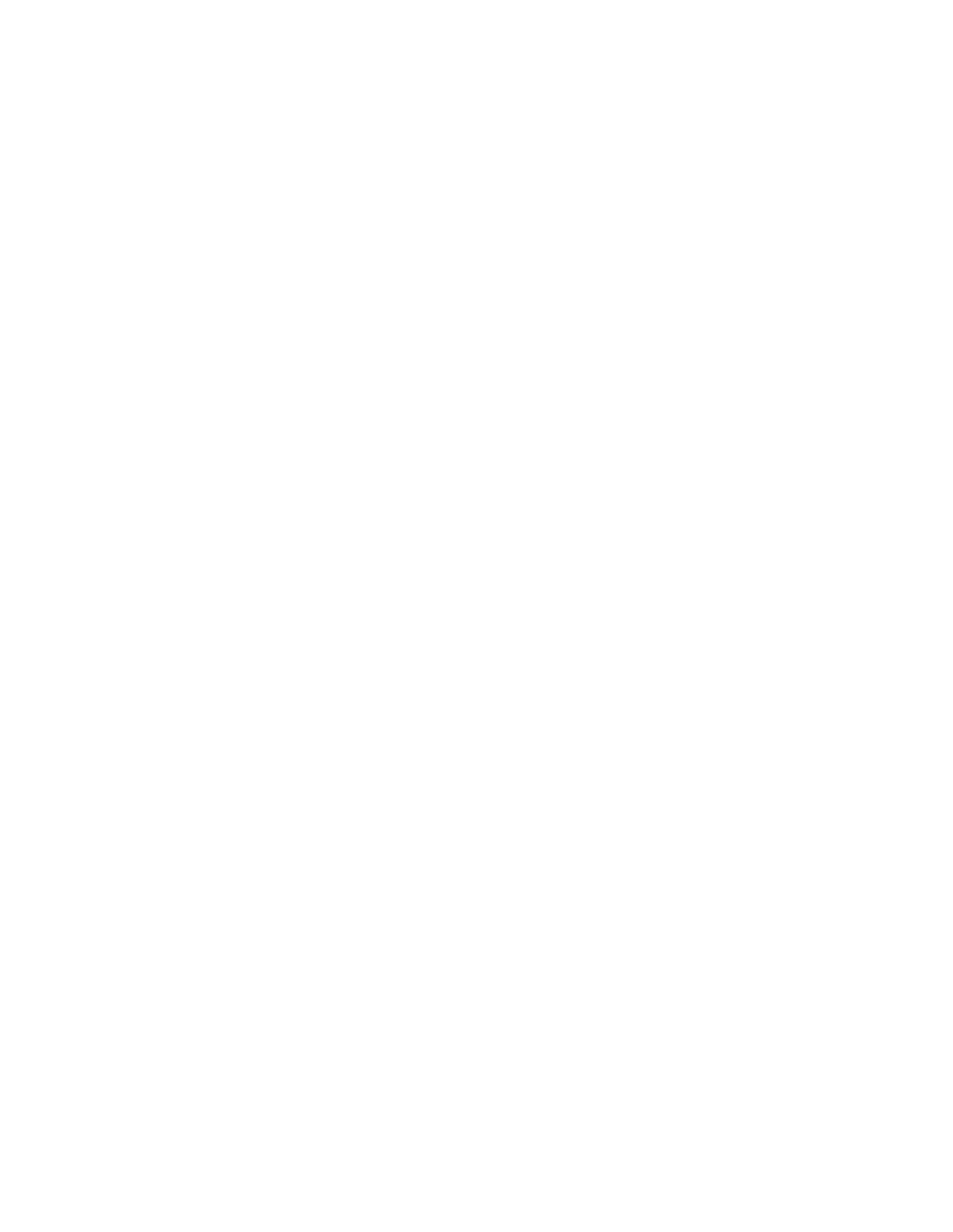© Digi International Inc. 1997. All Rights Reserved

The Digi logo is a trademark of Digi International Inc. All other brand and product names are the trademarks of their respective holders.

DataFire GO!<sup>™</sup> and DataFire<sup>™</sup> are trademarks of Digi International. Windows 95 and Windows NT are trademarks of Microsoft Corporation.

Information in this document is subject to change without notice and does not represent a commitment on the part of Digi International.

Digi provides this document "as is," without warranty of any kind, either expressed or implied, including, but not limited to, the implied warranties of fitness or merchantability for a particular purpose. Digi may make improvements and/or changes in this manual or in the product(s) and/or the  $program(s)$  described in this manual at any time.

This product could include technical inaccuracies or typographical errors. Changes are periodically made to the information herein; these changes may be incorporated in new editions of the publication.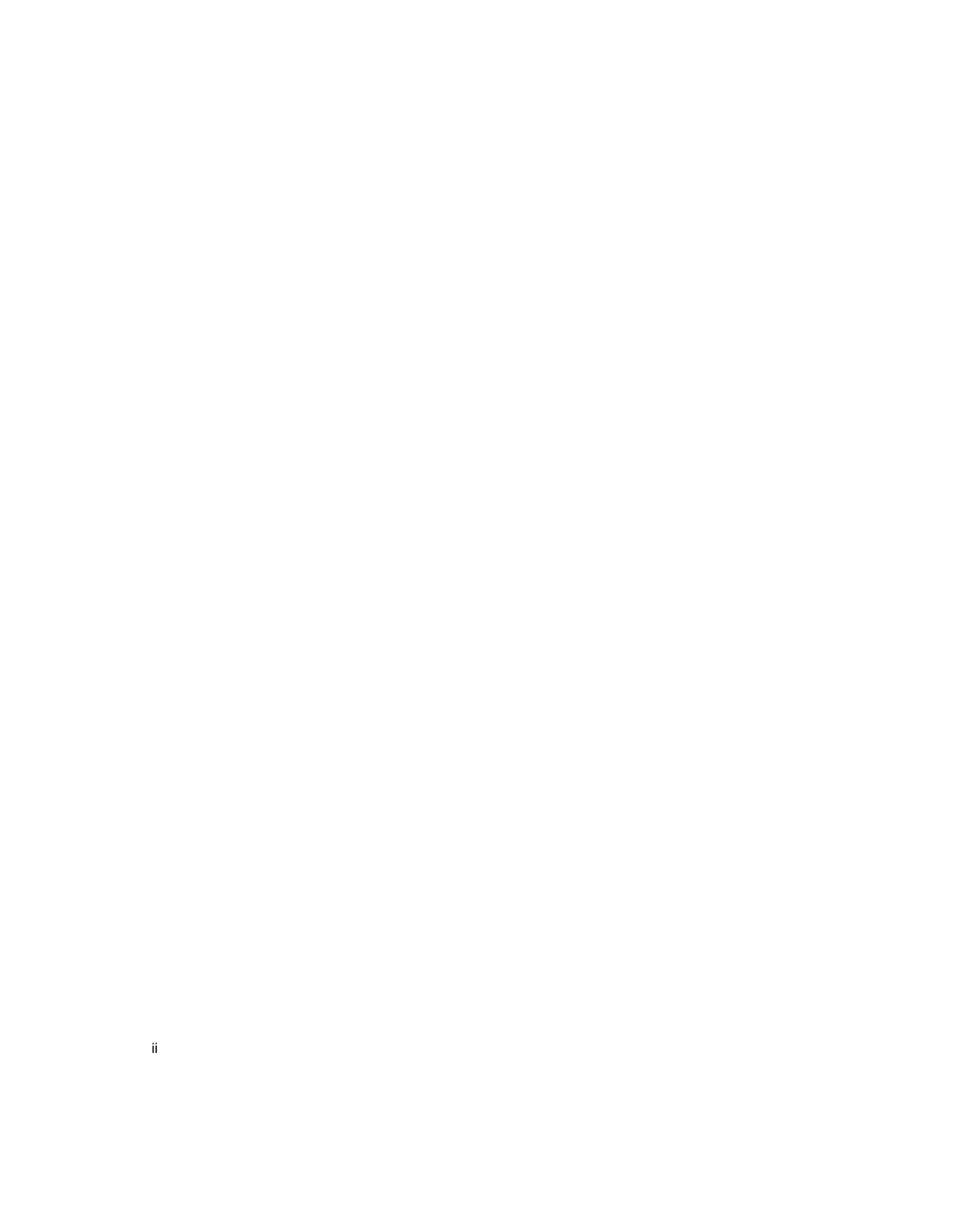# **Contents**

| <b>Introduction</b>                                                                                                                                                                                              |
|------------------------------------------------------------------------------------------------------------------------------------------------------------------------------------------------------------------|
|                                                                                                                                                                                                                  |
| Ordering ISDN Service in North America - - - - - - - - - - - - 1-5                                                                                                                                               |
| <b>Installing the PC Card</b>                                                                                                                                                                                    |
| Installation Procedures for Windows 95 Systems - - - - - - - - - 2-2<br>Installation Procedure for Windows NT 4.0 - - - - - - - - - - 2-10<br>Installation Procedure for Windows 3.1x and Macintosh - - - - 2-11 |
|                                                                                                                                                                                                                  |
| <b>Configuring the PC Card</b><br>Using AT Commands to Configure the PC Card - - - - - - - - - 4-8                                                                                                               |
| <b>Using the PC Card</b>                                                                                                                                                                                         |
| Using Windows 95 Dial-Up Networking - - - - - - - - - - - - - 5-2<br>Using the AT Command Interface - - - - - - - - - - - - - - - - 5-6<br>Protocol and Line Speed Settings (ISDN) - - - - - - - - - - - 5-10    |
| <b>AT Commands, S Registers, and Result Codes</b>                                                                                                                                                                |
|                                                                                                                                                                                                                  |
|                                                                                                                                                                                                                  |

 $Contents$  and  $R$  and  $R$  and  $R$  and  $R$  and  $R$  and  $R$  and  $R$  and  $R$  and  $R$  and  $R$  and  $R$  and  $R$  and  $R$  and  $R$  and  $R$  and  $R$  and  $R$  and  $R$  and  $R$  and  $R$  and  $R$  and  $R$  and  $R$  and  $R$  and  $R$  and  $R$  and  $R$  a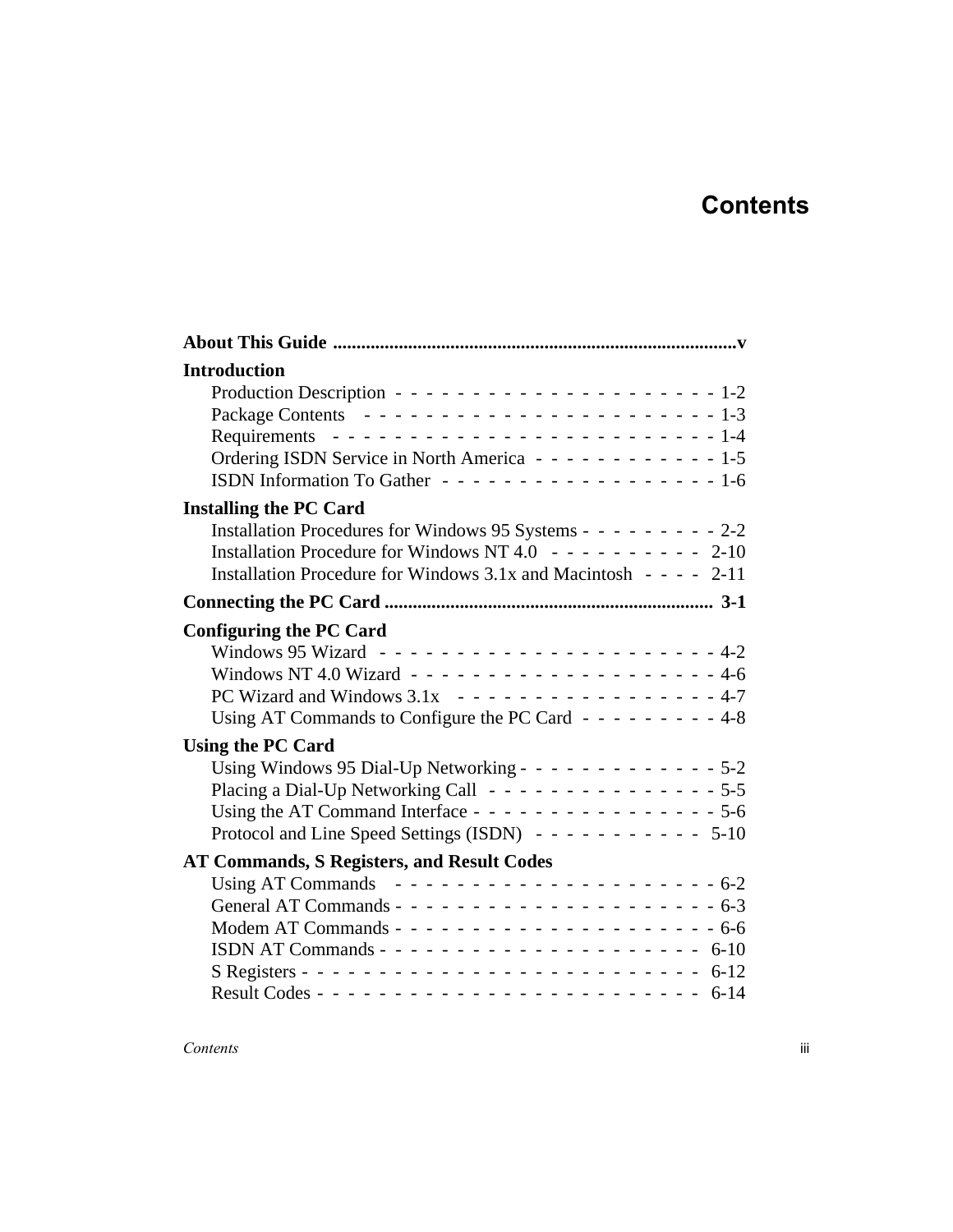| <b>Troubleshooting and Support</b>                                 |
|--------------------------------------------------------------------|
|                                                                    |
| Troubleshooting Other Problems - - - - - - - - - - - - - - - - 8-4 |
|                                                                    |
|                                                                    |
|                                                                    |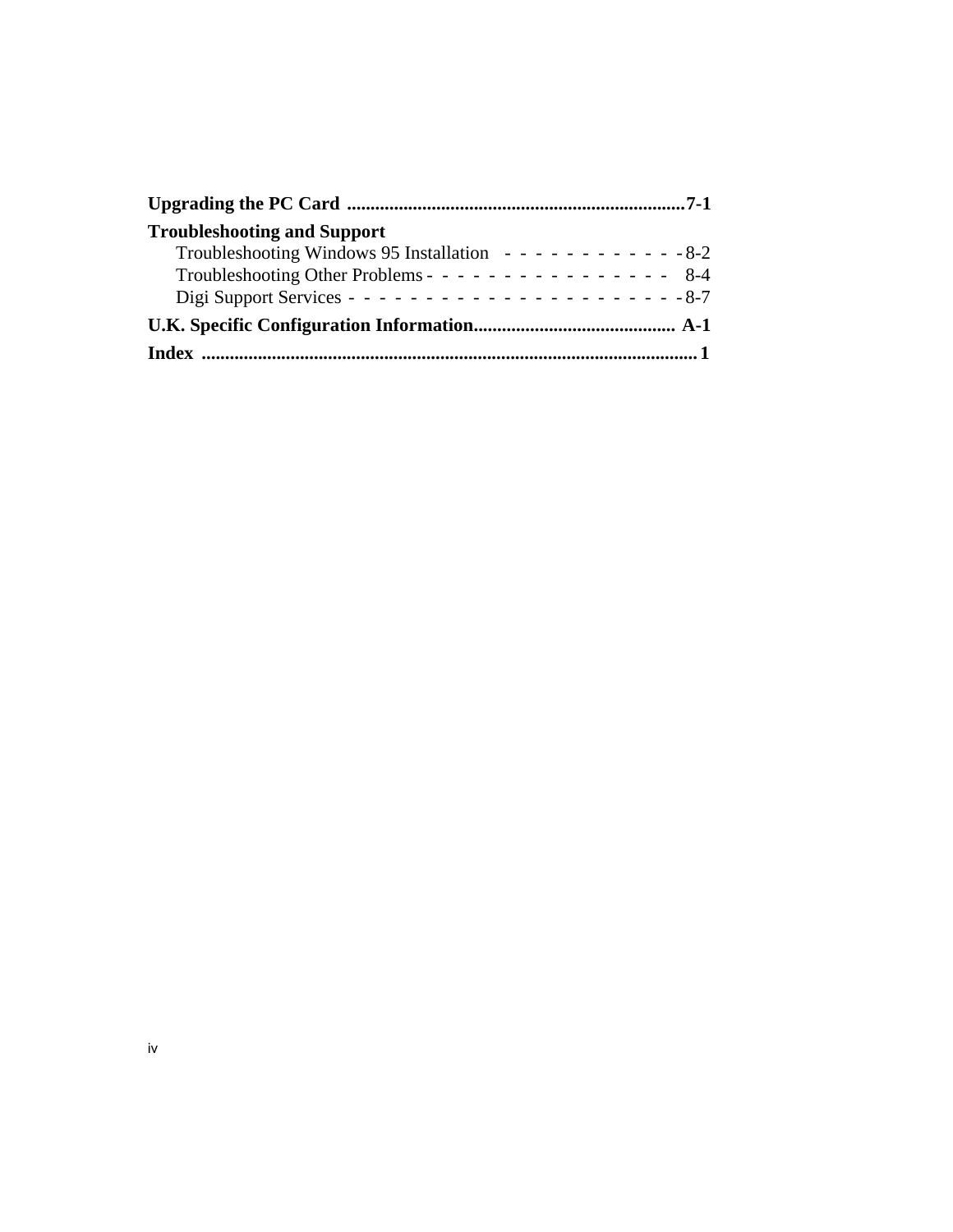# **About This Guide**

| <b>Purpose</b>         | This guide provides the following:                                                                                                                                                                                                  |  |  |  |
|------------------------|-------------------------------------------------------------------------------------------------------------------------------------------------------------------------------------------------------------------------------------|--|--|--|
|                        | An introduction to the DataFire GO!, which describes features, the<br>٠<br>contents of the DataFire GO! package, requirements for operating<br>the product, and tips to North American customers on ordering<br><b>ISDN</b> service |  |  |  |
|                        | Installation procedures for users of Windows 95, Windows NT,<br>$\bullet$<br>Windows $3.1x$ , and Macintosh                                                                                                                         |  |  |  |
|                        | Configuration information                                                                                                                                                                                                           |  |  |  |
|                        | Information on using the product<br>٠                                                                                                                                                                                               |  |  |  |
|                        | Information on AT commands, S registers, and result codes<br>٠                                                                                                                                                                      |  |  |  |
|                        | Information on upgrading the PC card<br>٠                                                                                                                                                                                           |  |  |  |
|                        | Troubleshooting and support information                                                                                                                                                                                             |  |  |  |
| <i><b>Audience</b></i> | This manual is addressed to administrators who are familiar with their<br>operating system's administration and networking procedures.                                                                                              |  |  |  |
| <b>Scope</b>           | This manual provides step-by-step instructions for installing the<br>DataFire GO! adapter and installing and configuring driver software.                                                                                           |  |  |  |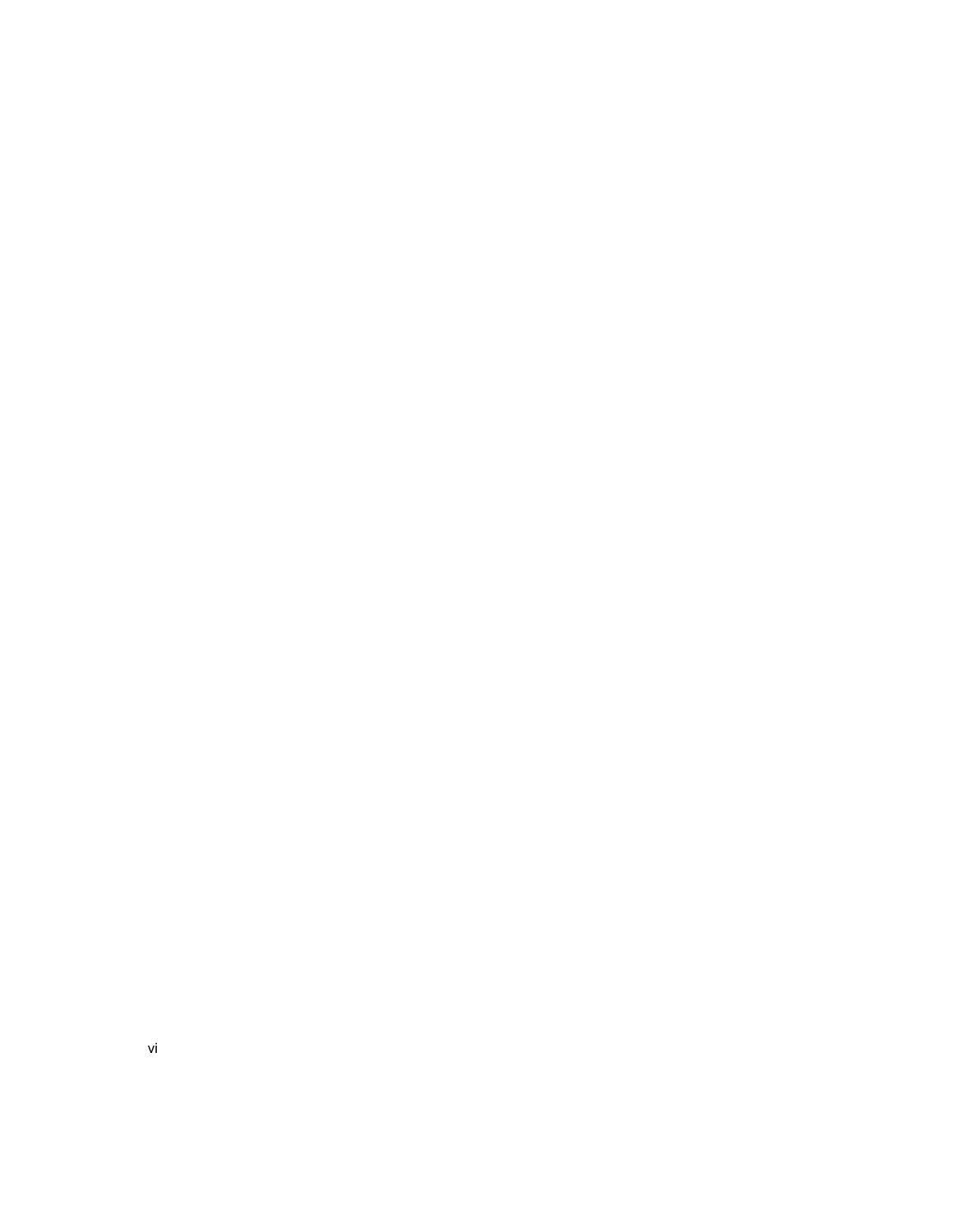# $chapter$  1

# **Introduction**

This chapter introduces the DataFire GO! Series PC adapters. The following topics are discussed:

| • Ordering ISDN Service in North America. 1-5 |
|-----------------------------------------------|
|                                               |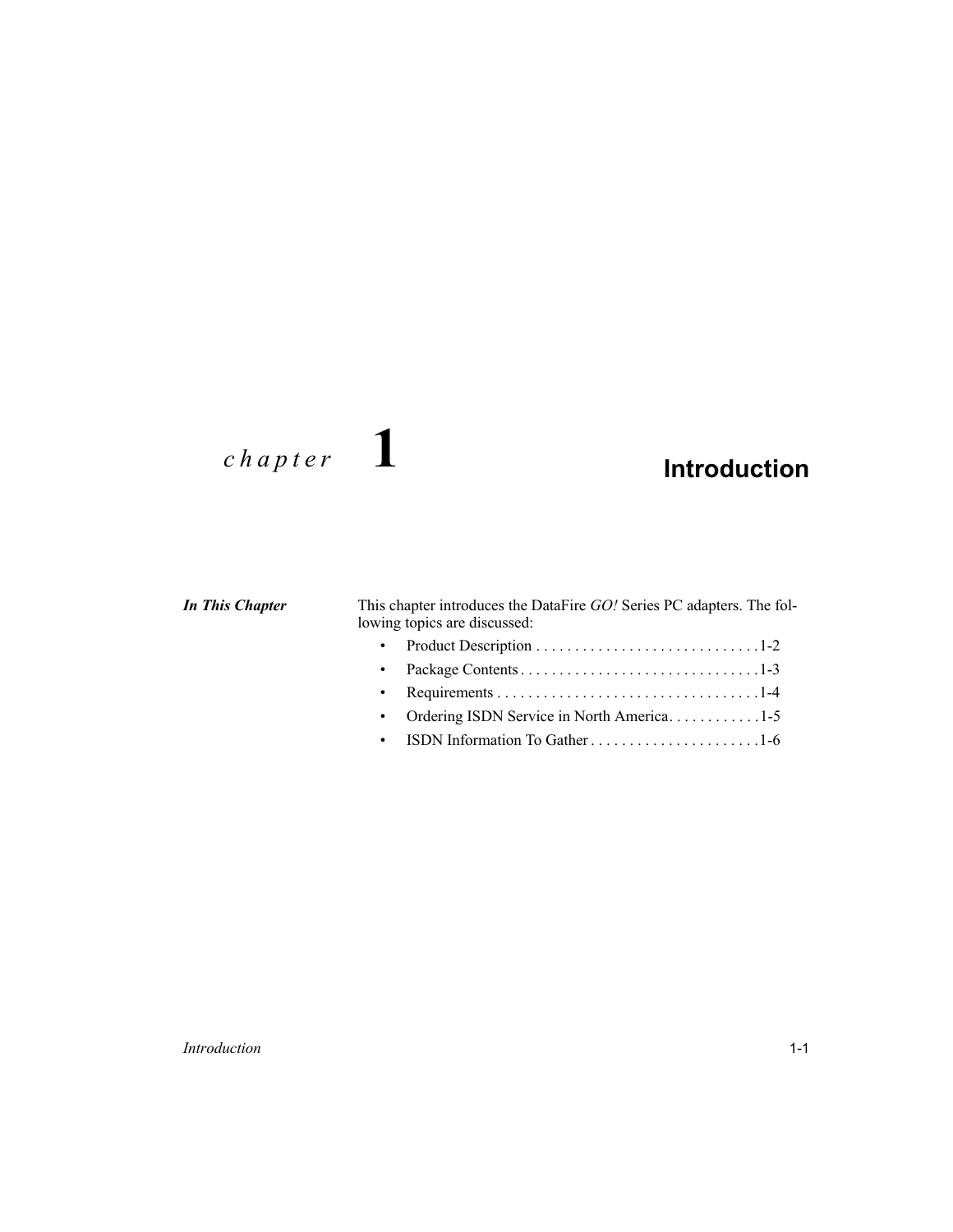# **Product Description**

| <b>General Description</b> | The DataFire GO! Series PC Card is a high performance ISDN terminal<br>adapter and V.34 data/fax modem combination. This arrangement gives<br>your portable office maximum freedom and versatility in data communi-<br>cation. From a single PC card inserted into your computer's PCMCIA<br>socket, you can communicate<br>Terminal adapter-to-terminal adapter over an ISDN line<br>Modem-to-modem and fax-to-fax over an ISDN line<br>٠<br>Modem-to-modem and fax-to-fax over a standard telephone line<br>٠                                                                                                                                                                                                                                                                                                            |
|----------------------------|----------------------------------------------------------------------------------------------------------------------------------------------------------------------------------------------------------------------------------------------------------------------------------------------------------------------------------------------------------------------------------------------------------------------------------------------------------------------------------------------------------------------------------------------------------------------------------------------------------------------------------------------------------------------------------------------------------------------------------------------------------------------------------------------------------------------------|
| <b>Key Features</b>        | The following are DataFire GO! key features:<br>ISDN U and S/T interface models<br>$\bullet$<br>Integral ISDN terminal adapter with B channel data rates to 64 Kbps.<br>$\bullet$<br>Support for many ISDN switch types<br>٠<br>ISDN protocols: V.110, V.120, Rate Adaption Protocol, Async-to-<br>$\bullet$<br>Sync PPP, and PPP Multilink (Windows 95 only)<br>User selectable V.34 data/fax modem call capability over an ISDN<br>$\bullet$<br>B-channel or analog phone line<br>Auto detect of incoming ISDN CSD (circuit switched data) or V.34<br>$\bullet$<br>calls over the ISDN line<br>Integral, high-speed COM port (16550 UART)<br>٠<br>300 bps to 230.4 kbps asynchronous DTE interface speed<br>$\bullet$<br>Hayes-compatible AT command set<br>$\bullet$<br>Flash EEPROM for firmware upgrades<br>$\bullet$ |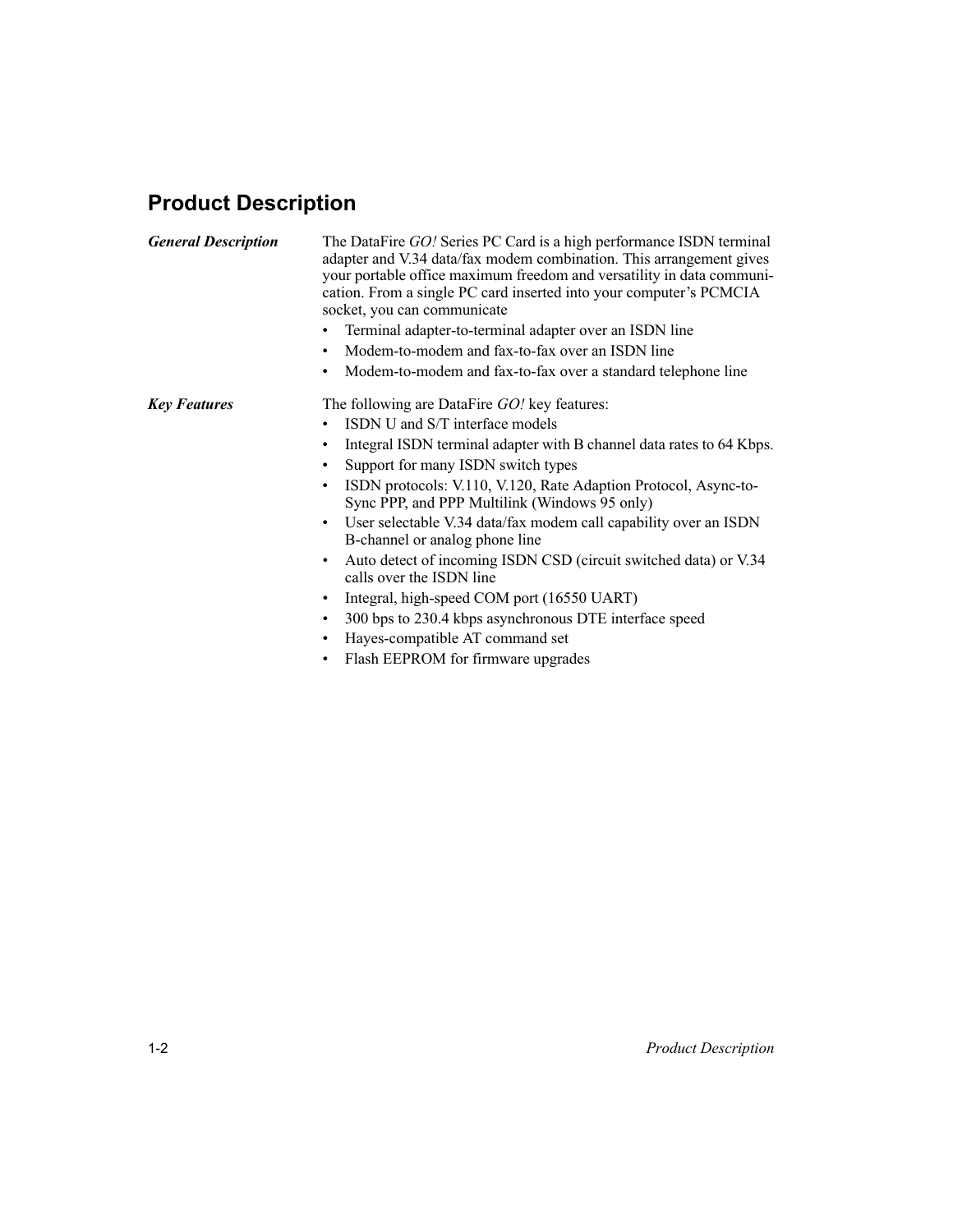# **Package Contents**

#### **Contents**

Your package should include the following:

- DataFire GO! Series PC card  $\bullet$  .
- Analog line interface
- ISDN line interface
- Telephone cable  $\bullet$
- Termination plug and ferrite bead (S/T) model only  $\bullet$
- Software and documentation  $\bullet$

### **If Anything Is Missing**

If any of these items are missing or damaged, contact your vendor first for replacement. If your vendor cannot help you, then contact Digi Technical Support. Procedures are discussed in the Customer Information Packet.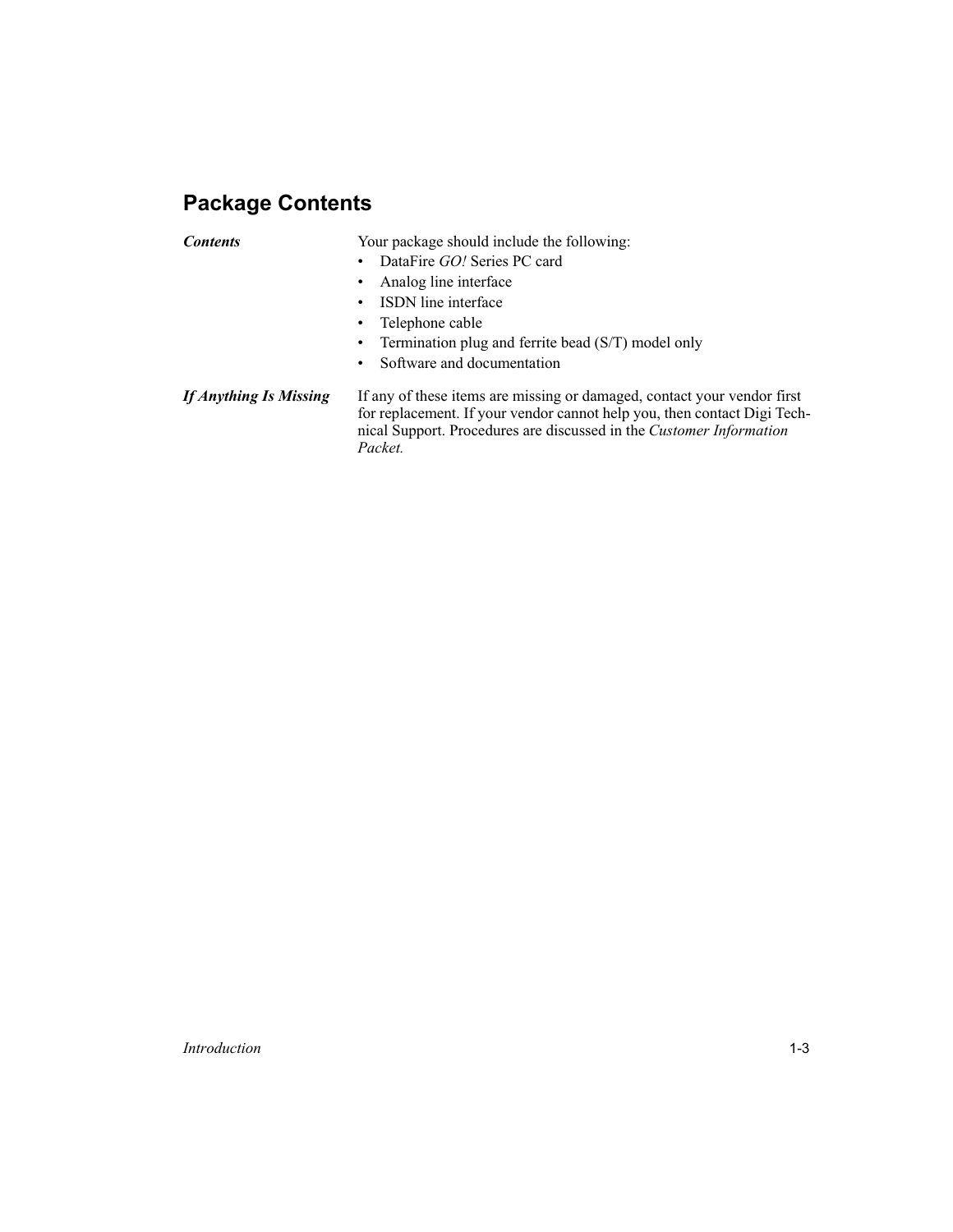# **Requirements**

| <b>General Requirements</b> | The following are general requirements to operate the DataFire GO!                                                                                                                                                                                                                         |  |  |  |
|-----------------------------|--------------------------------------------------------------------------------------------------------------------------------------------------------------------------------------------------------------------------------------------------------------------------------------------|--|--|--|
|                             | Any personal computer (PC or compatible, Macintosh or Power PC,<br>$\bullet$<br>including laptops, notebooks, and portables) with an available 5 volt<br>PCMCIA port that supports Type II PCMCIA cards (PCMCIA spec-<br>ification 2.1). The PC Card power requirements are 285 mA, 1.4 W. |  |  |  |
|                             | Basic Rate Interface (BRI) for the ISDN line<br>$\bullet$                                                                                                                                                                                                                                  |  |  |  |
|                             | Analog telephone line for V.34 modem data/fax calls when an ISDN<br>٠<br>line is not available.                                                                                                                                                                                            |  |  |  |
|                             | Data communication software installed in your computer. It must<br>$\bullet$<br>include fax software in order to use the modem's fax capability.                                                                                                                                           |  |  |  |
| <b>MLPPP</b> Requirements   | To use Multi-Link Point-to-Point Protocol (MLPPP), the DataFire GO!<br>adapter must be installed on a Windows 95 system.                                                                                                                                                                   |  |  |  |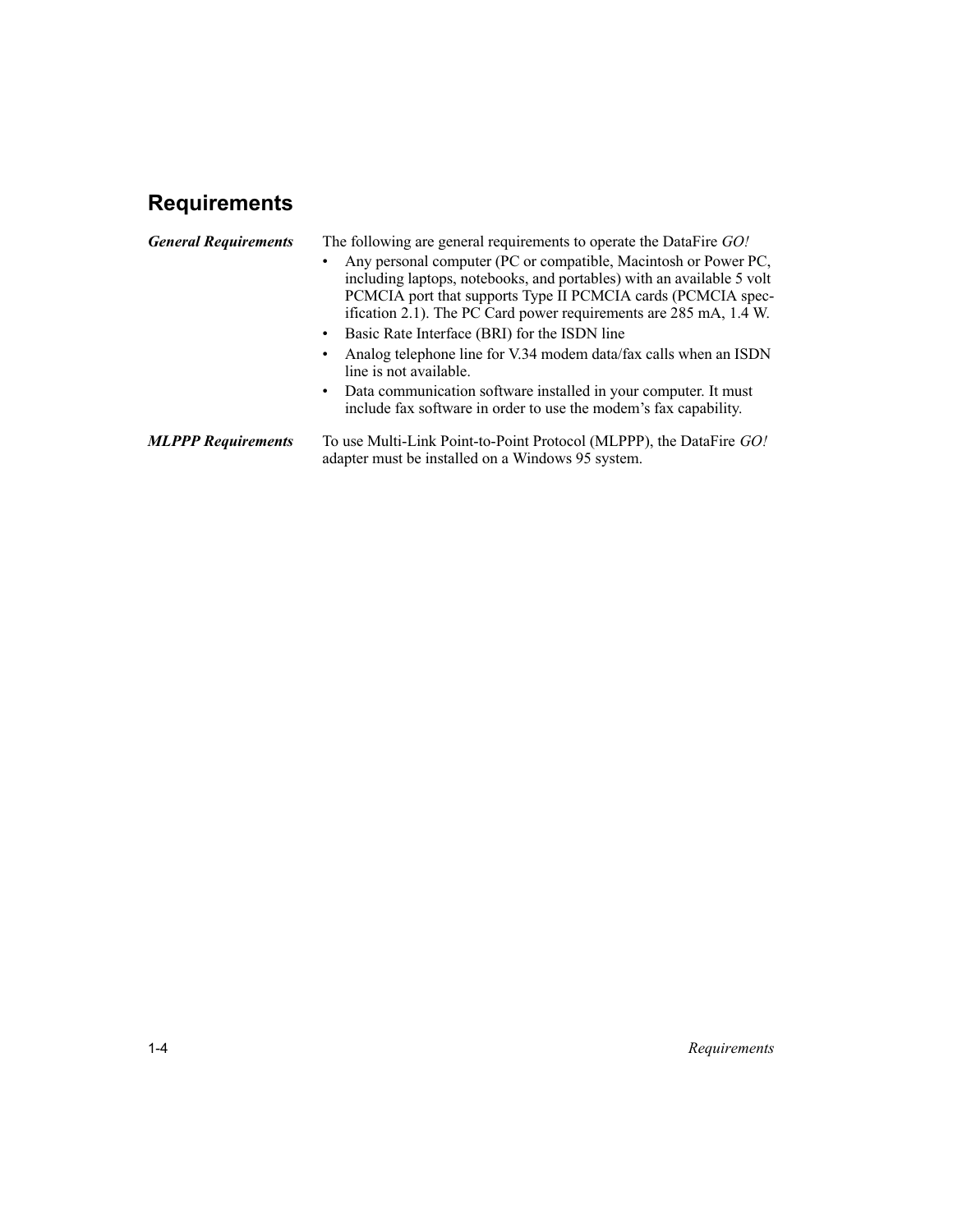# **Ordering ISDN Service in North America**

**Introduction** This section provides some information on ordering ISDN service in North America, which can sometimes be confusing. **Ordering Tips** Here are some tips for ordering ISDN service in North America: If your telephone company supports ISDN ordering codes ISDN ordering codes are packages of ISDN line configuration features that make it easier for you to order appropriate service. If your telephone company supports these codes, order one of the following: EZ-ISDN-1, which supports both voice and data on two channels, plus supplementary features such as caller ID, flexible calling, call forwarding, 3-way-calling, and so forth. Your equipment may not support all of the features this line provides. Capability S, which supports both voice and data on two channels,  $\bullet$ and caller ID If your telephone company does not supports ISDN ordering codes If your telephone company does not support either of these ordering codes, then request the following configuration: Switch type: National ISDN-1 (preferred), AT&T 5ESS, or Northern  $\bullet$ Telecom DMS 100 D channel for signaling only (no D channel packet data) Circuit switched data and voice (CSD/CSV) on each B channel  $\bullet$ Enable outgoing and incoming calls on each B channel Dynamic TEI Multipoint bus configuration  $\bullet$ Terminal type A (AT&T Custom switch only) No EKTS or other special services or features Calling Line ID (optional)

• RJ11 jack (preferred)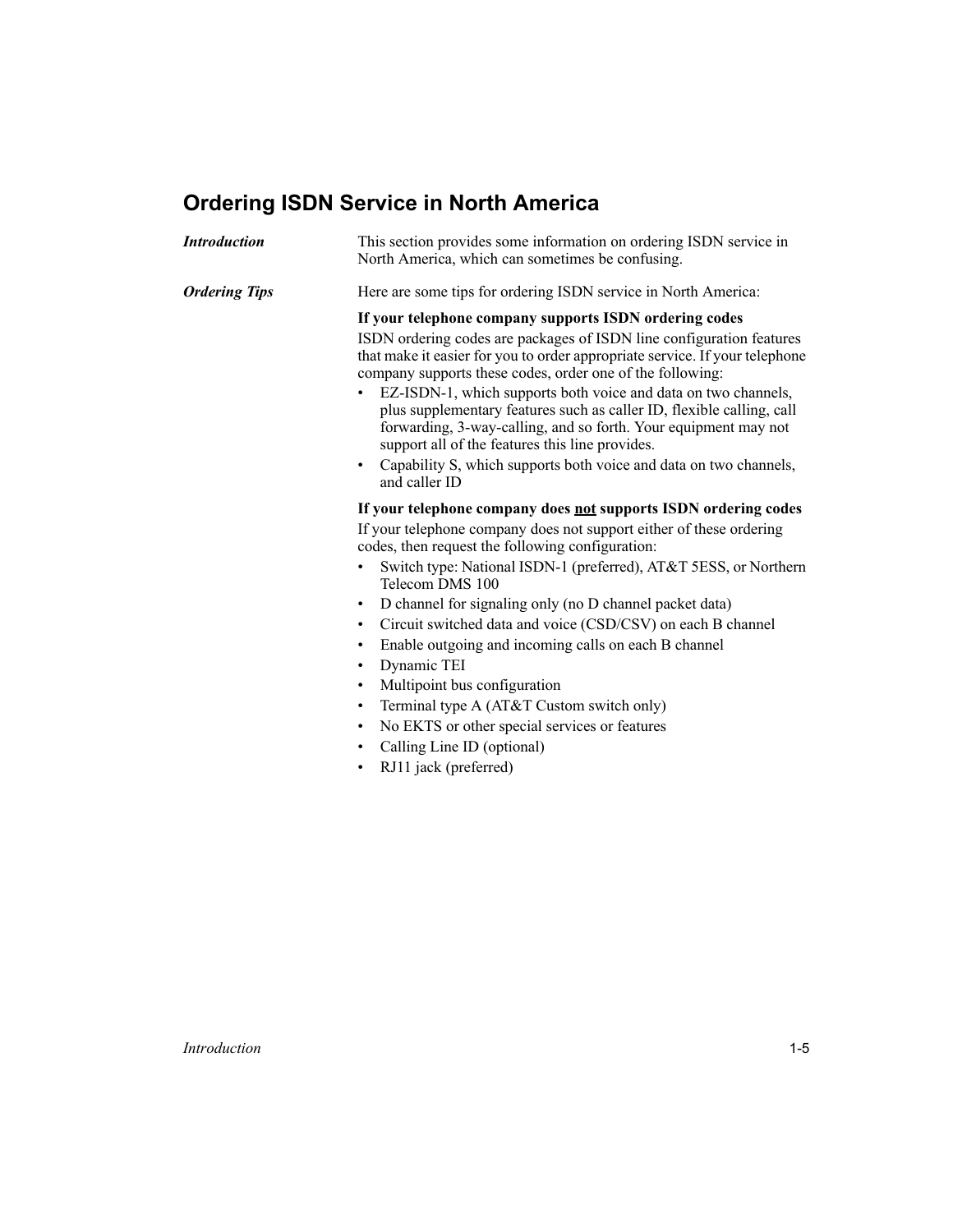# **ISDN Information To Gather**

| <i>Introduction</i>          | This section describes the ISDN information you need to gather from<br>your telephone company in order to configure the DataFire GO!. |
|------------------------------|---------------------------------------------------------------------------------------------------------------------------------------|
| <b>Information to Gather</b> | To configure your DataFire adapter, you will need the following infor-<br>mation from your telephone company:                         |
|                              | • The ISDN switch type the telephone company uses                                                                                     |
|                              | $\bullet$ The SPID <sub>s</sub> (II S, only) and directory numbers assigned to your con-                                              |

The SPIDs (U.S. only) and directory numbers assigned to your connections

ISDN Information To Gather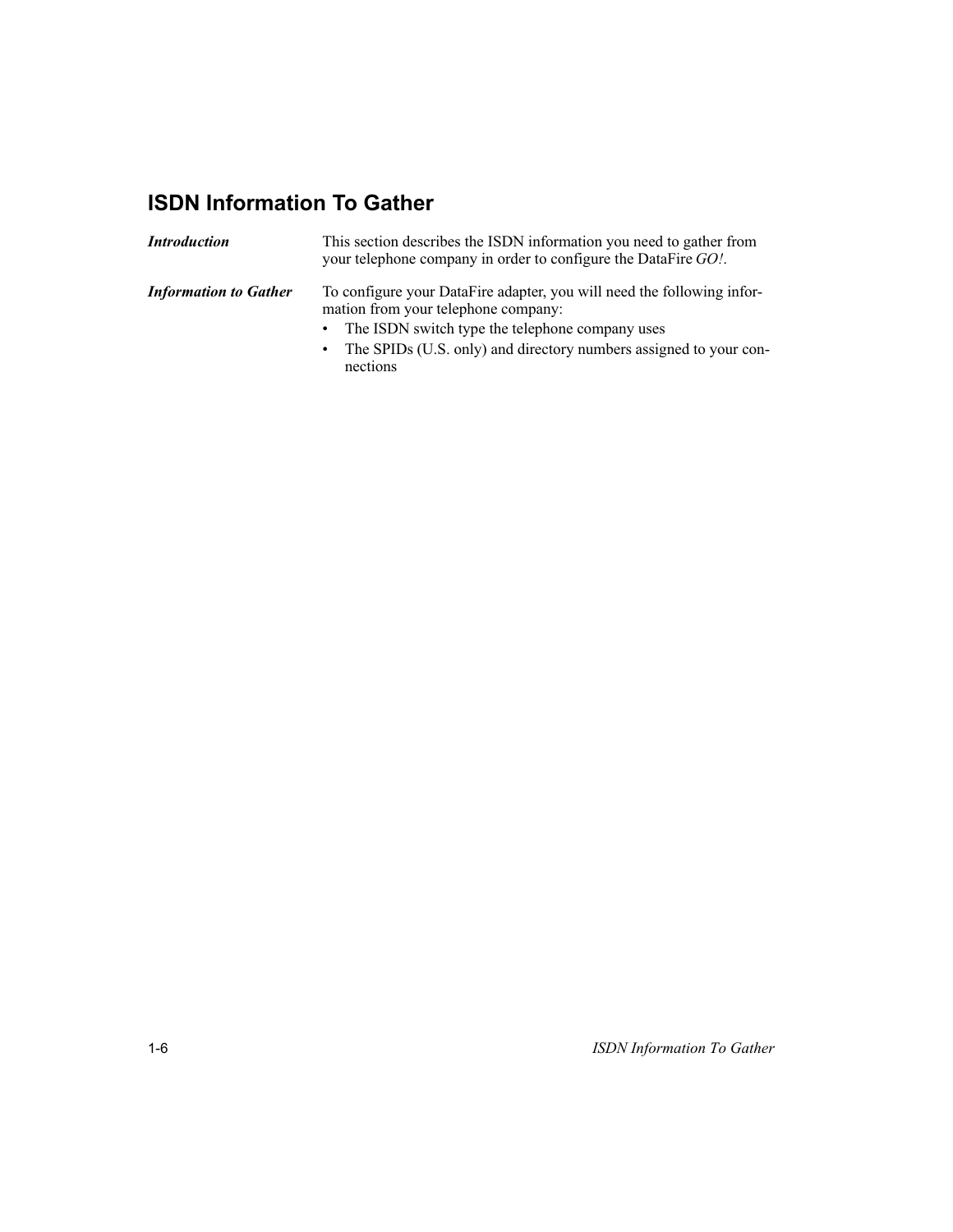# $chapter$  2

# **Installing the PC Card**

### **In This Chapter**

This chapter includes installation procedures. Topics covered include the following:

- Installation Procedures for Windows 95 Systems ......2-2  $\bullet$
- Installation Procedure for Windows NT 4.0 . . . . . . . . . . . 2-10  $\bullet$
- Installation Procedure for Windows 3.1x and Macintosh 2-11  $\bullet$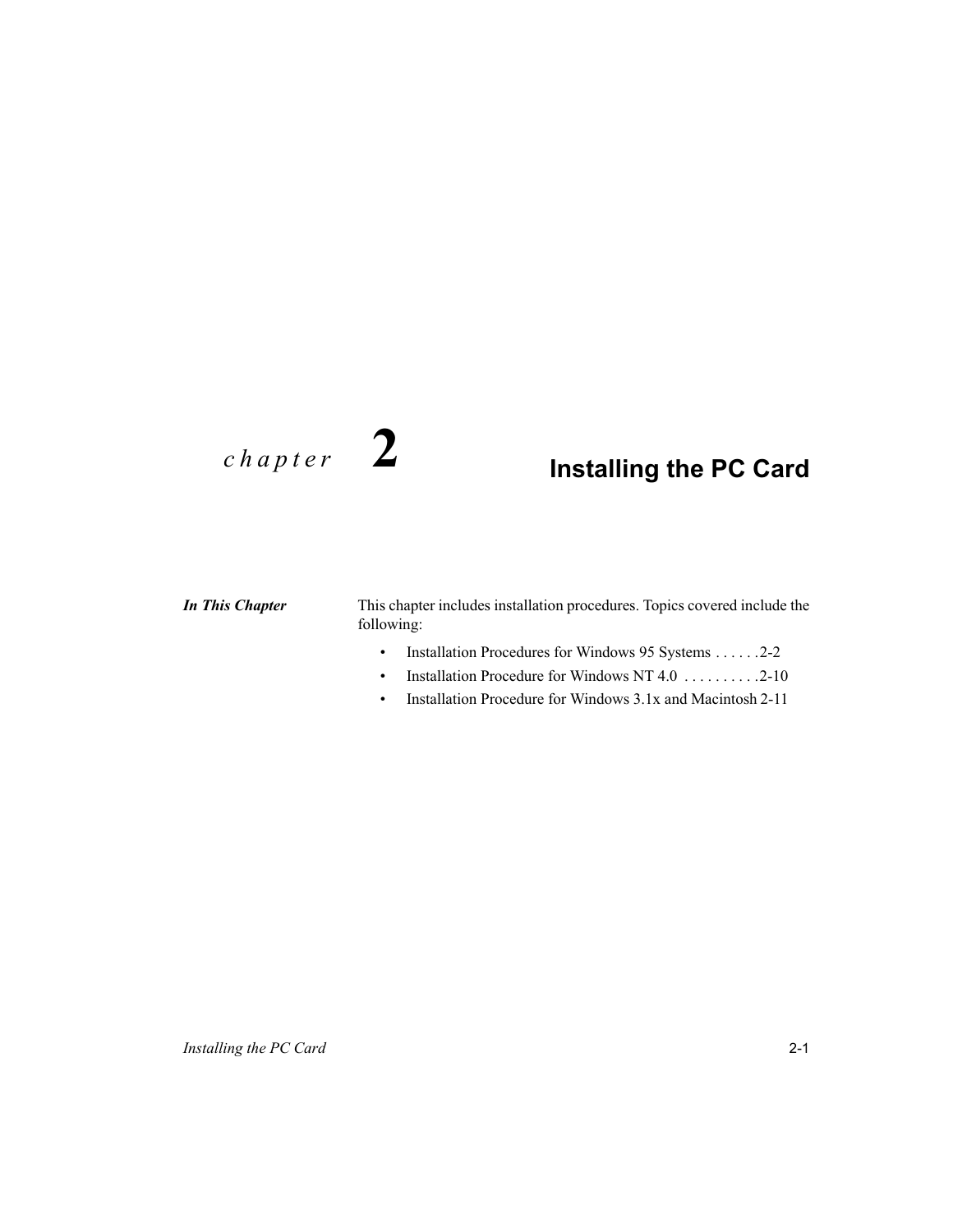## **Installation Procedures for Windows 95 Systems**

**Introduction** 

This section describes the steps to complete for successful installation:

- Enable PC Card (PCMCIA) Services
- Install Dial-Up Networking
- Insert the DataFire GO! Series PC Card
- Identify the Windows 95 version installed on your PC
- Install Microsoft Accelerator Pack Version 1.1 and Digi DataFire GO! Series Wizard
- Use the Wizard to configure the PC card.

### **Enable PC Card (PCMCIA) Services**

**Introduction** This section describes how to enable PCMCIA services. **Procedure** To enable PCMCIA services do the following: 1. Open Control Panel and double-click the PC Card (PCMCIA) icon. 2. If a dialog window appears with tabs indicating Socket Status and Global Settings, then PC Card (PCMCIA) services have already been enabled.

3. Otherwise, follow the instructions on your screen to enable PC Card (PCMCIA) services.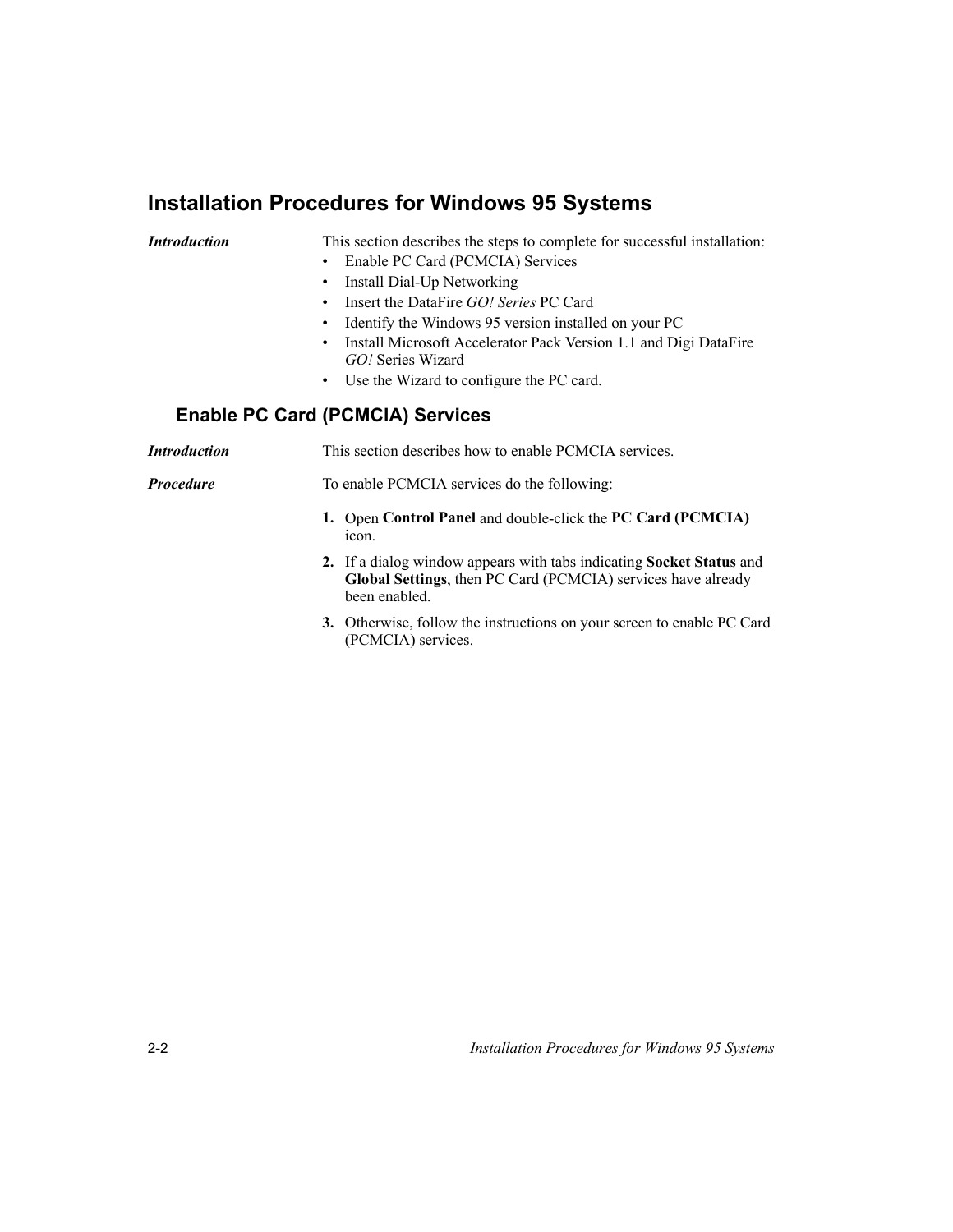# **Install Dial-Up Networking**

| <b>Introduction</b> | This section describes how to install Microsoft Dial-up Networking.                                                                                                                       |  |  |
|---------------------|-------------------------------------------------------------------------------------------------------------------------------------------------------------------------------------------|--|--|
| <b>Procedure</b>    | To install Dial-up Networking, do the following:                                                                                                                                          |  |  |
|                     | 1. Double-click My Computer.                                                                                                                                                              |  |  |
|                     | 2. Do one of the following:                                                                                                                                                               |  |  |
|                     | If there is a Dial-Up Networking folder, then Dial-Up Network-<br>$\bullet$<br>ing is already installed. Go to the procedure Identifying the Win-<br>dow 95 Version on page 2-3.          |  |  |
|                     | Otherwise, complete this procedure.<br>$\bullet$                                                                                                                                          |  |  |
|                     | 3. Open Control Panel, double-click Add/Remove Programs.                                                                                                                                  |  |  |
|                     | 4. Click the Windows Setup tab, click Communications, then click<br>Details.                                                                                                              |  |  |
|                     | 5. Click the Dial-Up Networking check box, then click OK.                                                                                                                                 |  |  |
|                     | 6. Click OK again, and follow the instructions on your screen.                                                                                                                            |  |  |
|                     | <b>Identifying the Window 95 Version</b>                                                                                                                                                  |  |  |
| <b>Introduction</b> | This section describes how to identify the version of Windows 95 that<br>you are using. The installation procedures differ slightly, depending on<br>the version of Windows 95 installed. |  |  |
| <b>Procedure</b>    | 1. Click on the My Computer icon (located on the desktop) with the<br>right mouse button.                                                                                                 |  |  |
|                     | 2. Select Properties.                                                                                                                                                                     |  |  |
|                     | 3. The General page indicates the Windows 95 version. Note the ver-<br>sion number so that you can follow the correct installation proce-<br>dure.                                        |  |  |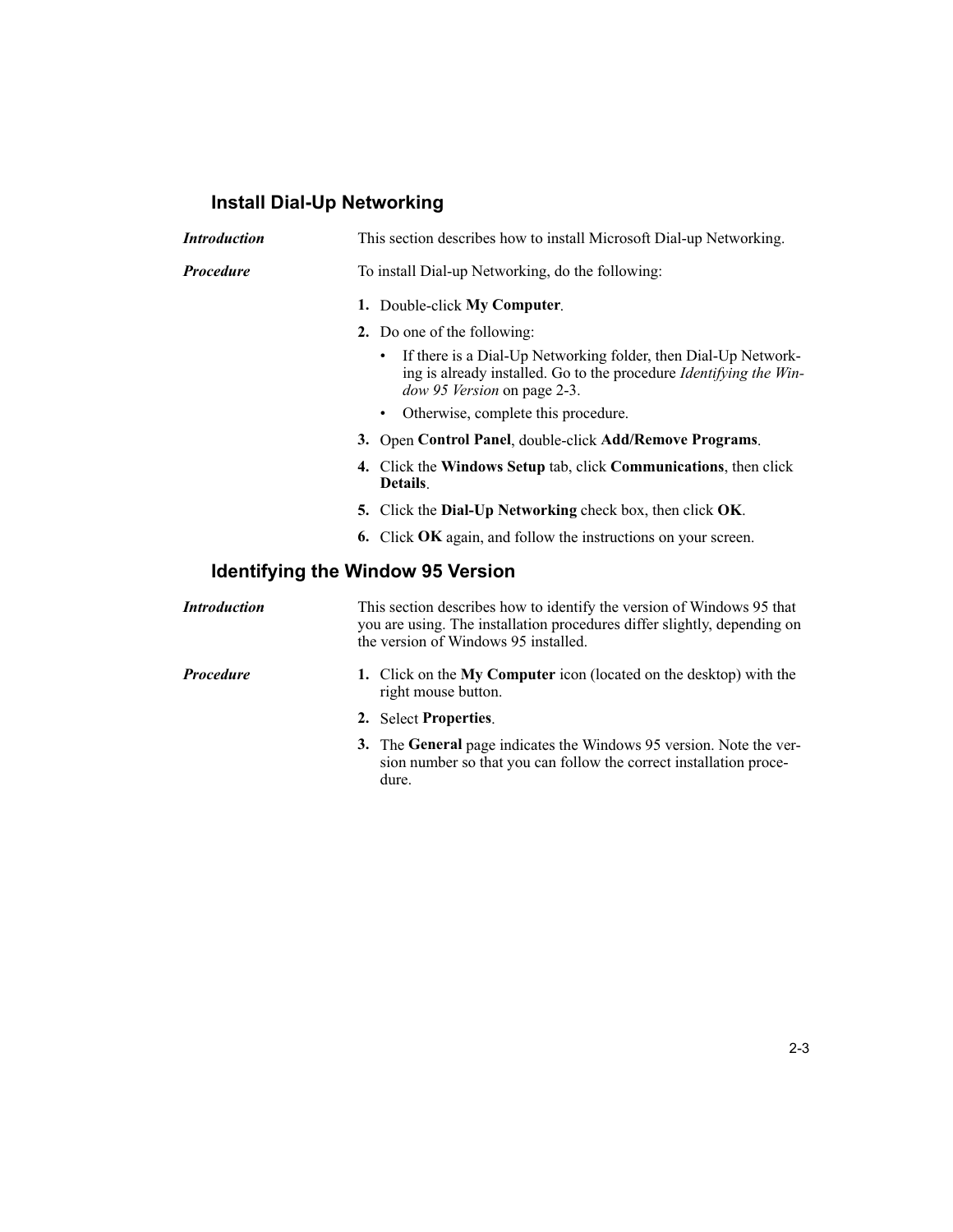### **Inserting the PC Card**

**Introduction** 

This section describes how to physically install the DataFire GO! adapter.

Procedure

1. Connect the ISDN U or S/T line interface to the PC Card 15 pin connector as shown.



 $Note:$ The ferrite bead must be in place for S/T models only.

2. Make sure the top of the card (with the Digi logo) is UP; then insert the 68 pin connector end of the PC Card into the empty PCMCIA socket. The 68 pin connector is keyed and will not connect if inserted upside down.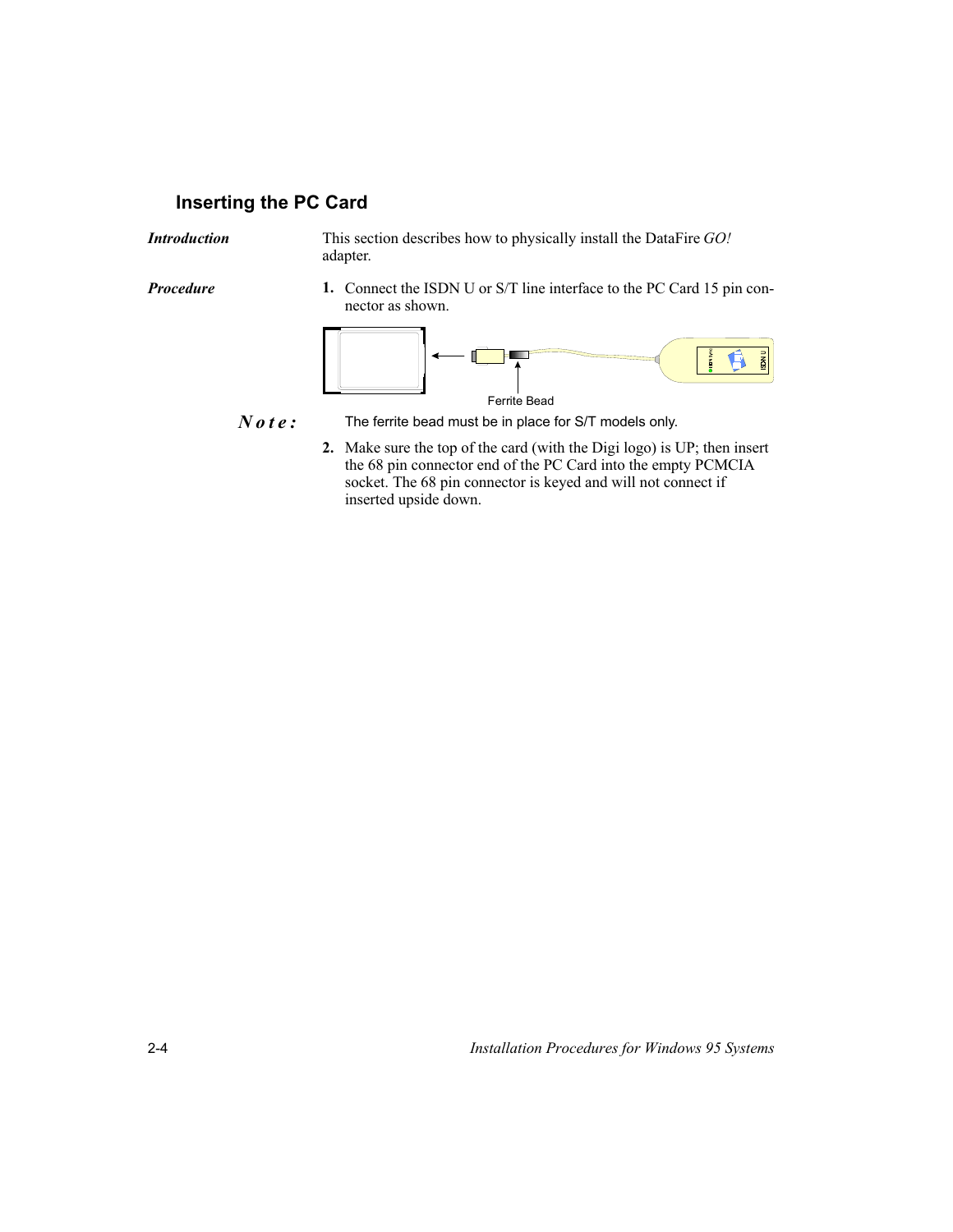### Install Accelerator Pack Version 1.1 and Digi DataFire GO! Wizard

**Windows 95 Versions** 4.00.950 or 4.00.950A 1. Turn the PC on.

Windows 95 will identify the new hardware and prompt you for a disk.

- 2. Make sure Driver from disk provided by hardware manufacturer is selected, then click OK.
- 3. Insert Windows 95 Digi DataFire GO! Series Wizard Disk 1 of 2 into your floppy drive. This disk contains the files required to configure Windows 95 to operate with the PC Card.
- 4. Select  $\mathbf{a}$ :  $\setminus$  from the drop-down menu, then click OK.
- 5. When prompted, insert Windows 95 Digi DataFire GO! Series Wizard Disk 2 of 2 and click OK.
- 6. Windows 95 will finish copying files, and then will create a driver information database.
- 7. One of the following New Hardware Found windows will appear, depending on the driver you selected:
	- · Digi DataFire GO! Series ST ISDN V.34 (Modem)
	- Digi DataFire GO! Series U ISDN V.34 (Modem)
- 8. Another New Hardware Found window will appear: Digi DataFire GO! Series ISDN V.34 (CXP).
- 9. A third New Hardware Found window will appear: Digi DataFire GO! Series ISDN V.34 (Net).
- 10. The installation software will now automatically run the Windows 95 Digi DataFire GO! Series Wizard.
- 11. Ensure that all configured devices show up in the Windows 95 Digi DataFire GO! Series Wizard. If they do not, see Troubleshooting Windows 95 Installation on page 8-2.
- 12. Go to Use the Wizard to Configure the PC Card described on page  $2 - 8$ .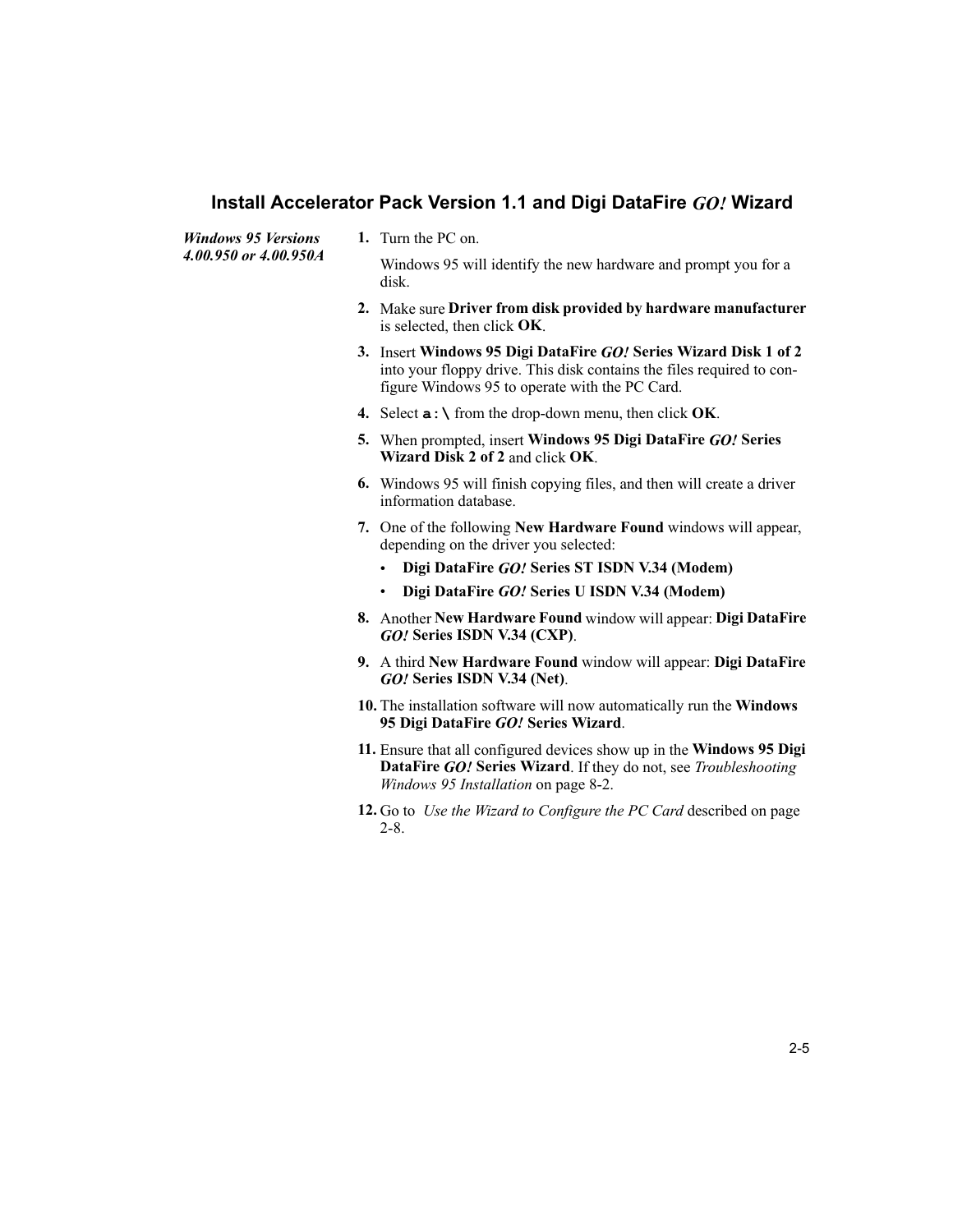**If You Are Running Windows 95 Version** 4.00.950B (OSR2)

1. Turn the PC on.

Windows 95 will display a window indicating that it is Building driver information database; a New Hardware Found window will also appear.

2. Insert Windows 95 Digi DataFire GO! Series Wizard Disk 1 of 2 into your floppy drive. This disk contains the files required to configure Windows 95 to operate with the PC Card.

An Update Device Driver Wizard will indicate that it has found a **Standard PCMCIA Modem.** 

| <b>Update Device Driver Wizard</b> |                                                                                                             |  |  |
|------------------------------------|-------------------------------------------------------------------------------------------------------------|--|--|
|                                    | This wizard will complete the installation of:                                                              |  |  |
|                                    | Standard PCMCIA Card Modem                                                                                  |  |  |
|                                    | by searching your local drives, network, and Internet<br>locations for the most current driver.             |  |  |
|                                    | If you have a disk or CD-ROM that came with this device,<br>insert it now.                                  |  |  |
|                                    | It is recommended that you let Windows search for an<br>updated driver. To do this, click Next to continue. |  |  |
|                                    |                                                                                                             |  |  |
|                                    |                                                                                                             |  |  |
|                                    | Nest<br>Cancel<br>< Back                                                                                    |  |  |

3. Click Next.

Windows 95 will search the a:\ drive for the correct INF file, then the Update Device Driver Wizard will indicate that it has found Digi DataFire GO! Series ISDN V.34 (MultiFunctional).

| <b>Update Device Driver Wizard</b> |                                                                                                                                                                                                                                                                                                                        |  |  |
|------------------------------------|------------------------------------------------------------------------------------------------------------------------------------------------------------------------------------------------------------------------------------------------------------------------------------------------------------------------|--|--|
|                                    | Windows found the following updated driver for this<br>device:<br>Digi DataFire GO! Series U ISDN V.34 (MultiFunctional)<br>If you want to use this driver, click Finish. If this is not the<br>correct driver and you want to search for a different driver<br>manually, click Other Locations.<br>Location of Driver |  |  |
|                                    | Other Locations                                                                                                                                                                                                                                                                                                        |  |  |
|                                    | Cancel<br>< Back                                                                                                                                                                                                                                                                                                       |  |  |

Installation Procedures for Windows 95 Systems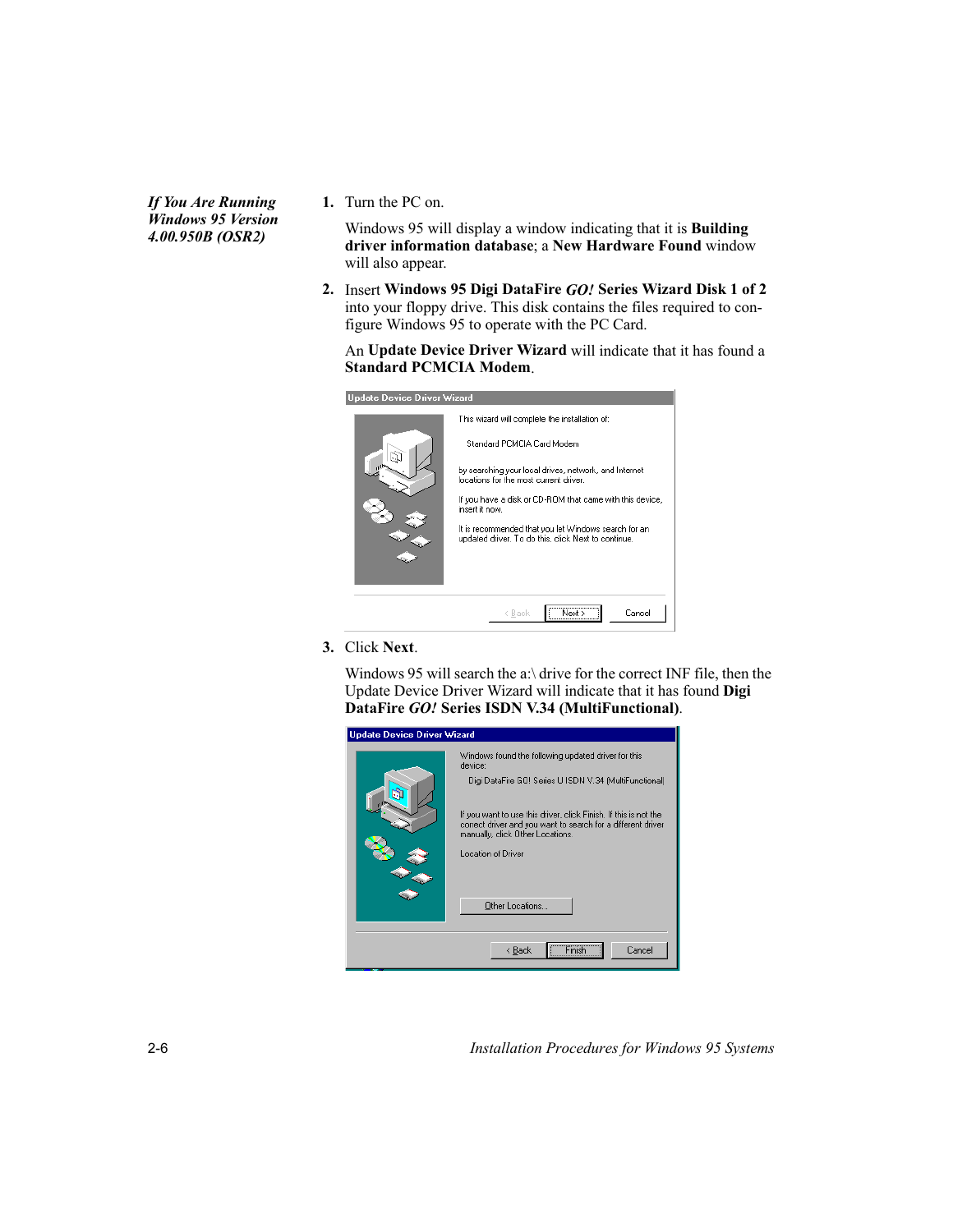4. Click Finish.

Windows 95 will begin looking for files and will prompt you to insert a disk.

- 5. Click OK.
- 6. Select  $\mathbf{a}$ :  $\setminus$  from the drop-down menu, and click OK.

Windows 95 will copy files from Disk 1 to your hard drive.

7. When prompted, insert Windows 95 Digi DataFire GO! Series Wizard Disk 2 of 2 and click OK.

Windows 95 will finish copying files, and then will build a driver information database.

- A New Hardware Found window will appear: Digi DataFire GO! ISDN V.34 (Modem).
- $\bullet$ Another New Hardware Found window will appear: Digi DataFire GO! Series ISDN V.34 (CXP).
- $\bullet$ A third New Hardware Found window will appear: Digi DataFire GO! Series ISDN V.34 (Net).
- The installation software will now automatically run the Win- $\bullet$ dows 95 Digi DataFire GO! Series Wizard.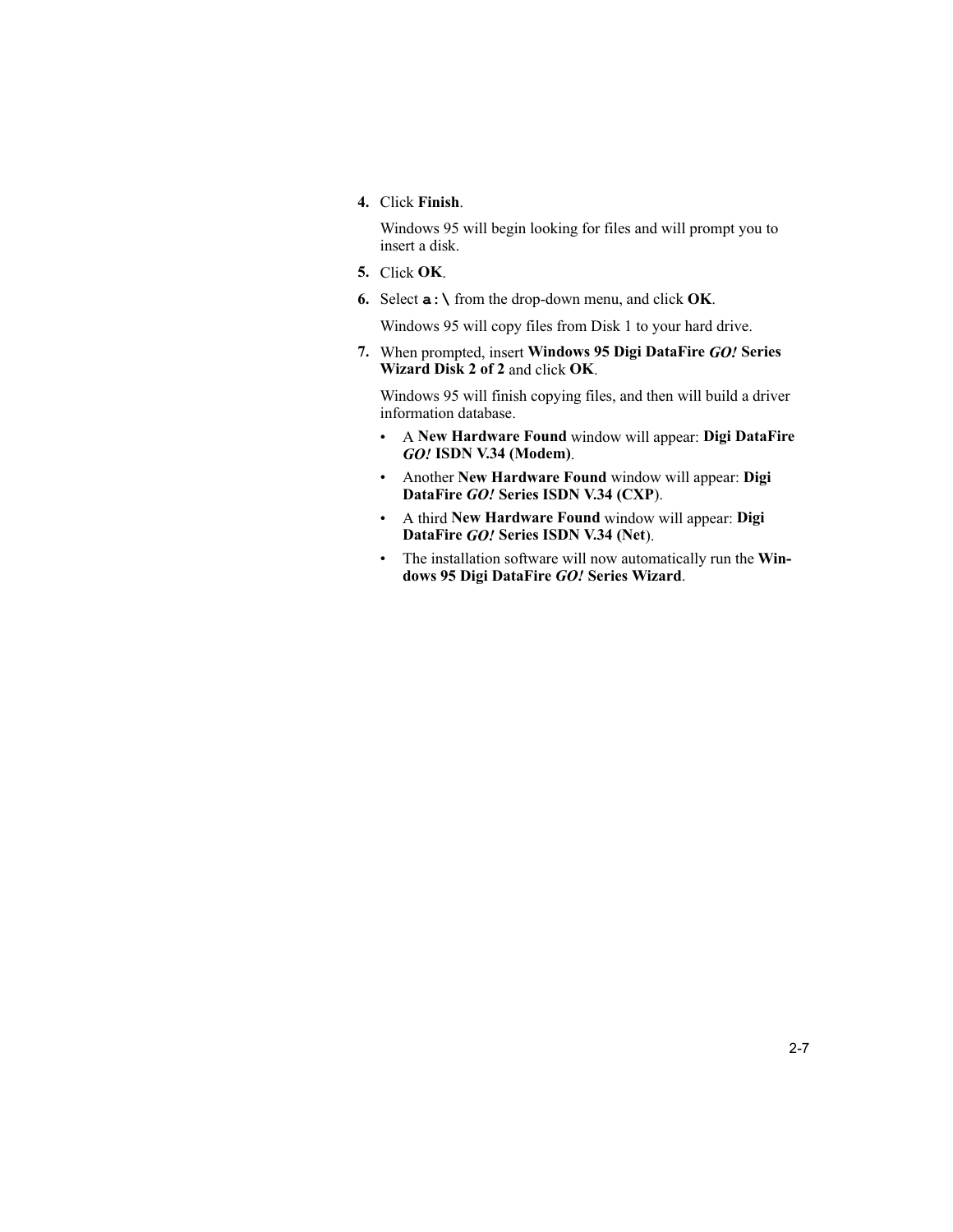### Use the Wizard to Configure the PC Card

 $Note:$ 

If your ISDN line is already installed and you have the configuration information provided by your telephone company, you may go ahead and follow the instructions to configure the PC Card. Otherwise, click Cancel.



- 1. Enter a profile name in the first window. (Your location is a good choice—home, office, and so forth.) Click Next.
- 2. Select your Switch Type. Click Next.
- 3. Enter the required telephone number or numbers provided by your telephone company.
	- North American users: The SPIDs will be entered auto-Note: matically when you enter telephone numbers. If you have a second telephone number to enter, click the Logical Terminal 2 box, then enter the number. Verify that the SPIDs entered in the Wizard are the same as those supplied by your telephone company. If different, enter the correct ones. Click Finish.

The Wizard displays the following window: **New Configuration Has Been Applied** 

- 4. Click OK.
- 5. If you are prompted for a Windows 95 disk after the Wizard closes, Click OK. Do not insert a Windows 95 floppy disk or CD-ROM.
- 6. If you are prompted for any of the following files, click Skip File. If you are prompted for another Windows 95 disk, click OK, but do not insert a disk:
	- secur32.dll  $\bullet$
	- svrapi.dll
	- ndis.vxd
	- ndis2sup.vxd
	- ndishlp.sys
	- protman.dos

#### **Procedure**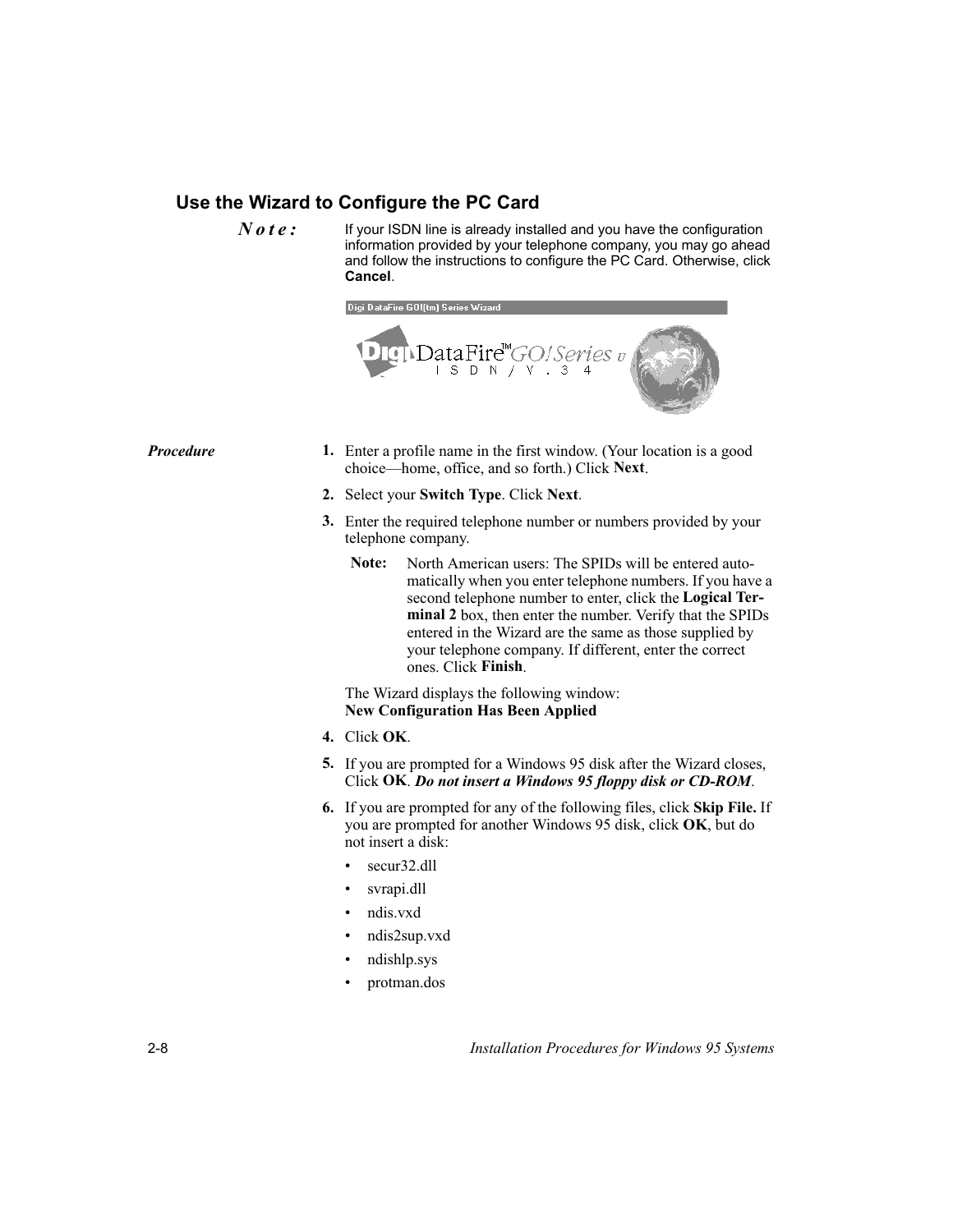- protman.exe
- vnetbios.vxd
- 7. Restart Windows 95.
- 8. Windows 95 PC Card installation is complete. Go to *Connecting the PC Card* on page 3-1 to connect the PC card to an analog or ISDN line.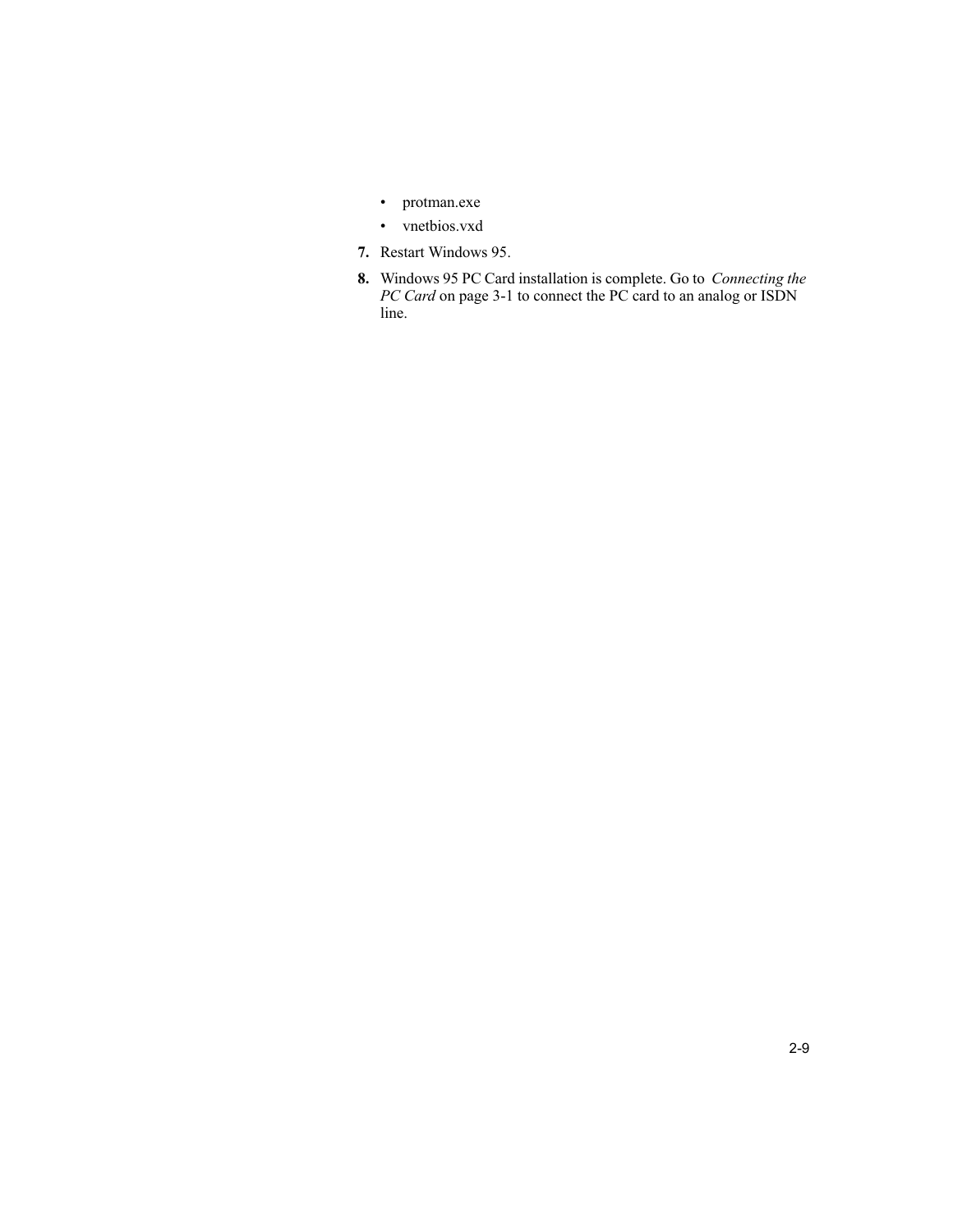## **Installation Procedure for Windows NT 4.0**

**Procedure** 

- 1. Insert the PC Card into an empty PCMCIA socket. Make sure the top of the card (with the Digi logo) is UP; then insert the 68 pin connector end of the PC Card into the socket. The 68 pin connector is keyed and will not connect if inserted upside down.
- 2. Boot your PC.
- 3. Open Control Panel, double-click Modems, click Add.

The Install New Modem window will appear.

- 4. Select Don't detect my modem; I will select it from a list. Click **Next**
- 5. Select Have Disk.

The Install From Disk screen will appear.

6. Insert the Windows NT 4.0 Digi DataFire GO! Series Wizard disk and click OK.

Windows NT will load the INF file and install the PC Card as Digi International DataFire GO! Series ISDN V.34.

- 7. Click Next.
- 8. Select the COM Port you want to apply the PC Card to.
- 9. Click Next.
- 10. Click Finish.

The Modem Properties screen will appear.

- 11. Click Close.
- 12. Go to Connecting the PC Card on page 3-1.

Installation Procedure for Windows NT 4.0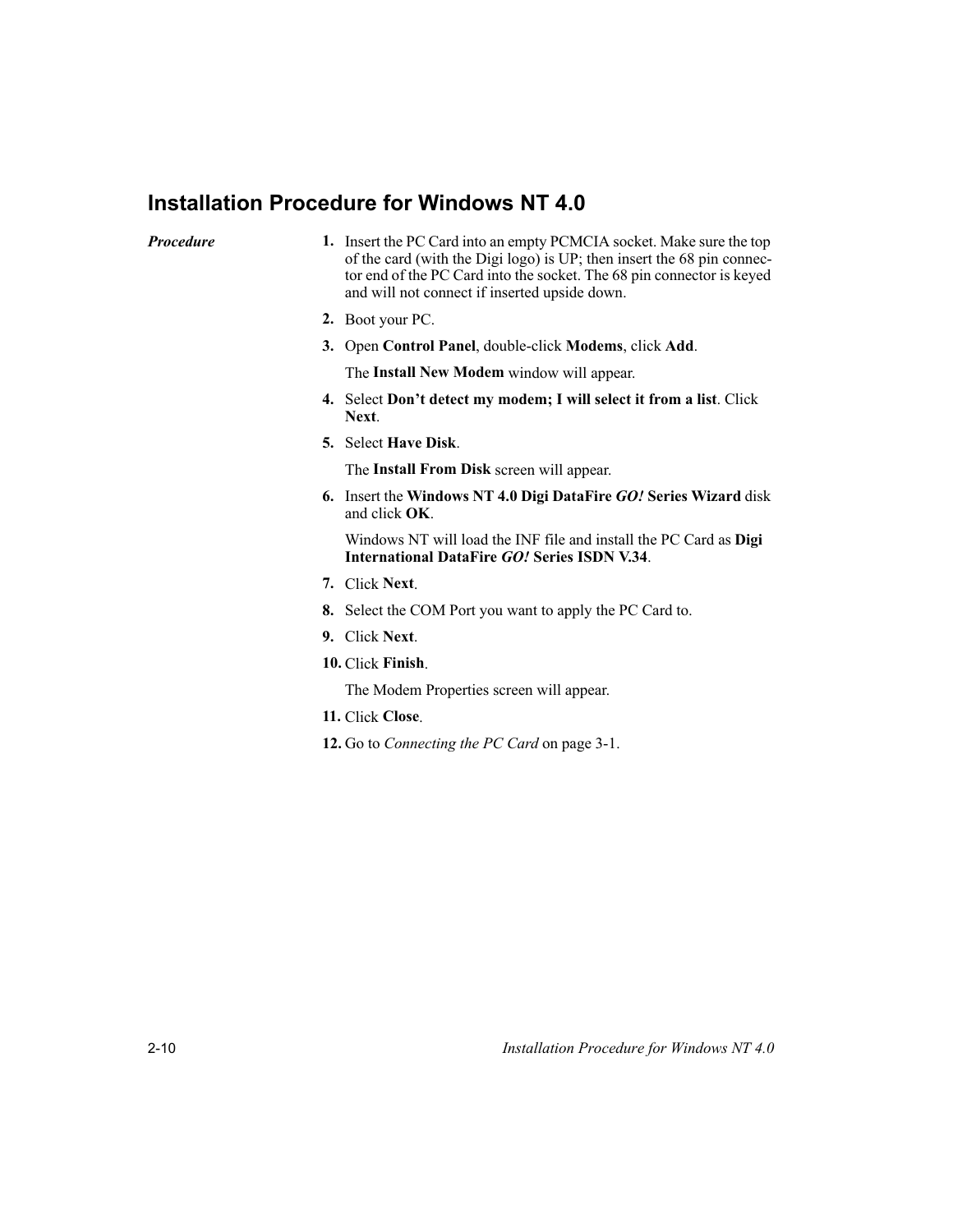# **Installation Procedure for Windows 3.1x and Macintosh**

Procedure

- 1. Insert the PC Card into an empty PCMCIA socket. Make sure the top of the card (with the Digi logo) is UP; then insert the 68 pin connector end of the PC Card into the socket. The 68 pin connector is keyed and will not connect if inserted upside down.
- 2. Go to Connecting the PC Card on page 3-1.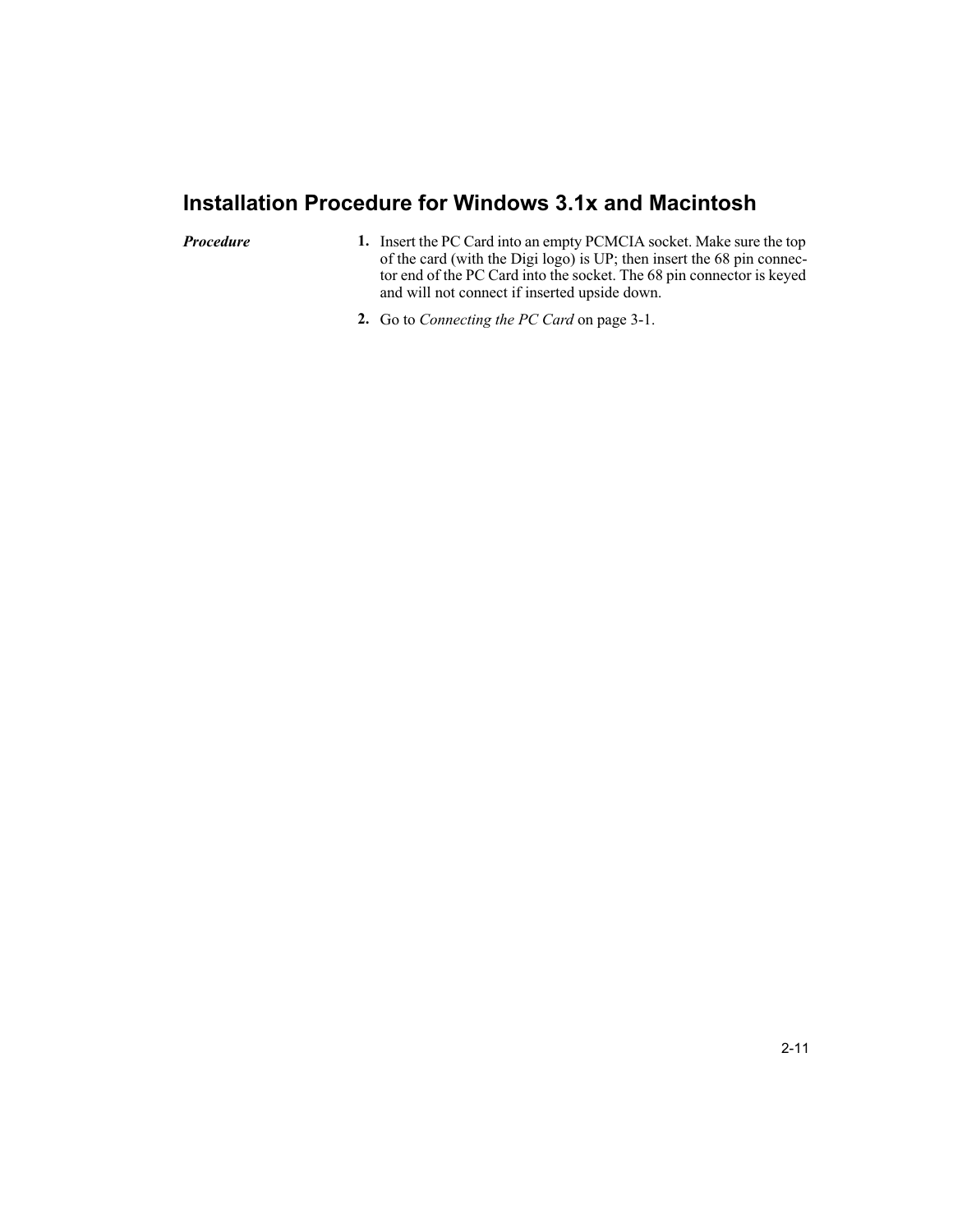Installation Procedure for Windows 3.1x and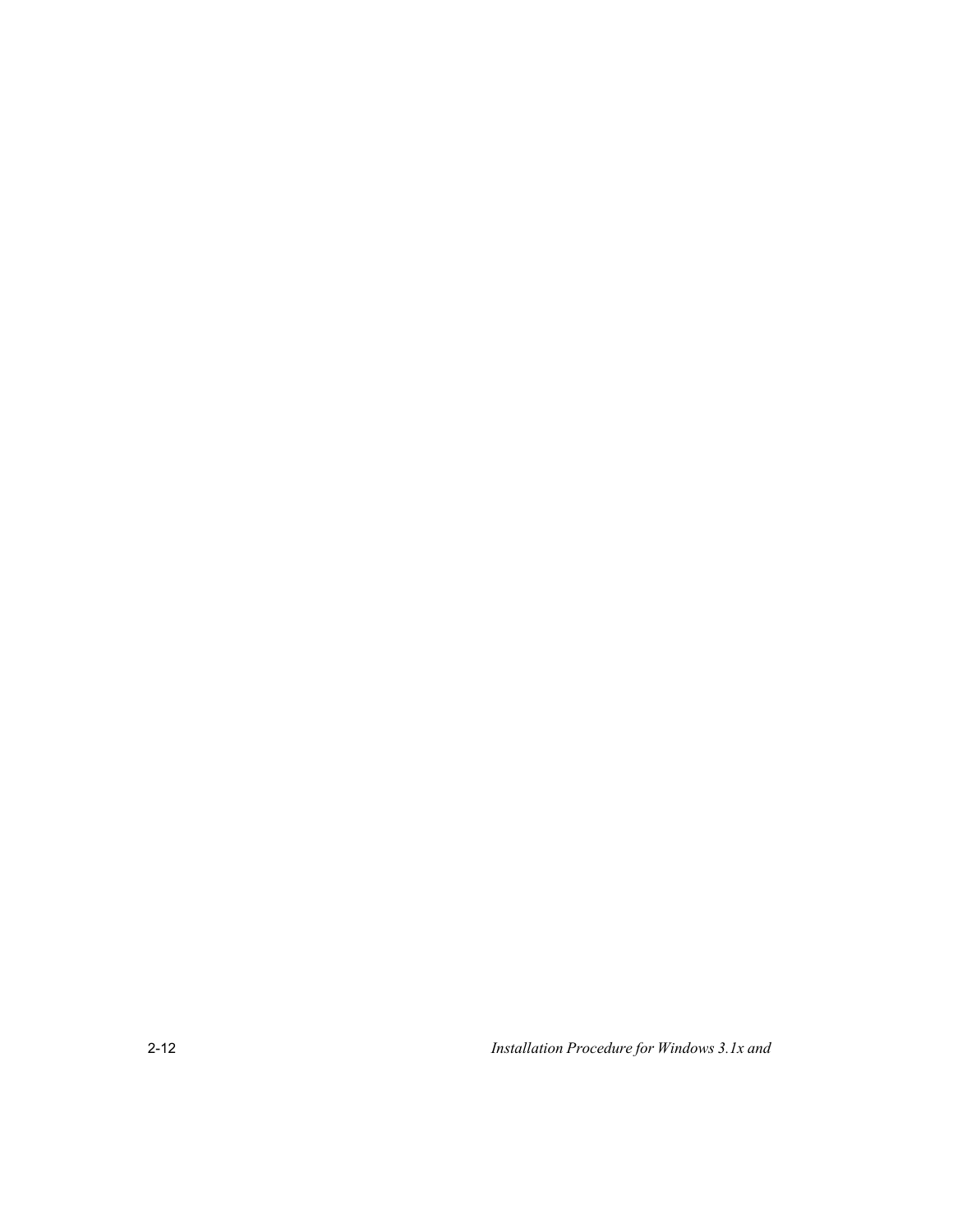# $chapter$  3

# **Connecting the PC Card**

| In This Chapter             | This chapter discusses how to connect your PC card to the ISDN or ana-<br>log line. |                                                                                                                                                                                                                                                                                           |  |
|-----------------------------|-------------------------------------------------------------------------------------|-------------------------------------------------------------------------------------------------------------------------------------------------------------------------------------------------------------------------------------------------------------------------------------------|--|
| <b>Connection Procedure</b> | Note:                                                                               | Your DataFire GO! Series PC Card is shipped with two<br>line Interfaces: V.34 analog and ISDN. Be sure to use the<br>correct interface.                                                                                                                                                   |  |
|                             | Note:                                                                               | Before you connect the PC card and ISDN line interface to<br>your ISDN line, you must configure the PC Card for<br>ISDN. These instructions are in the following chapter.                                                                                                                 |  |
|                             |                                                                                     | 1. The 15 pin I/O connector is keyed with the pins on bottom; it will<br>not insert upside down. Orient the connector appropriately, then<br>insert it into the 15 pin I/O receptacle in the PC card.                                                                                     |  |
|                             |                                                                                     | 2. If you are using the ISDN line interface, connect one end of the tele-<br>phone cable to the ISDN wall jack.                                                                                                                                                                           |  |
|                             |                                                                                     | Connect the telephone cable to the ISDN line interface only <i>after</i><br>you have configured the terminal adapter. Once you have configured<br>the PC Card for ISDN, you will not need to do so again unless you<br>change ISDN lines or change your existing ISDN line configuration. |  |
|                             |                                                                                     | 3. If you are using the analog line interface, connect the RJ11 telephone<br>cable to the RJ11 jack. Connect the other end of the telephone cable<br>to the analog wall jack.                                                                                                             |  |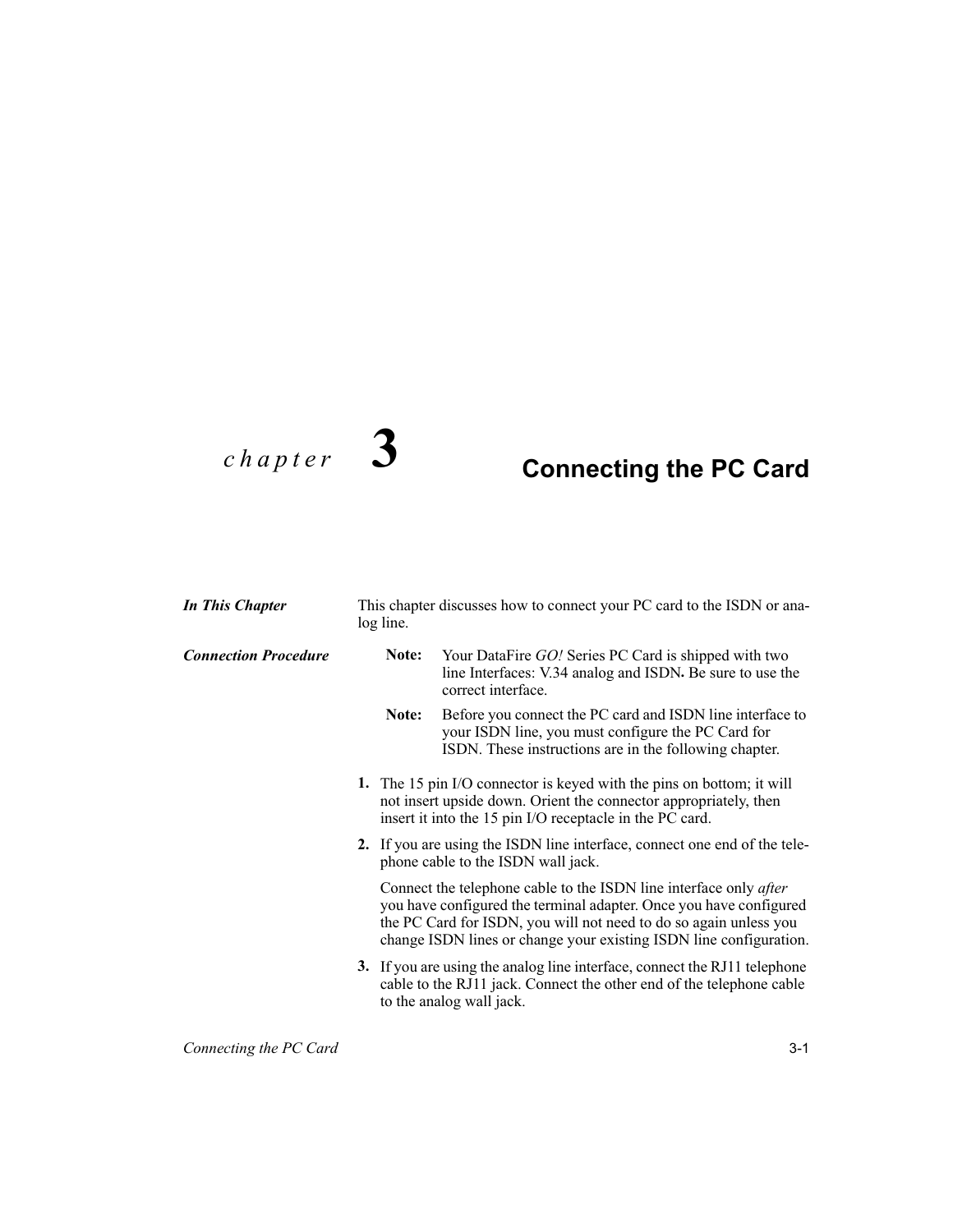- Note: Do not connect the telephone cable to the ISDN Line Interface until the PC Card has been configured for ISDN. This restriction does not apply to the V.34 Analog Line InterfaceV.34 Line
- For DataFire U cards, do NOT connect an NT1 device to Note: the PC Card, interface, or telephone line. The PC Card has a built-in NT1 device; connecting an additional NT1 device can damage the PC Card.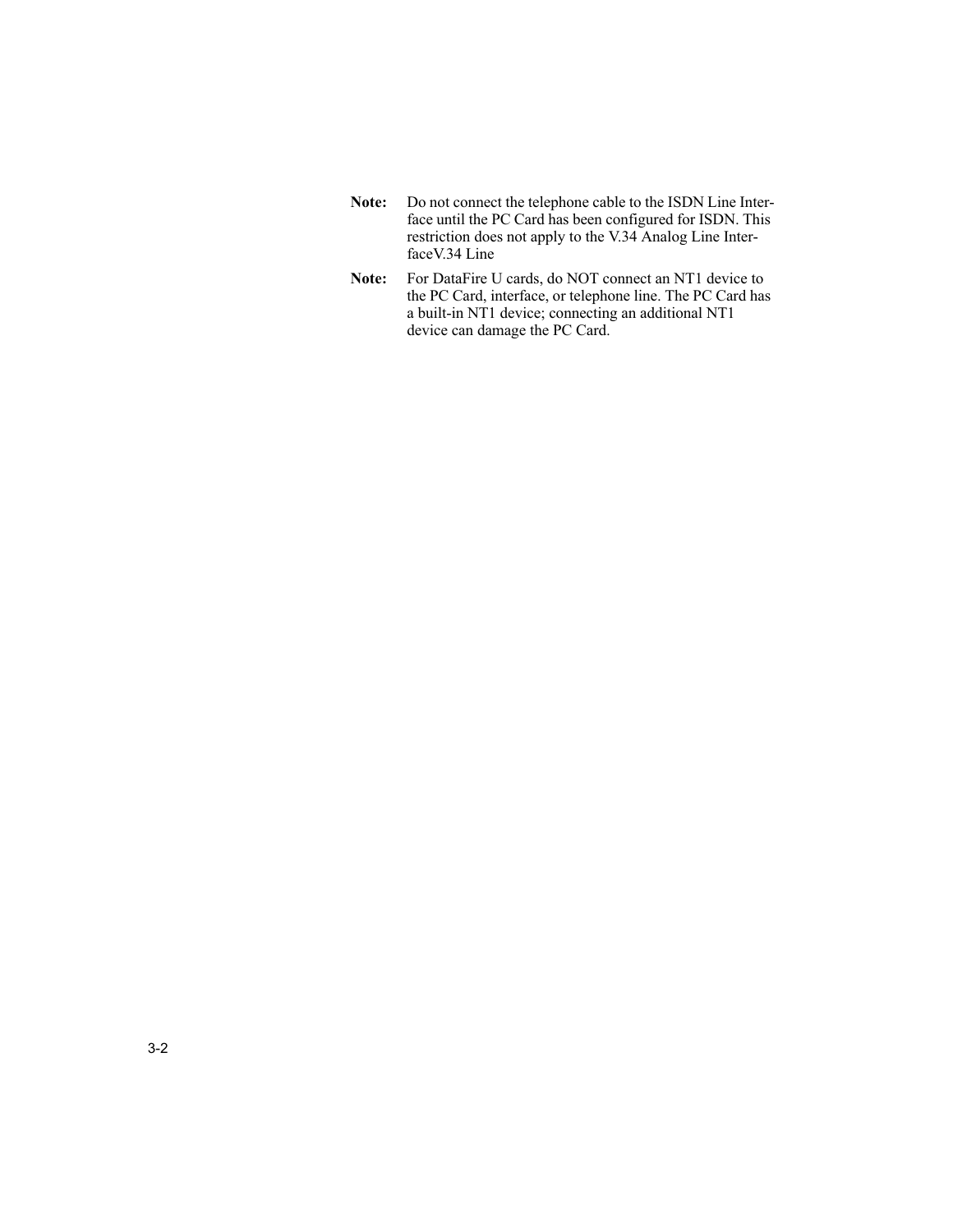# $chapter$  4

# **Configuring the PC Card**

#### **In This Chapter**

You must configure the PC Card to match your ISDN line configuration. You can use the Digi DataFire GO! Series Wizard, a configuration wizard that simplifies configuration (recommended), or you can use AT commands and the terminal window of your data communication software. Instructions for each method are included in this section.

If your computer is a Macintosh, you must use AT commands to configure the PC Card.

This chapter discusses the following topics:

- $\bullet$ Windows 95 Wizard................................4-2
- Windows NT 4.0 Wizard  $\dots \dots \dots \dots \dots \dots \dots \dots \dots 4-6$  $\bullet$
- PC Wizard and Windows 3.1x......................4-7  $\bullet$
- Using AT Commands to Configure the PC Card . . . . . . . 4-8  $\bullet$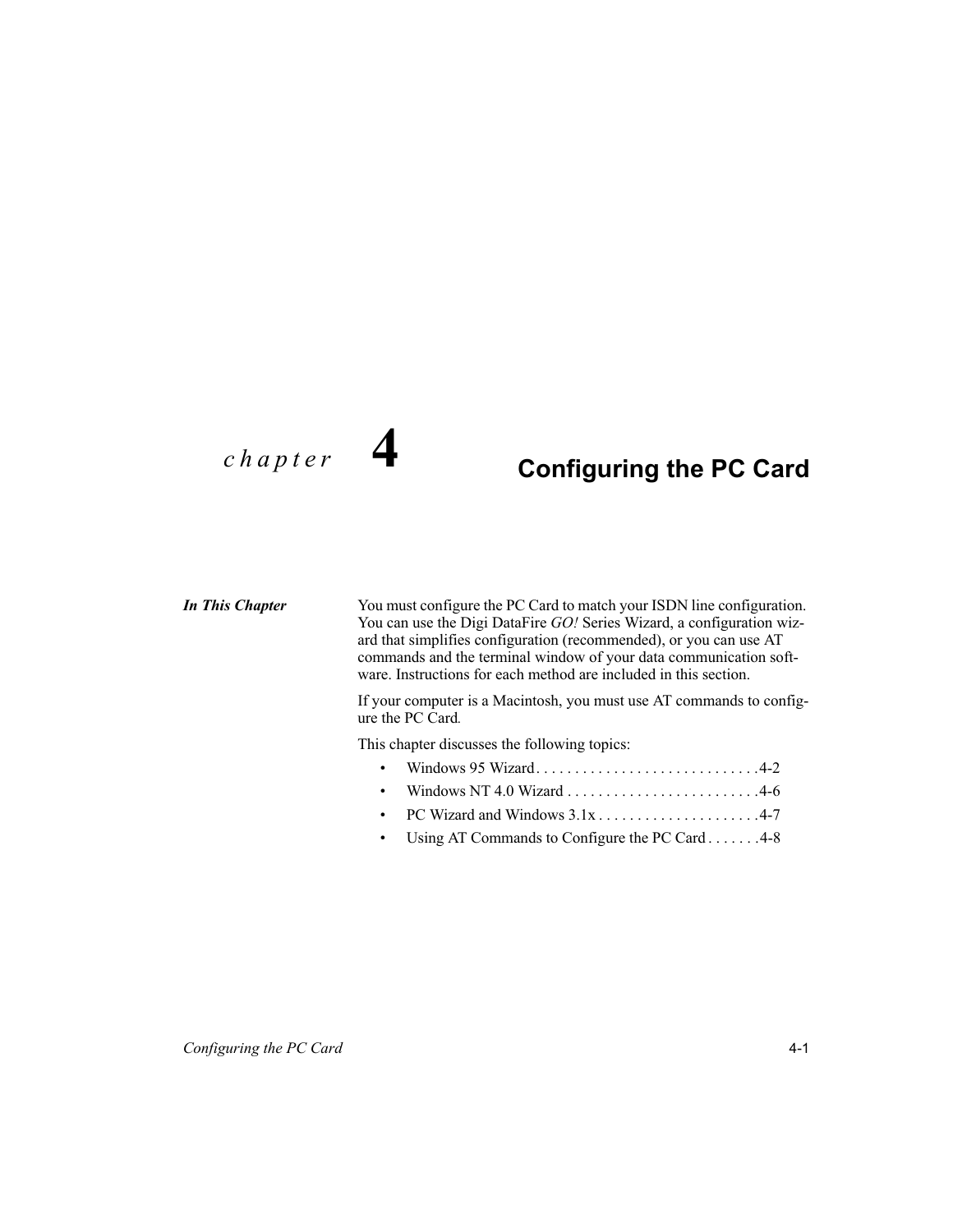## Windows 95 Wizard

**Introduction** This section describes how to use the Windows 95 Configuration Wizard.

Using the Wizard Using the Wizard, you can:

- Modify an existing configuration
- Create a new configuration
- Remove an old configuration
- View diagnostic information

Modifying an Existing Configuration

1. Run the Wizard. You can access the Wizard via the Start Menu, under Programs / DataFire / Digi DataFire GO! Series Wizard. The application file itself ( $cfgwiz32$ . exe) is located in your Windows 95 system folder.

| Digi DataFire GO!(tm) Series Wizard       |                                                          |                     |
|-------------------------------------------|----------------------------------------------------------|---------------------|
| DataFire GO! S/T<br>$ \frac{1}{2}$ Line 1 | Configure   Diagnostics   Product Info                   |                     |
|                                           | DIGI DataFire <sup>m</sup> GO/Series <sub>s7</sub>       |                     |
|                                           | I am dialing from: My Office<br>New                      | Remove              |
|                                           | <b>ISDN</b> Provider<br>Euro ISDN (ETSI)<br>Switch Type: |                     |
|                                           | Logical Terminal #1                                      | Logical Terminal #2 |
|                                           | Telephone:                                               | Telephone:          |
|                                           | Sub-Address:                                             | Sub-Address:        |
| <b>OK</b><br>Cancel                       | Line Status<br>Apply now<br><b>STOP</b>                  | Help                |

- 2. Change or modify your switch type and telephone number(s), as required.
- 3. Click Apply Now.

The Wizard will display the following window: New Configuration Has Been Applied.

4. Click OK.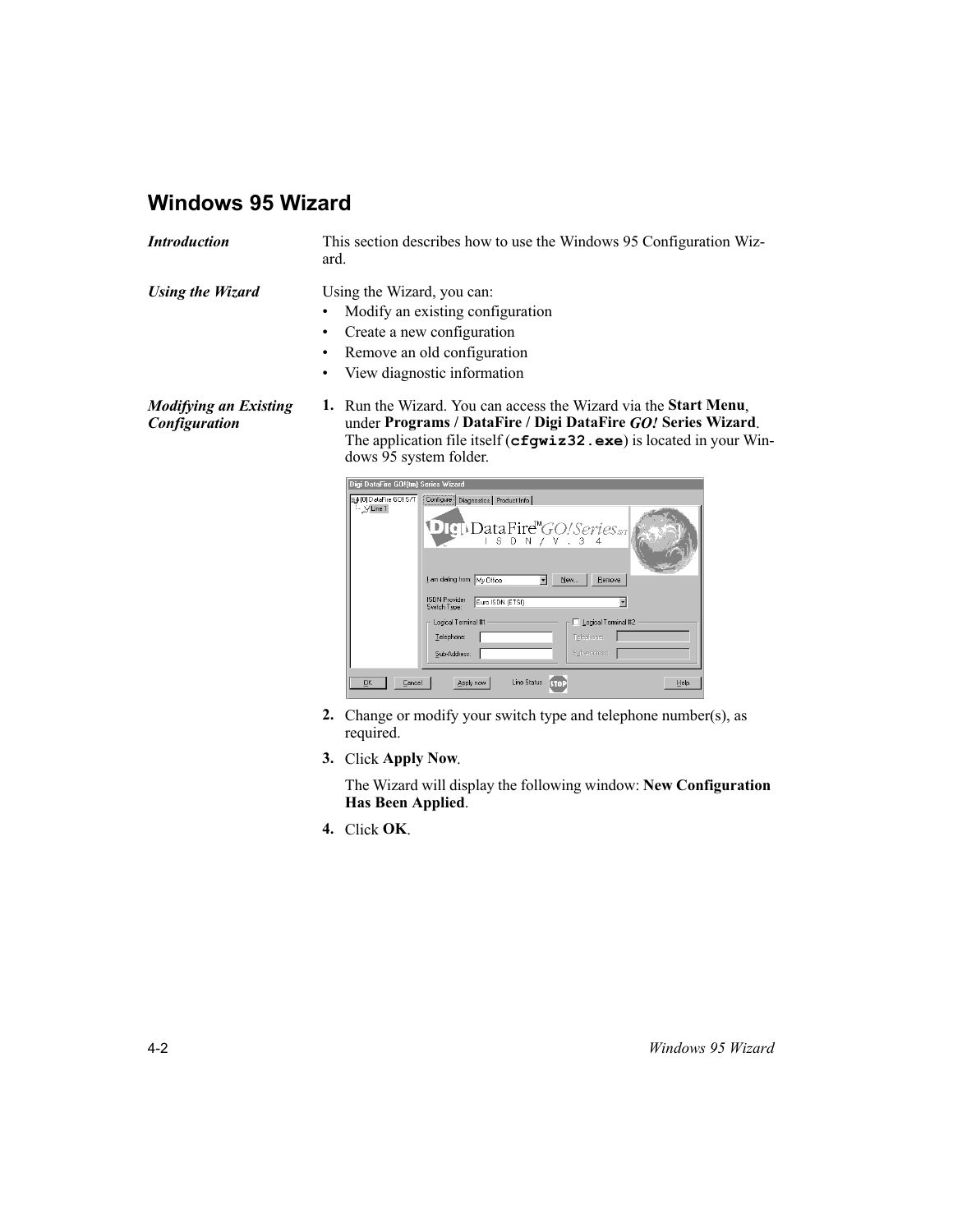**Creating a New** Configuration

- 1. Make sure you have the configuration information from your service provider at hand.
- 2. Run the Wizard. You can access the Wizard via the Start Menu, under Programs / DataFire / Digi DataFire GO! Series Wizard. The application file itself (cfgwiz32.exe) is located in your Windows system folder.
- 3. Click New.

The New Location Wizard will run.

| Digi DataFire GO![tm] Series Wizard                                                                     |
|---------------------------------------------------------------------------------------------------------|
| DIGI DataFire <sup>M</sup> GO/Series <sub>87</sub>                                                      |
| Enter the name of a profile associated with the location you are<br>dialing from.<br>I am dialing from: |
| Common examples: Home, Office, Seattle Office, etc                                                      |
| $N$ ext ><br>Cancel<br>Help<br>< Back                                                                   |

- 4. Enter a profile name in the first window (Your location is a good choice—home, office, and so forth.) and then click Next.
- 5. Select your Switch Type and then click Next.
- **6.** Enter the required telephone number or numbers provided by your telephone company. If you have a second telephone number to enter, click the Logical Terminal 2 box, then enter the number. Click Finish.
- 7. To activate the current settings, make sure the check box is checked, then click Finish. To save the settings without changing the current settings, un-check the check box, then click Finish.
- 8. If you have chosen to apply the new settings, the Wizard will display the following window:

**New Configuration Has Been Applied.** 

9. Click OK.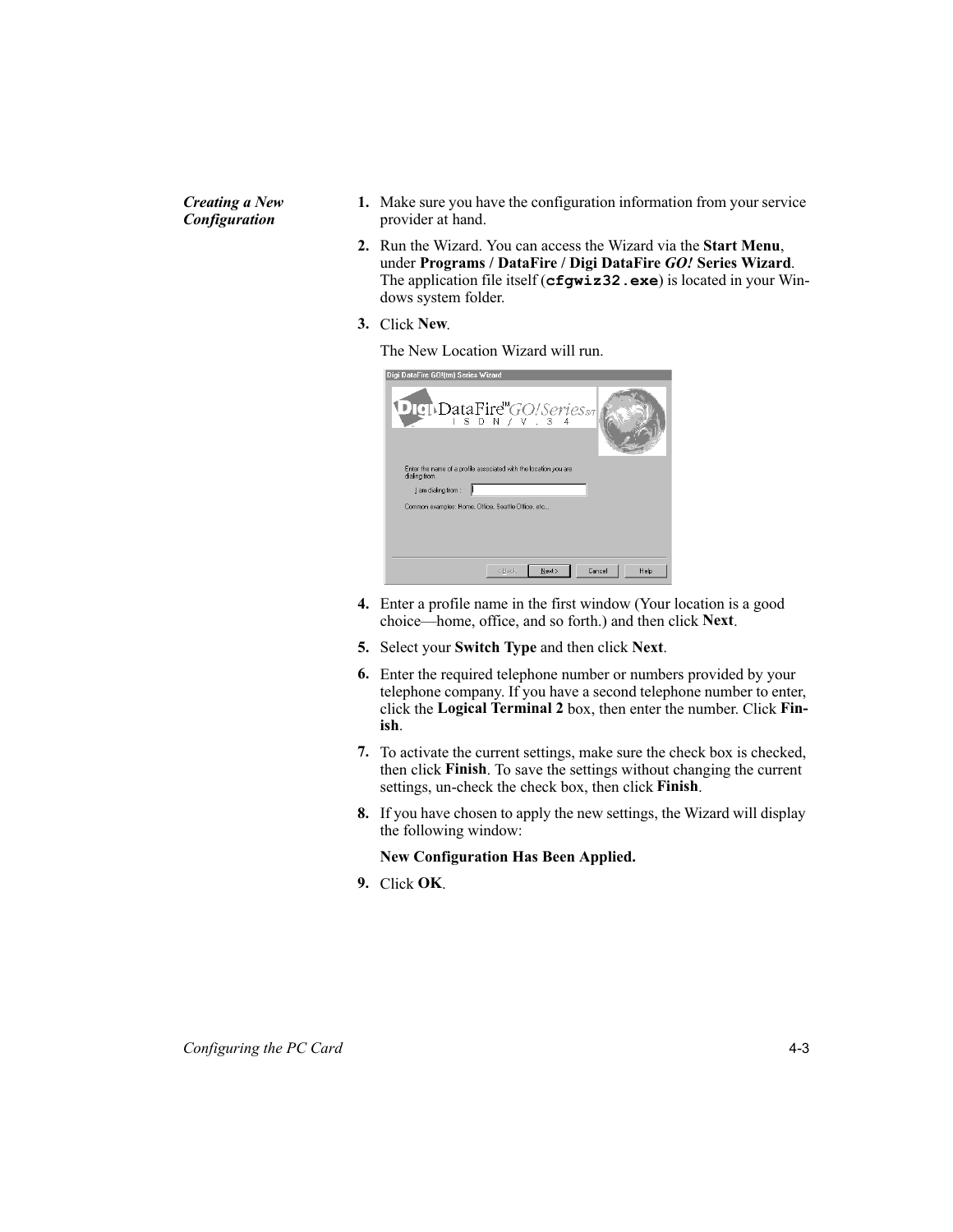- 1. Select the profile you wish to remove.
	- 2. Click Remove.

**Removing a Profile** 

The Diagnostics tab provides useful ISDN troubleshooting information. **Diagnostics: General** Use the Update button to refresh the information.



#### **Line Status Indicator**

A Line Status Indicator is located at the bottom of the Configure tab and at the left center of the **Diagnostics** tab. It shows the current ISDN line condition:

#### $Go!$

Communications are normal and the PC Card is ready to place and receive calls.

#### Yield

If the Yield indicator remains ON longer than 30 seconds, the PC Card may not be configured properly. Verify your switch type and SPID settings under the Configure tab. Re-enter them if they are incorrect.

#### **Stop**

The PC Card has a problem communicating with the ISDN line. Recheck your connections. There may be a bad phone cable, the phone cable may not be connected to your ISDN line or connected at all, or you may have the connected the analog line interface instead of the ISDN line interface.

#### $\overline{?}$

ISDN line status is not available because communication cannot be established between the adapter and driver.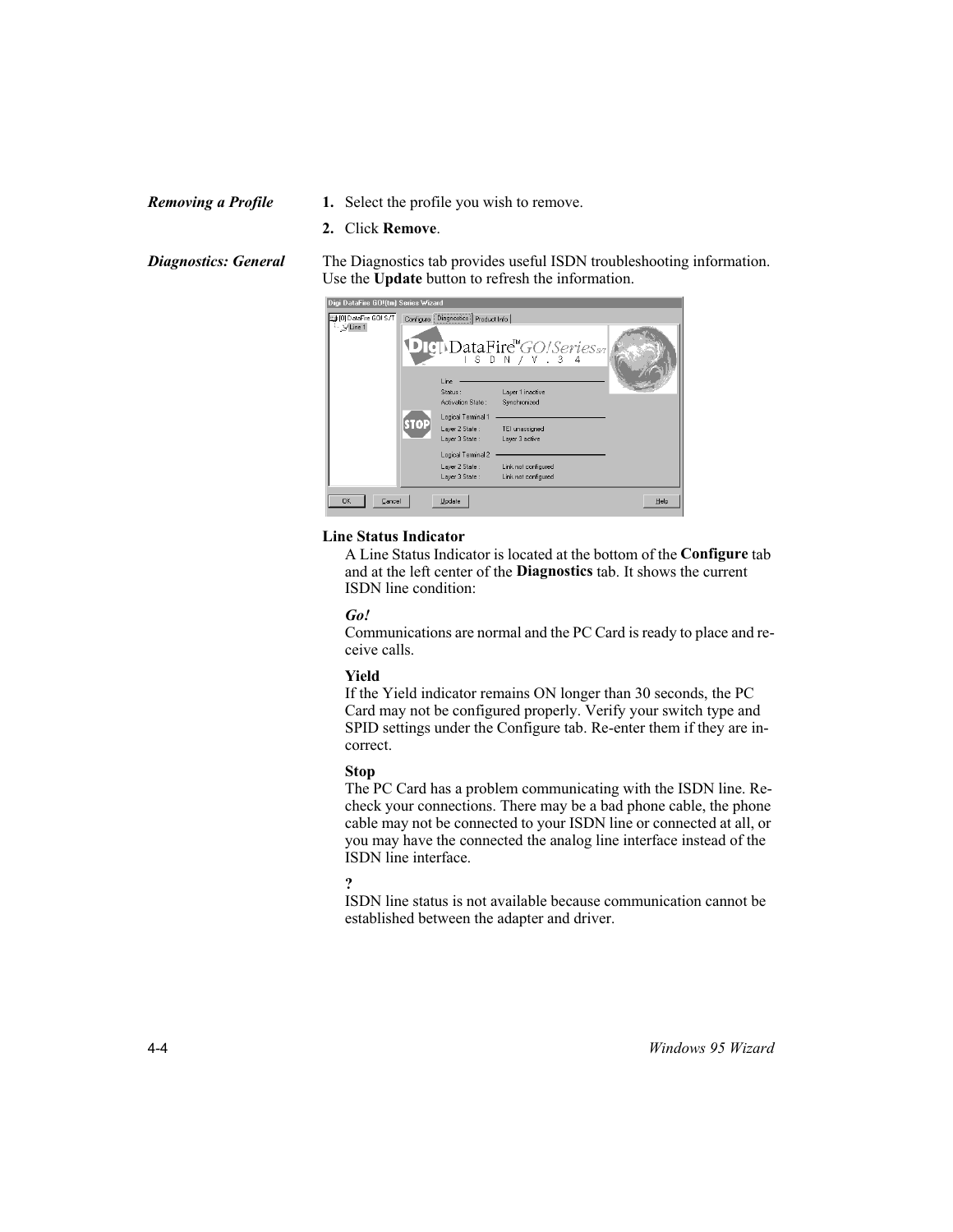Line Status Diagnostic **Information** 

The Diagnostics tab also provides detailed information on ISDN Line Status:

#### Layer 1 inactive:

The PC card has a problem communicating with the ISDN line. Recheck your connections. There may be a bad phone cable, or the cable may not be connected to your ISDN line.

#### Layer 1 active:

A physical connection is established and communications are normal.

#### Layer 2 active for all configured links:

The switches are communicating, the data interface layer is loaded and running normally.

### Layer 3 active for all configured links:

The PC Card is ready to place and receive calls.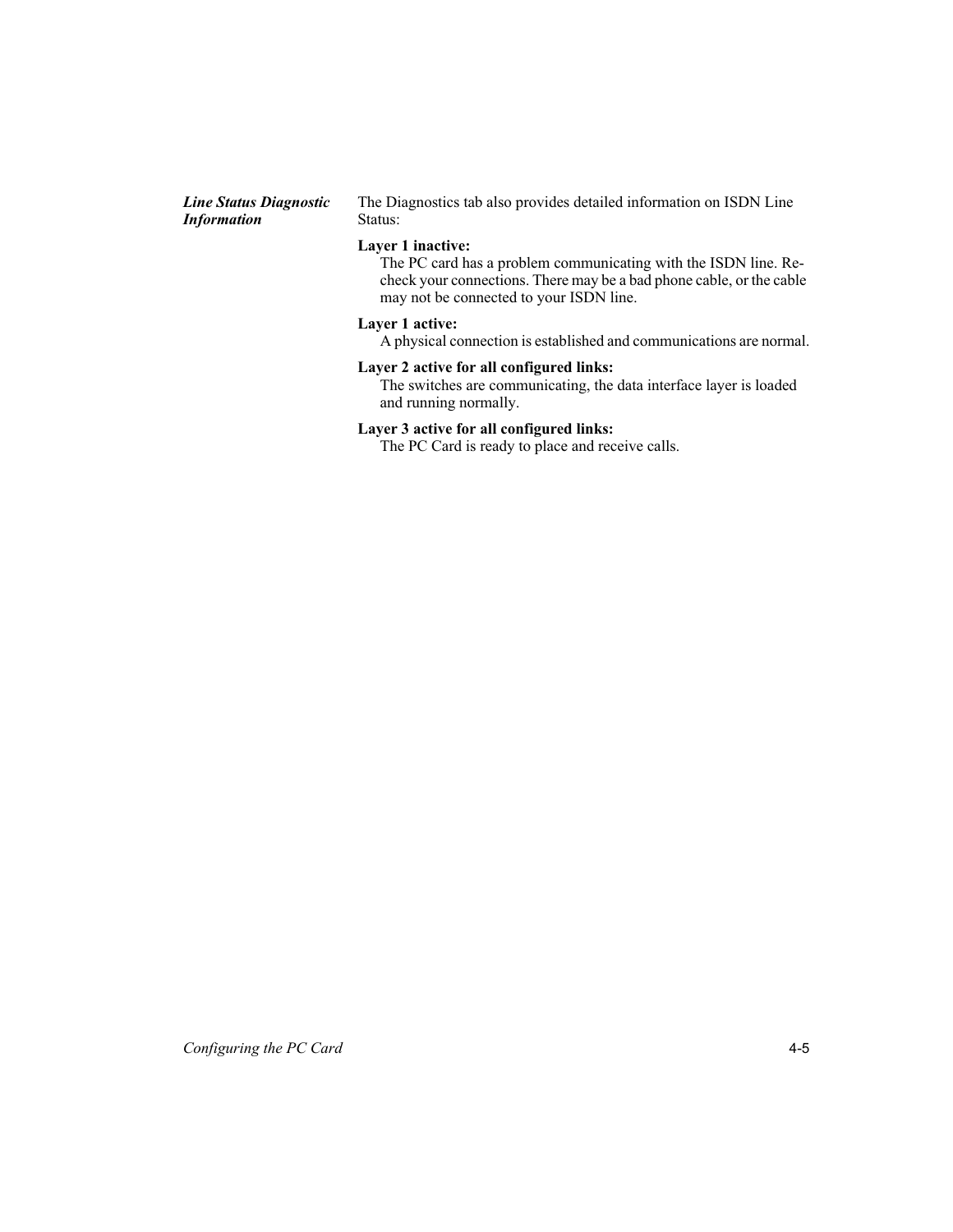# **Windows NT 4.0 Wizard**

| <b>Introduction</b>     | This section describes how to use the Windows NT 4.0 Wizard.                                                                                                                                                                                                                                                                                                                                                                                            |                                                                                                                                                                                                                                                                          |
|-------------------------|---------------------------------------------------------------------------------------------------------------------------------------------------------------------------------------------------------------------------------------------------------------------------------------------------------------------------------------------------------------------------------------------------------------------------------------------------------|--------------------------------------------------------------------------------------------------------------------------------------------------------------------------------------------------------------------------------------------------------------------------|
| <b>Procedure</b>        |                                                                                                                                                                                                                                                                                                                                                                                                                                                         | 1. Make sure you have installed the PC Card.                                                                                                                                                                                                                             |
|                         | bers).                                                                                                                                                                                                                                                                                                                                                                                                                                                  | 2. Make sure you have the configuration information from your service<br>provider at hand (switch type, SPIDs, and ISDN telephone num-                                                                                                                                   |
|                         |                                                                                                                                                                                                                                                                                                                                                                                                                                                         | 3. Insert the PC Card into your PCMCIA socket and connect the ISDN<br>interface. Do not connect the ISDN line yet.                                                                                                                                                       |
|                         | 4. Insert the Windows NT 4.0 Digi DataFire GO! Series Wizard disk<br>into your floppy disk drive.                                                                                                                                                                                                                                                                                                                                                       |                                                                                                                                                                                                                                                                          |
|                         | your hard drive.                                                                                                                                                                                                                                                                                                                                                                                                                                        | 5. Run Setup. exe to install the ISDN configuration application to                                                                                                                                                                                                       |
|                         |                                                                                                                                                                                                                                                                                                                                                                                                                                                         | <b>6.</b> Follow the instructions as they appear on your screen. Once the<br>application is installed to your hard drive, the wizard will run and let<br>you configure the PC Card or you may click Cancel and configure<br>the PC Card later.                           |
|                         |                                                                                                                                                                                                                                                                                                                                                                                                                                                         | The driver is installed.                                                                                                                                                                                                                                                 |
|                         | Note:                                                                                                                                                                                                                                                                                                                                                                                                                                                   | Now you can connect the ISDN telephone line to the Inter-<br>face. The LED on the interface should turn red, then yel-<br>low, then solid green. When the LED turns solid green, the<br>PC Card is ready to place and receive ISDN or modem<br>calls over the ISDN line. |
| <b>Location Profile</b> | When you enter a profile name (your location is a good choice—home,<br>office, and so on), your ISDN configuration information (Switch Type,<br>$SPID(s)$ , and $DN(s)$ ) is saved under this name. This allows you to save<br>and restore the different ISDN configurations necessary if you make<br>ISDN connections from different locations. To open an existing config-<br>uration, simply enter the profile name in the I am dialing from window. |                                                                                                                                                                                                                                                                          |
|                         | Note:                                                                                                                                                                                                                                                                                                                                                                                                                                                   | If you use AT command instead of the Wizard to configure<br>the card, the Write Profile to Memory AT command<br>(&Wn) does not save switch type, SPID, or DN.                                                                                                            |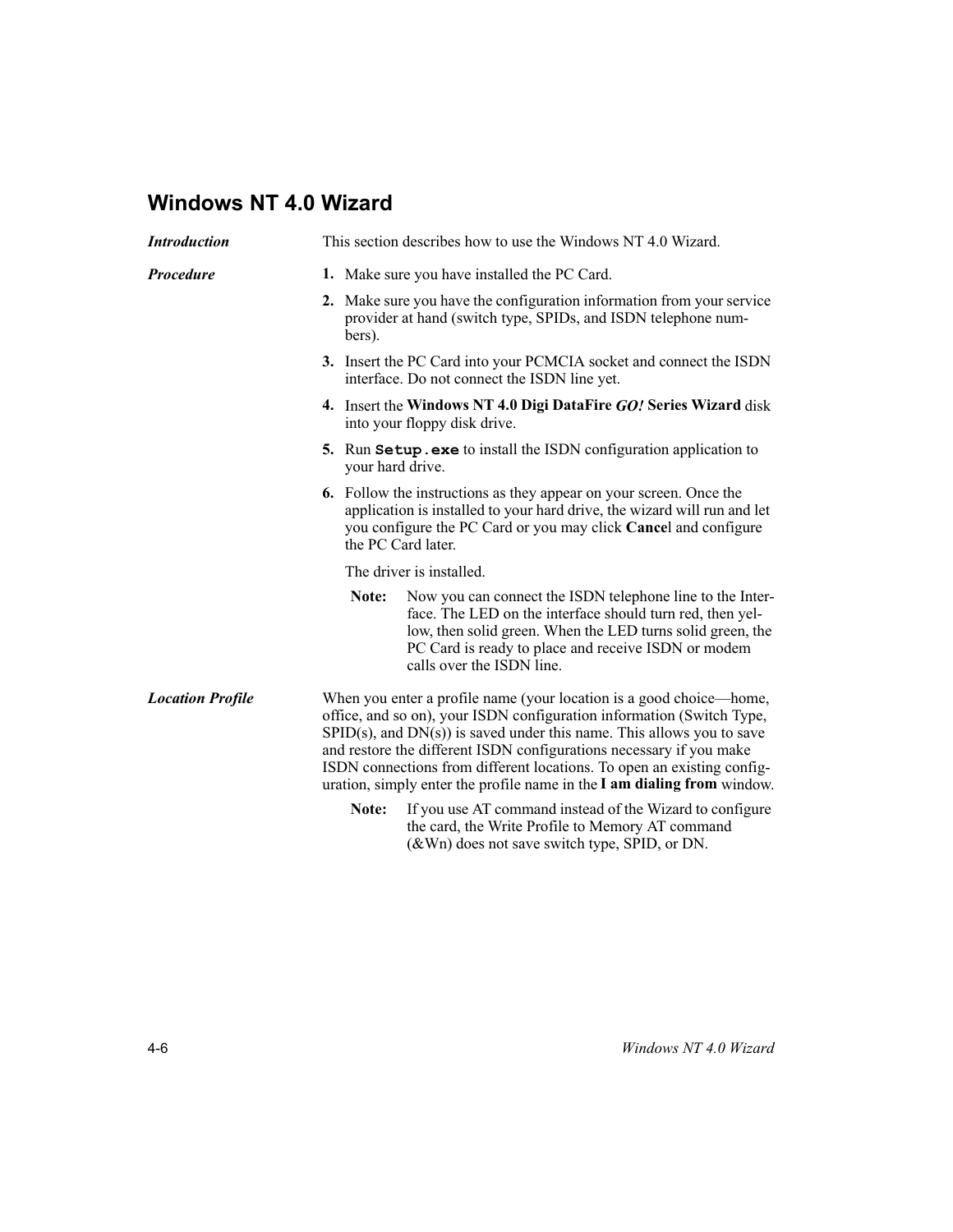# PC Wizard and Windows 3.1x

| <b>Introduction</b>     | This section describes how to use the Windows 3.1 PC Wizard.                                                                                                                                                                                                                                                                                                                                                                          |  |
|-------------------------|---------------------------------------------------------------------------------------------------------------------------------------------------------------------------------------------------------------------------------------------------------------------------------------------------------------------------------------------------------------------------------------------------------------------------------------|--|
| <b>Procedure</b>        | 1. Make sure you have installed the PC Card.                                                                                                                                                                                                                                                                                                                                                                                          |  |
|                         | 2. Make sure you have the configuration information from your service<br>provider at hand (switch type, SPIDs, and ISDN telephone num-<br>bers).                                                                                                                                                                                                                                                                                      |  |
|                         | 3. Insert the PC Card into your PCMCIA socket and connect the ISDN<br>interface. Do not connect the ISDN line yet.                                                                                                                                                                                                                                                                                                                    |  |
|                         | 4. Insert the Windows 3.1x PC Wizard Installation Utility disk into<br>your floppy disk drive.                                                                                                                                                                                                                                                                                                                                        |  |
|                         | 5. Run Install.exe to install PC Wizard.                                                                                                                                                                                                                                                                                                                                                                                              |  |
|                         | <b>6.</b> Follow the instructions as they appear on your screen. Once the<br>application is installed to your hard drive, PC Wizard will run and let<br>you configure the PC Card.                                                                                                                                                                                                                                                    |  |
|                         | The installation process installs the application file to the directory<br>C: \Pcwizard\bin\Pcwizard.exe You may want to create<br>an icon for this file for access later.                                                                                                                                                                                                                                                            |  |
|                         | Note:<br>Now you can connect the ISDN telephone line to the Inter-<br>face. The LED on the interface should turn red, then yel-<br>low, then solid green. As long as the LED turns solid<br>green, the PC Card is ready to place and receive ISDN or<br>modem calls over the ISDN line.                                                                                                                                               |  |
| <b>Location Profile</b> | When you enter a profile name (your location is a good choice—home,<br>office, and so on), your ISDN configuration information (Switch Type,<br>$SPID(s)$ , and $DN(s)$ is saved under this name. This allows you to save<br>and restore the different ISDN configurations necessary if you make<br>ISDN connections from different locations. To open an existing config-<br>uration, simply use the <b>Location</b> drop-down menu. |  |
|                         | If you use AT command instead of the Wizard to configure<br>Note:<br>the card, the Write Profile to Memory AT command<br>$(\&$ Wn) does not save switch type, SPID, or DN.                                                                                                                                                                                                                                                            |  |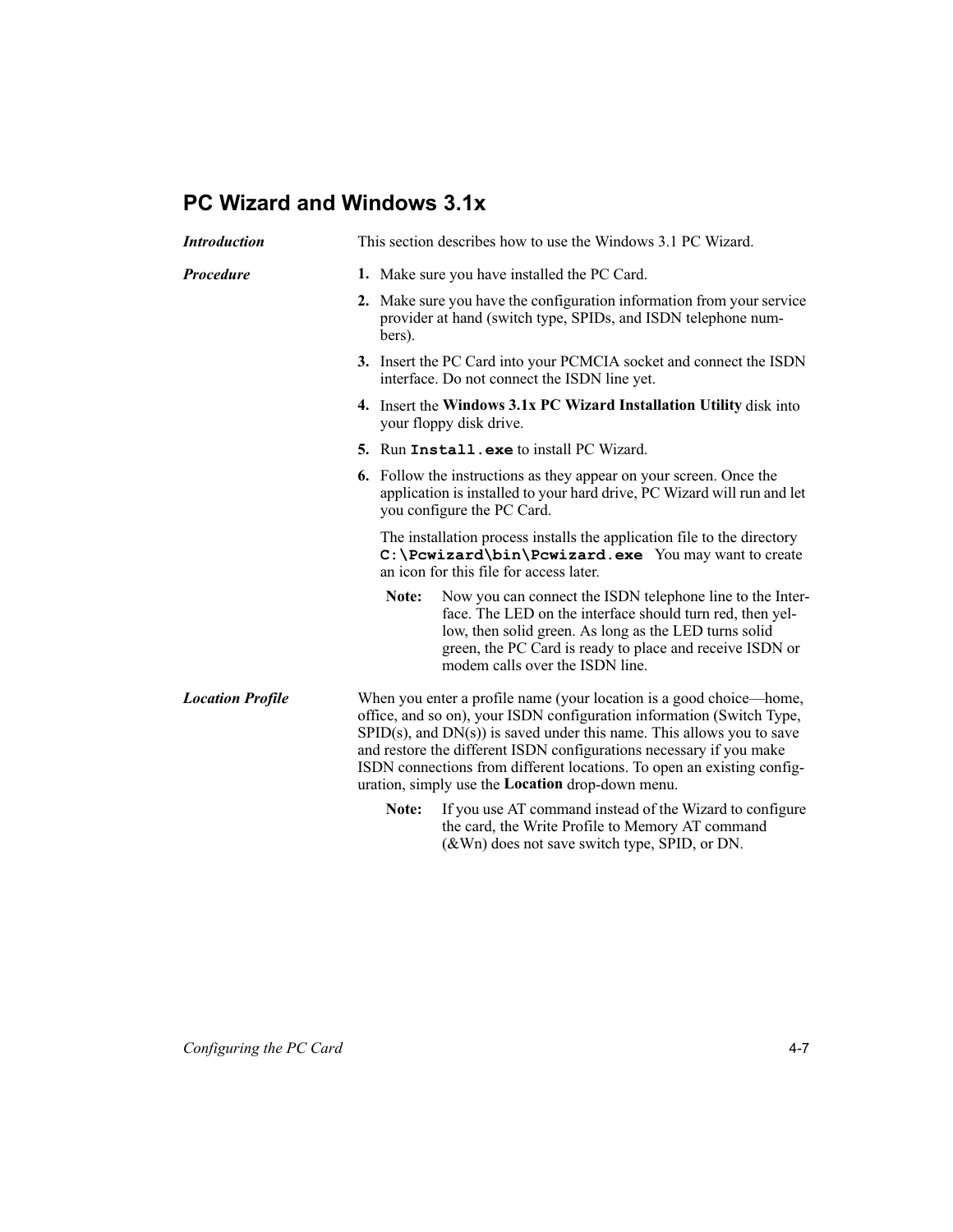# Using AT Commands to Configure the PC Card

| <b>Introduction</b> | You can also configure the PC Card by entering the appropriate AT<br>commands in the terminal window of your data communication soft-<br>ware.                                                                                                                                                                                                                |  |
|---------------------|---------------------------------------------------------------------------------------------------------------------------------------------------------------------------------------------------------------------------------------------------------------------------------------------------------------------------------------------------------------|--|
|                     | If your computer is a Macintosh, you must use AT commands to config-<br>ure the PC Card. Ignore this section if you used one of the configuration<br>Wizards to configure the PC Card.                                                                                                                                                                        |  |
| <b>Procedure</b>    | 1. Make sure you have installed the DataFire GO! Series PC Card.                                                                                                                                                                                                                                                                                              |  |
|                     | 2. Make sure you have the configuration information from your service<br>provider at hand.                                                                                                                                                                                                                                                                    |  |
|                     | 3. If you have not already installed your data communication software,<br>install it now according to the instructions in its documentation.                                                                                                                                                                                                                  |  |
|                     | 4. Run your data communication software and go to the modem setup<br>or modem settings window.                                                                                                                                                                                                                                                                |  |
|                     | 5. Replace the initialization string with AT&F.                                                                                                                                                                                                                                                                                                               |  |
|                     | 6. Set the baud rate (serial port rate) to 115.2 kbps.                                                                                                                                                                                                                                                                                                        |  |
|                     | 7. Set flow control to RTS/CTS or Hardware (hardware flow con-<br>trol).                                                                                                                                                                                                                                                                                      |  |
|                     | 8. Make sure the COM port and IRQ settings are the same as those the<br>modem is set to. If you are unsure, refer to System Properties in<br>Windows 95 (double click the System icon) or refer to Microsoft<br>Diagnostics in Windows 3.x (type $\text{msd}$ at the $\text{c}:$ prompt). Refer to<br>your communication software documentation if necessary. |  |
|                     | 9. Now go to the terminal screen terminal screen (terminal mode) in<br>your data communication software.                                                                                                                                                                                                                                                      |  |
|                     | 10. Enter AT                                                                                                                                                                                                                                                                                                                                                  |  |
|                     | If you receive the OK response, go on.<br>$\bullet$                                                                                                                                                                                                                                                                                                           |  |
|                     | If nothing happens, re-check your connections, make sure your<br>computer is ON, make sure you have the correct COM port<br>selected, then enter the command again. If nothing happens now,<br>go to Troubleshooting and Support on page 8-1.                                                                                                                 |  |
|                     | 11. To configure the switch type enter one of the following:                                                                                                                                                                                                                                                                                                  |  |
|                     | Enter AT! CO=0 if you are using AT&T 5ESS.<br>$\bullet$                                                                                                                                                                                                                                                                                                       |  |
|                     | Enter AT! CO=1 if you are using Northern Telecom DMS 100.<br>$\bullet$                                                                                                                                                                                                                                                                                        |  |
|                     | Enter AT! C0=32 if you are using National ISDN (default)<br>$\bullet$                                                                                                                                                                                                                                                                                         |  |
|                     | Enter AT! CO=4 if you are using Euro ISDN (ETSI)<br>$\bullet$                                                                                                                                                                                                                                                                                                 |  |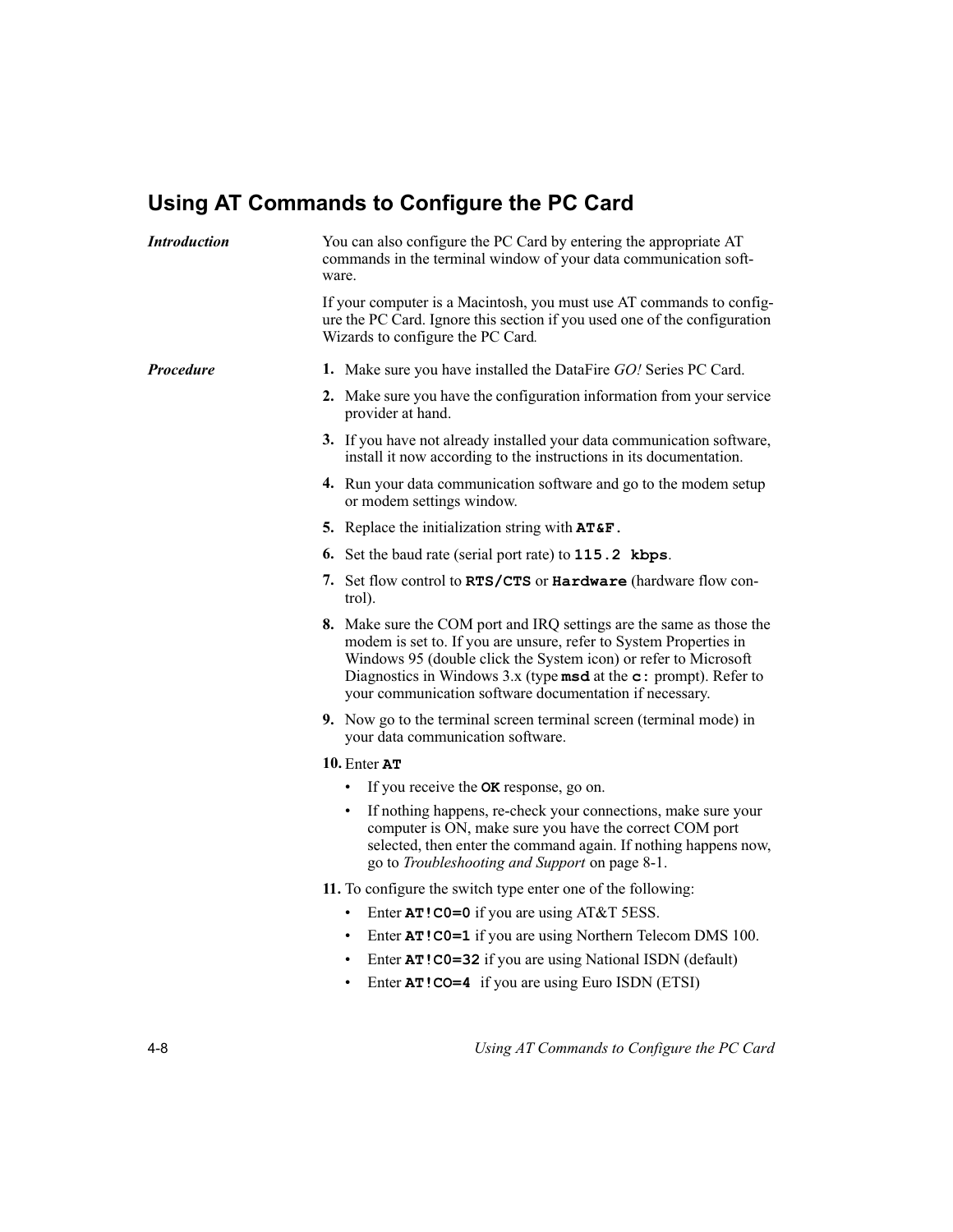- 12. To configure SPIDs, enter  $AT!C2 = "n"$  where n equals the SPID 1 number provided by your telephone company.
- 13. To configure DN, enter  $AT!NL = "n"$  where n equals the DN 1 number provided by your telephone company.
- 14. To configure SPID, enter  $AT!CG="n"$  where *n* equals the SPID 2 number provided by your telephone company.
- 15. To configure DN, enter  $AT \perp N2 = n \, \text{'}$  where *n* equals the DN 2 number provided by your telephone company.
- 16. Enter AT%Z1 to restart the terminal adapter and load the line configuration.
- $N$ o t e : Now you can connect the ISDN telephone line to the Interface. The interface LED should turn red, then yellow, then solid green. The LED may go so quickly from red to green that you might not see the yellow LED. As long as the LED turns solid green, the PC Card is ready to place and receive ISDN or modem calls over the ISDN line.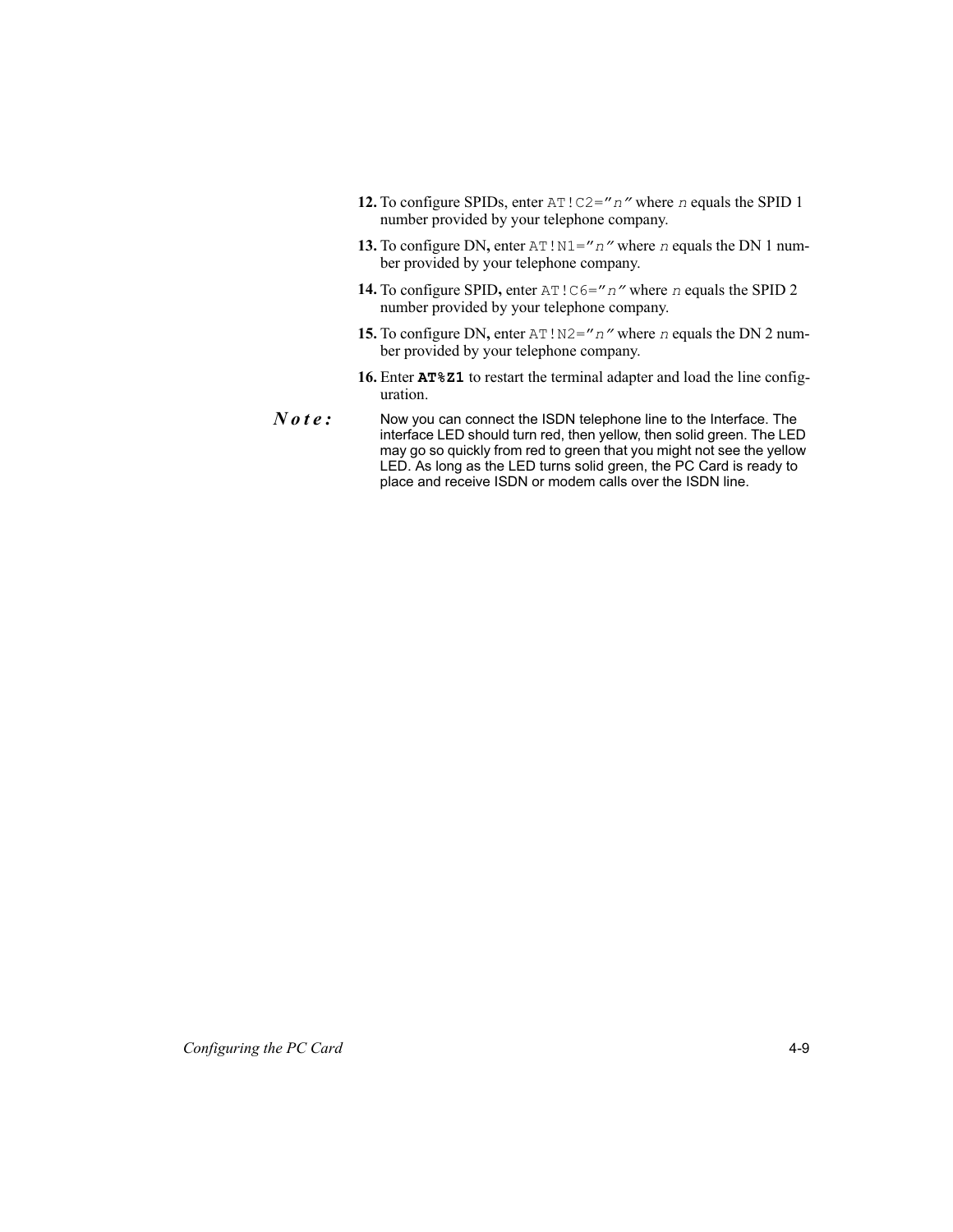Using AT Commands to Configure the PC Card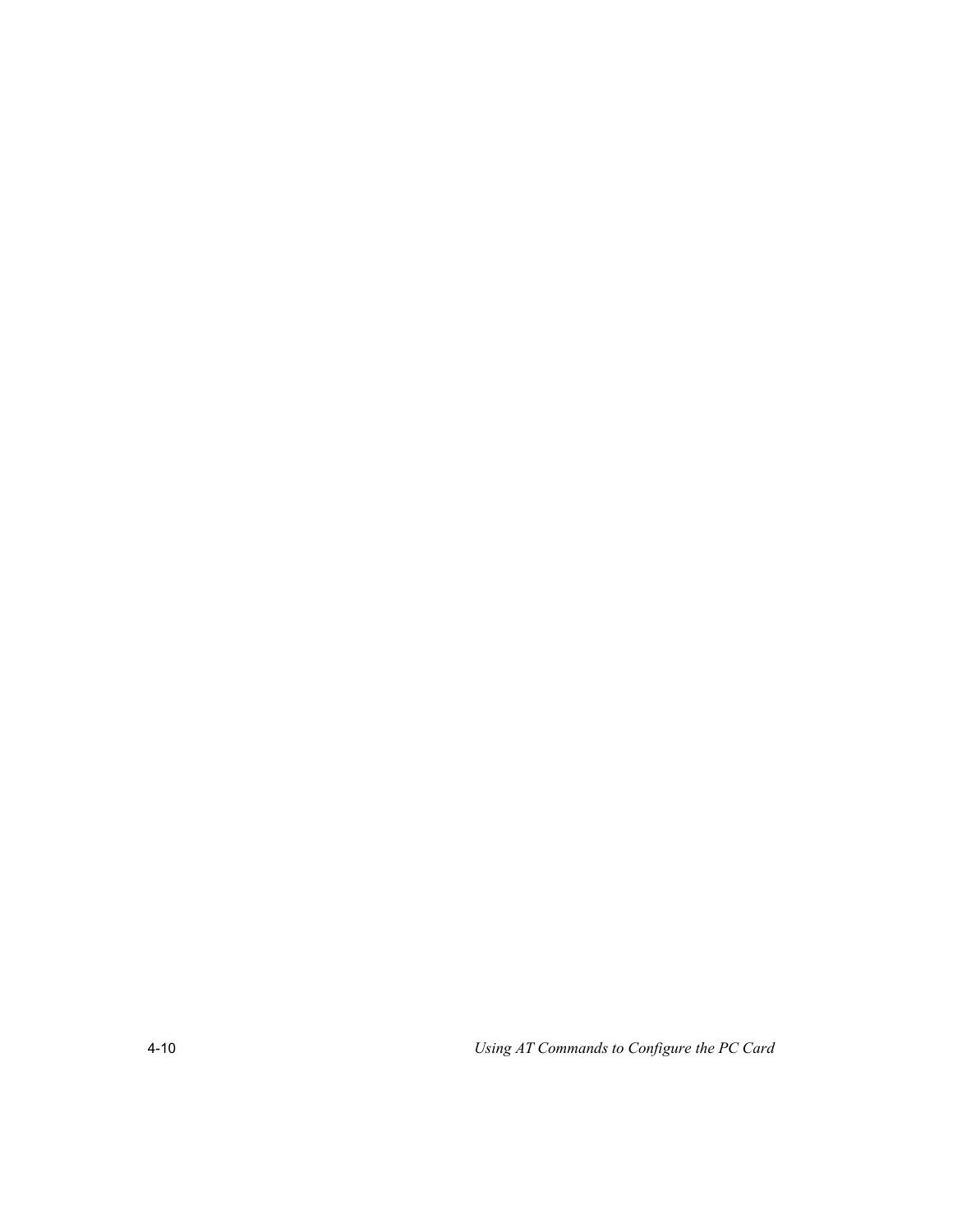## $chapter$  5

## **Using the PC Card**

#### **In This Chapter**

#### This chapter discusses the following topics:

- Using Windows 95 Dial-Up Networking.............5-2  $\bullet$
- Placing a Dial-Up Networking Call. . . . . . . . . . . . . . . . . 5-5  $\bullet$
- $\bullet$
- Protocol and Line Speed Settings (ISDN) . . . . . . . . . . . . 5-10  $\bullet$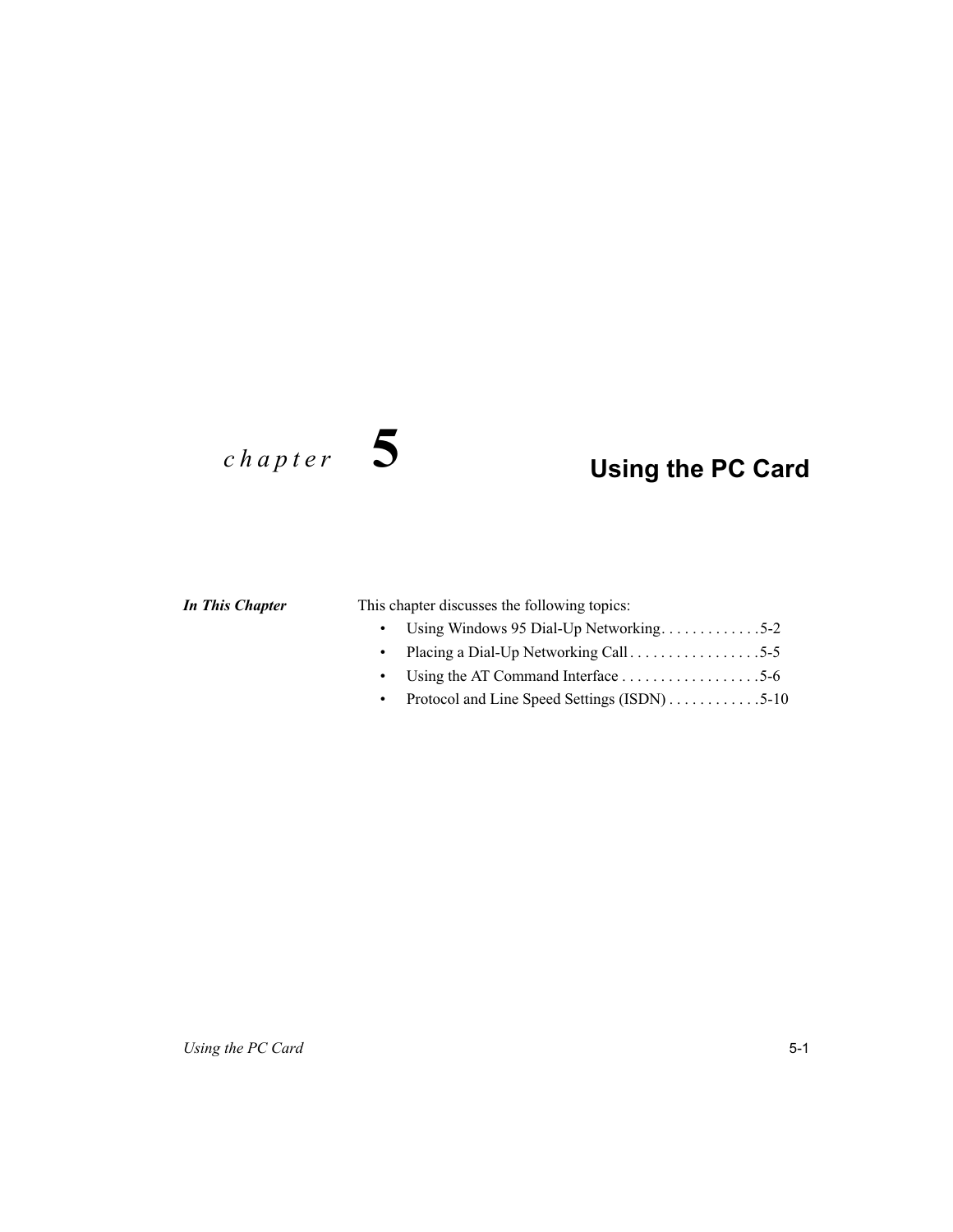#### **Using Windows 95 Dial-Up Networking**

**Before Creating a** Before you create a new dial-up networking connection, you will need **Dial-Up Networking** to contact your network system administrator or ISP, as appropriate, for **Connection** the correct configuration options to be selected under Server Types and **Scripting**, as these options are application-specific. When you have this information at hand, you can create a dial-up networking connection. 1. Click My Computer, then click Dial-Up Networking to open the **Procedure** Dial-Up Networking folder. 2. Click the Make New Connection icon or select Connections and Make New Connection from the menu bar. 3. Enter a name for the connection or use the default (My Connection). 4. Under Select a Modem, select the appropriate PC Card interface for your application. The three devices and their uses are: • DATAFIRE GO LINE 0 - used to make single B channel ISDN calls at 64 kbps or 56 kbps, using PPP. Also used to make the first of two B channel calls when using Multi-Link Point-to-Point Protocol (MLPPP). Select this device if your connection requires PPP or MLPPP. The device you are calling must support synchronous PPP. **DATAFIRE GO LINE 1 - used to establish a second ISDN B** channel for MLPPP. This interface is used only with the DATAFIRE GO - LINE 0 interface and is configured elsewhere. Do NOT select this interface as the primary dial interface! DIGI DATAFIRE GO! ISDN V.34 (MODEM) - used to make ISDN V.120, V.110, or V.34 modem-over-ISDN calls. Also used for V.34 modem calls when using the PC Card on an analog line. 5. Click Next to enter the telephone number you are going to call, and then Finish to complete the New Connection. Windows 95 will add a New Connection icon to the Dial-Up Networking folder. However, additional configuration is required before you can place the call. This configuration is dependent on the ISDN protocol and dial services used. 6. Highlight the New Connection icon and select File, Properties from the menu bar.

> 7. The configuration options found under the Server Types and **Scripting** tabs are application-specific. If you have not already done so, contact your network system administrator or ISP, as appropriate, for instructions on how you should set these options. Using this information, configure Server Types and Scripting.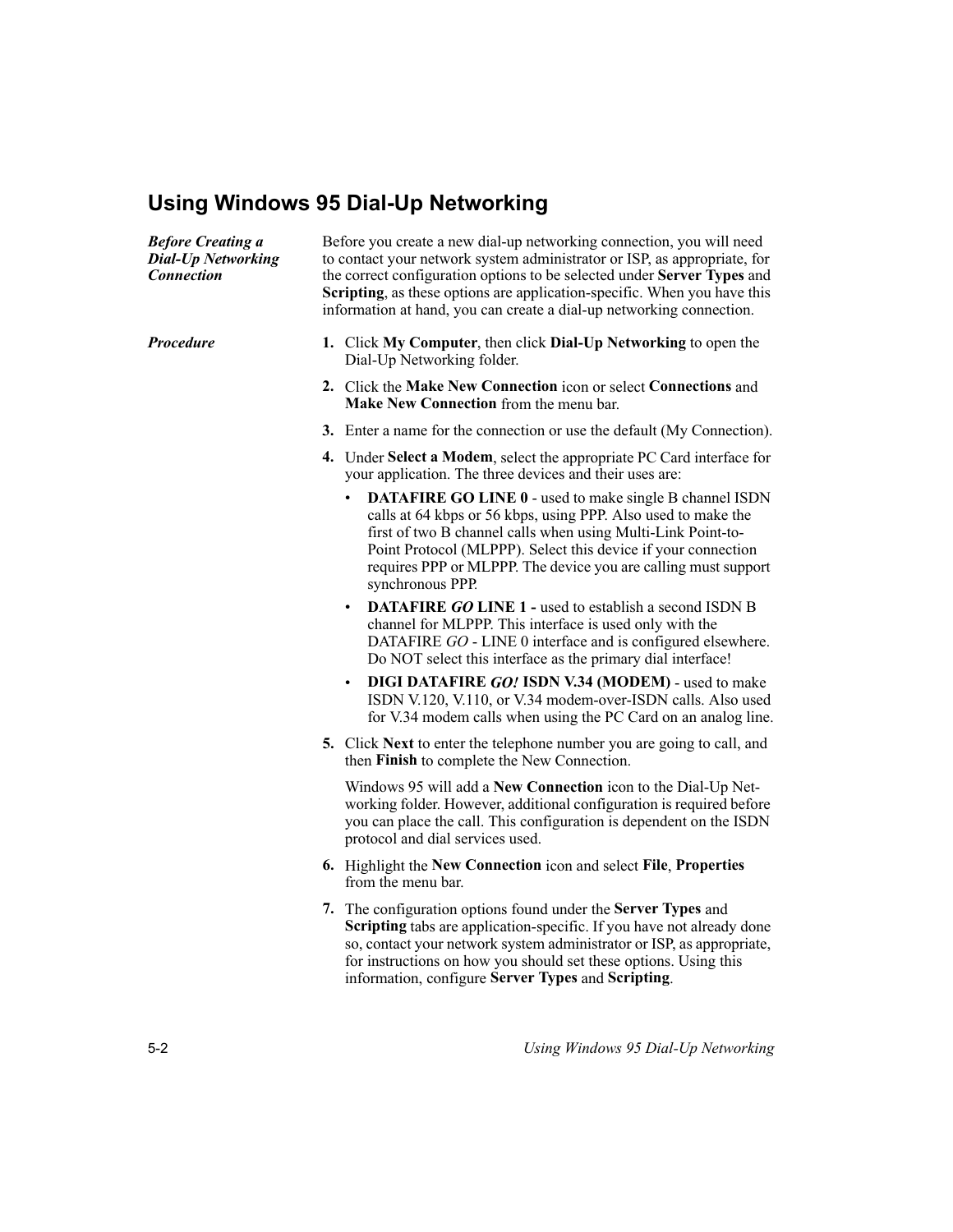8. To complete your connection configuration, select the appropriate protocol setting and configure it as described below:

56 KBPS OR 64 KBPS PPP OVER ISDN - Used when connecting one B channel to a host network supporting synchronous PPP.

- Set Primary Device as DATAFIRE-GO-LINE 0
- Click Configure and set Speed Preference to 64K Data, 56k Data, or 56K Voice. 64k Data is the most common speed. Select 56k Data if your service provider does not support 64k connections. Select 56k Voice to make 56k data calls using Voice Bearer capability.
- You can use the **Only Connect at this Speed** option box *only* if you have selected 64k Data or 56k Data. If you leave this box unchecked (default-recommended), and you have selected 64k Data, calls will be attempted first at 64 kbps, then, if the call fails at this speed, a call attempt is made at 56 kbps. If this fails, a call attempt is made at 56k Voice. If you have selected 56k Data and leave the box unchecked, calls are attempted first at 56k Data, then, if the call fails, at 56k Voice. Calls are not re-attempted due to normal network disconnects or busy indications. If you check the box, calls are attempted only at 64k Data or 56k Data, according to your Speed Preference. This option does not apply to 56K Voice option settings.

112K OR 128K MLPPP OVER ISDN - used when connecting two B channels to a host network supporting multi-channel synchronous PPP. If you are going to use Multi-Link PPP, select this protocol setting

- Set Primary Device as DATAFIRE-GO x-LINE 0
- Click Configure and set Speed Preference to 64K Data, 56k  $\bullet$ Data, or 56K Voice. 64k Data is the most common speed. Select 56k Data if your service provider does not support 64k connections. Select 56k Voice to make 56k data calls using Voice Bearer capability.
- You can use the **Only Connect at this Speed** option box only if you have selected 64k Data or 56k Data. If you leave this box unchecked (default-recommended), and you have selected 64k Data, calls will be attempted first at 64 kbps, then, if the call fails at this speed, a call attempt is made at 56 kbps. If this fails, a call attempt is made at 56k Voice. If you have selected 56k Data and leave the box unchecked, calls are attempted first at 56k Data, then, if the call fails, at 56k Voice. Calls are not re-attempted due to normal network disconnects or busy indications. If you check the box, calls are attempted only at 64k Data or 56k Data, according to your Speed Preference. This option does not apply to 56K Voice option settings.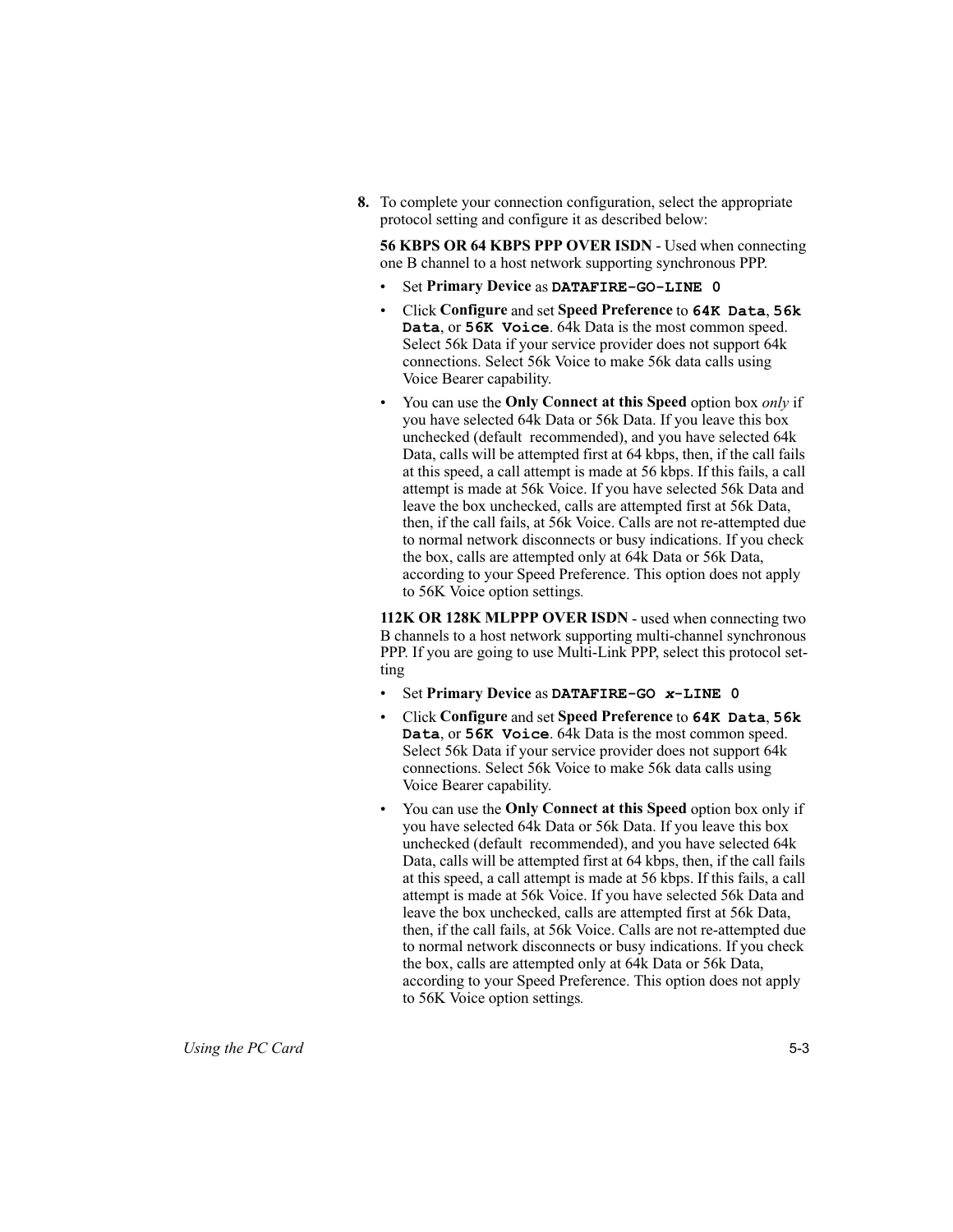- 9. Click Settings under Set Additional Devices.
- 10. Click Use Additional Devices, then click Add.
- 11. Select DATAFIRE-GO  $x$ -LINE 1 as the device and enter the phone number for the second channel to dial. This number will likely be the same number configured in the new connection profile.

56K OR 64K V.120 OVER ISDN - Used when connecting one B channel to a host network requiring V.120 error correction protocol. This is a common B channel protocol found in most ISDN terminal adapters and in other switched digital devices. V.120 is transparent to user data and can be used to transmit async PPP and other data protocols over ISDN.

- Set Primary Device as DIGI DATAFIRE GO! ISDN V.34 (MODEM)
- Click Configure, Connection, and Advanced.
- The Extra Settings field requires commands to set the PC Card to 56k or 64k V.120:
- For 56k V.120 enter  $\&A2=2\&A4=1$
- For 64k V.120 enter  $\&A2=2\&A4=0$

All other options in Modem Properties are application-specific.

- V.34 MODEM-OVER-ISDN Used when connecting from your ISDN line to a host network having only analog modem service.
- Uncheck the Use Country Code and Area Code option. If you are dialing long distance, you must enter the complete phone number in the phone number field.
- Insert the dial modifier character **M** at the beginning of the phone number.
- Set Primary Device as DIGI DATAFIRE GO! ISDN V.34 (MODEM)

No modem configuration is necessary unless required by your application.

- $\bullet$ V.34 MODEM-OVER-ANALOG - Used when connecting from your analog line to a host network having V.34 analog or digital service.
- Set Primary Device as DIGI DATAFIRE GO! ISDN V.34 (MODEM)

No modem configuration is necessary unless required by your application.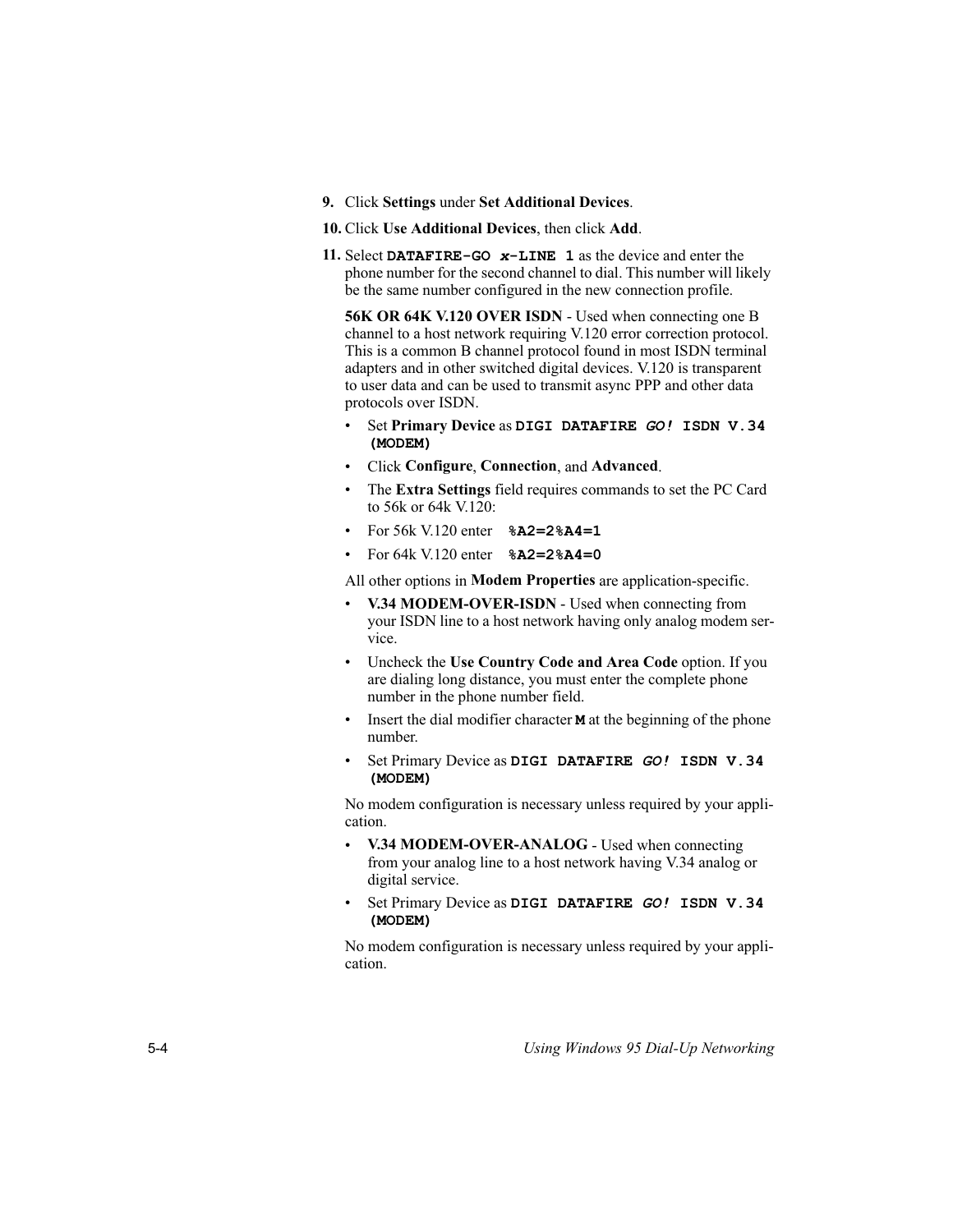## **Placing a Dial-Up Networking Call**

Procedure

- 1. Make sure your PC Card is setup for ISDN or analog (modem), as required—make sure the appropriate interface is connected to the appropriate wall jack.
- 2. Make sure your application is configured to connect via Windows 95 Dial-Up Networking.
- 3. Run your application.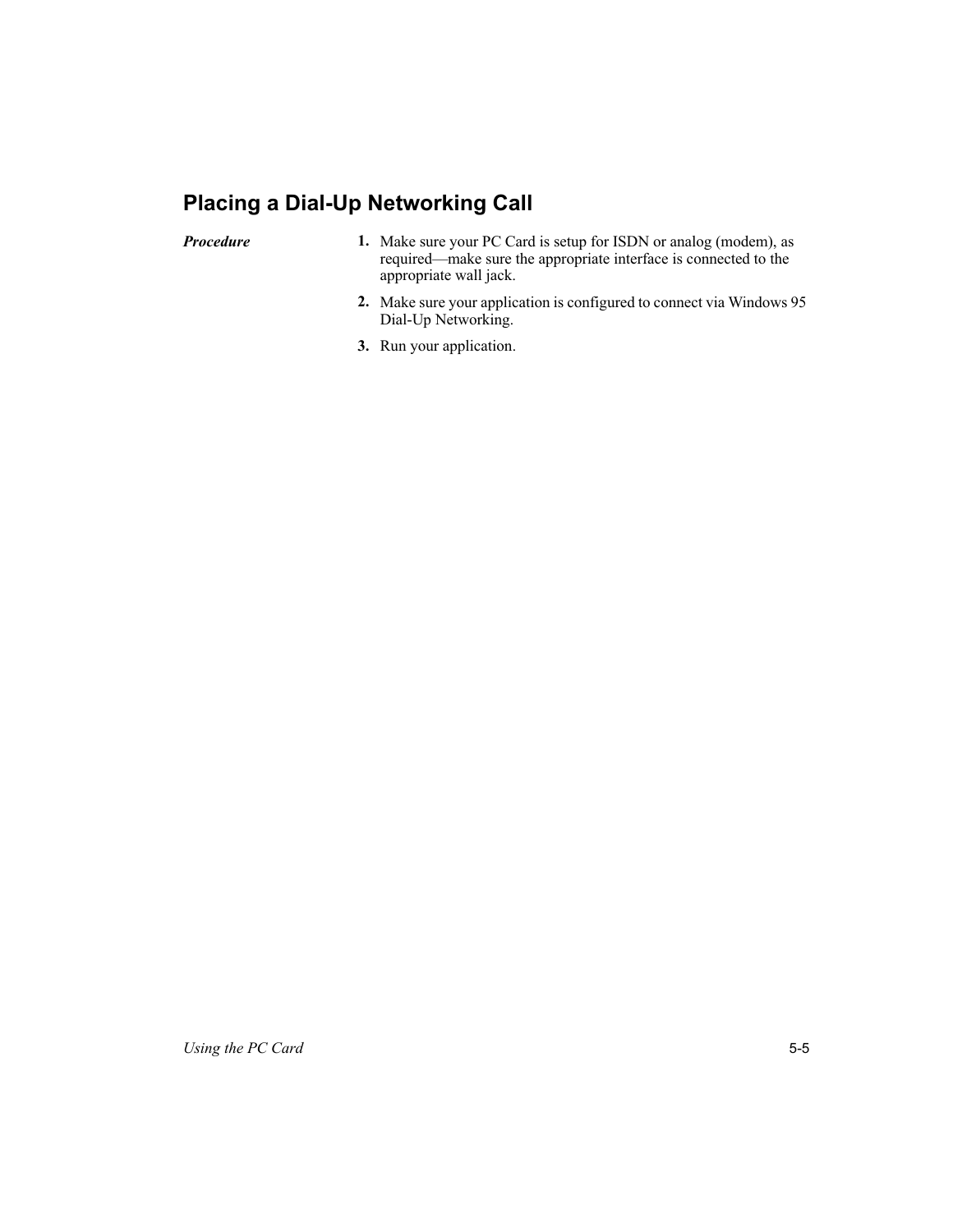### **Using the AT Command Interface**

**Introduction** This section applies to Windows 95 if or when you are NOT using Dial-Up Networking for Internet access or remote LAN access  $\bullet$ All other operating systems (Windows NT, Windows 3.1x, Macintosh). PC Card operation over an analog line or over an ISDN line is straightforward and identical to the user-your data communications software simply sends the required commands via the AT command interface. Only rarely will you need to enter AT commands yourself. Refer to your software documentation for instructions on how to operate it. Before you use your software with the DataFire GO! Series PC Card, you will need to enter some information and confirm or change a few settings. This section discusses the following: Software Setup (Step 1) Placing and Receiving Calls Over ISDN (Step 2) Protocol and Line Speed Settings **Changing Option Setting** Saving a Configuration Step 1: software setup 1. Make sure you have your DataFire GO! Series PC Card set up for analog (modem) or ISDN use (appropriate interface connected to the appropriate wall jack).  $Note:$ You do not need to remove the PC Card from the PCMCIA socket in order to change interfaces. The PC Card can be "hotswitched"-you can change interfaces while the PC Card is in the socket. To remove the interface, squeeze the release tabs on the I/O connector and pull gently.

- 2. If you have not already installed your data communication software, install it now according to the instructions in its documentation.
- 3. Run your data communication software and go to the modem setup or modem settings window. If you have more than one software program that you are going to use—for example, if you have one program for an online service and another for routine data and fax communications—make sure you configure each according to these instructions.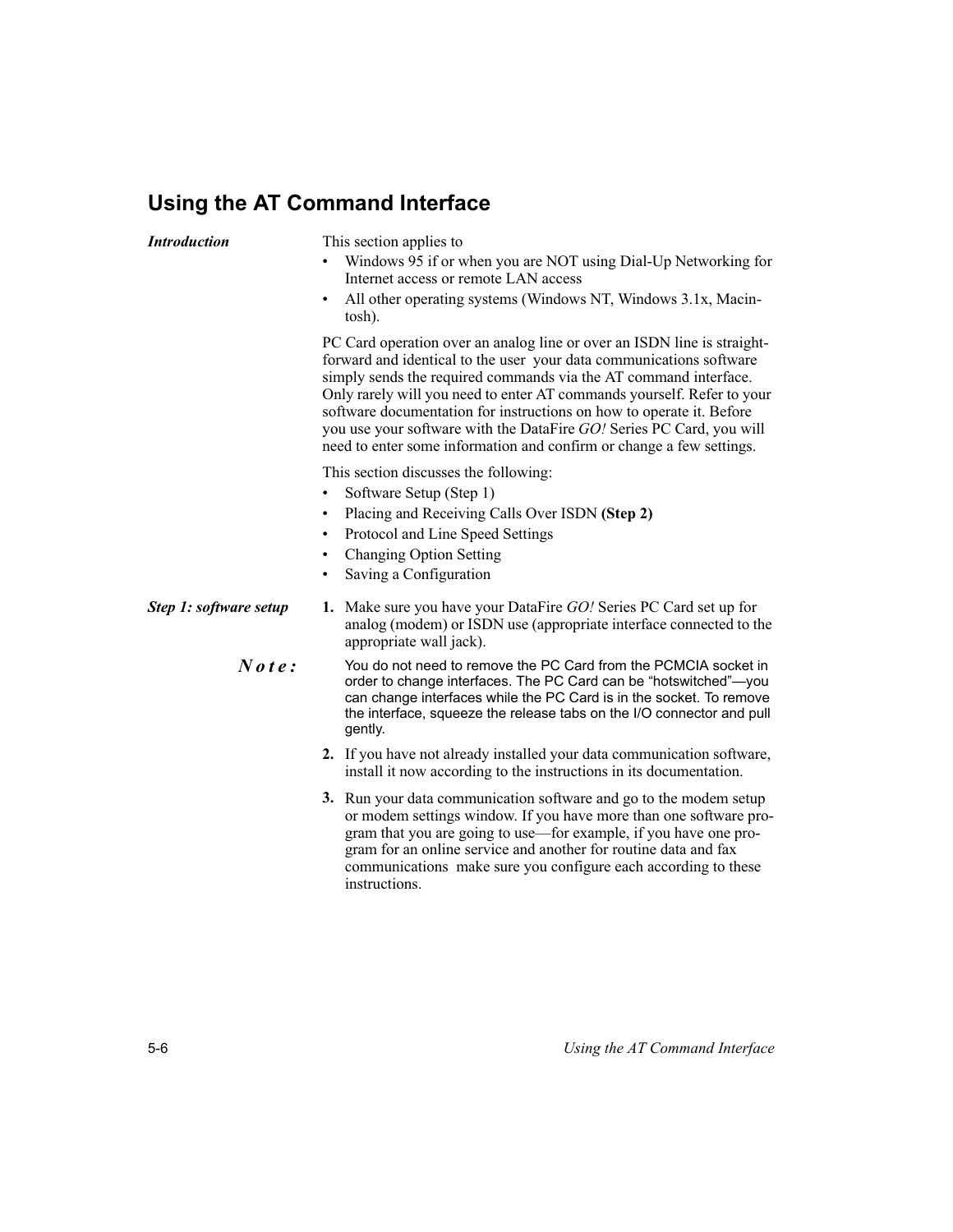- 4. Find the Initialization String in the setup or settings window. Delete the string located there and enter AT&F in its place. This command will load the following factory defaults:
	- $\%$ A2=5  $\bullet$ Uses Point-to-Point Protocol (ISDN only)
	- $\%AA=0$ 
		- Line speed =  $64$  kbps (ISDN only)
	- $N1$ 
		- modem connects at highest speed supported by both modems
	- $\bullet$  $\mathbf{N}$ Auto reliable V42/MNP data compression (data is compressed)
	- E<sub>1</sub>  $\bullet$ Echo ON (commands displayed in terminal window)
		- $O<sub>0</sub>$ Result codes enabled (connection results displayed)
		- $V1$
		- Verbose responses (connection results displayed as words)
	- $&C1$

 $\bullet$ 

- DCD normal
- $&D2$  $\bullet$ DTR disconnect
- $&K3$ Hardware (RTS/CTS) flow control
- $S0=1$  $\bullet$ 
	- Auto-answer ON (answers calls automatically)

#### $Note:$

These default settings should be sufficient for most applications.

If your application requires other specific settings (such as a different protocol or line speed), refer to the ISDN Options section in this manual. If your application uses the different settings routinely, then add the required commands after AT&F. Otherwise, enter them separately as needed in your terminal window.

The AT&F init string works for both analog and ISDN calls. Adding additional ISDN commands to the init string will not affect performance over an analog line.

- 5. Set the baud rate (serial port rate or DTE speed) to 115.2 kbps.
- 6. Set flow control to RTS/CTS or hardware.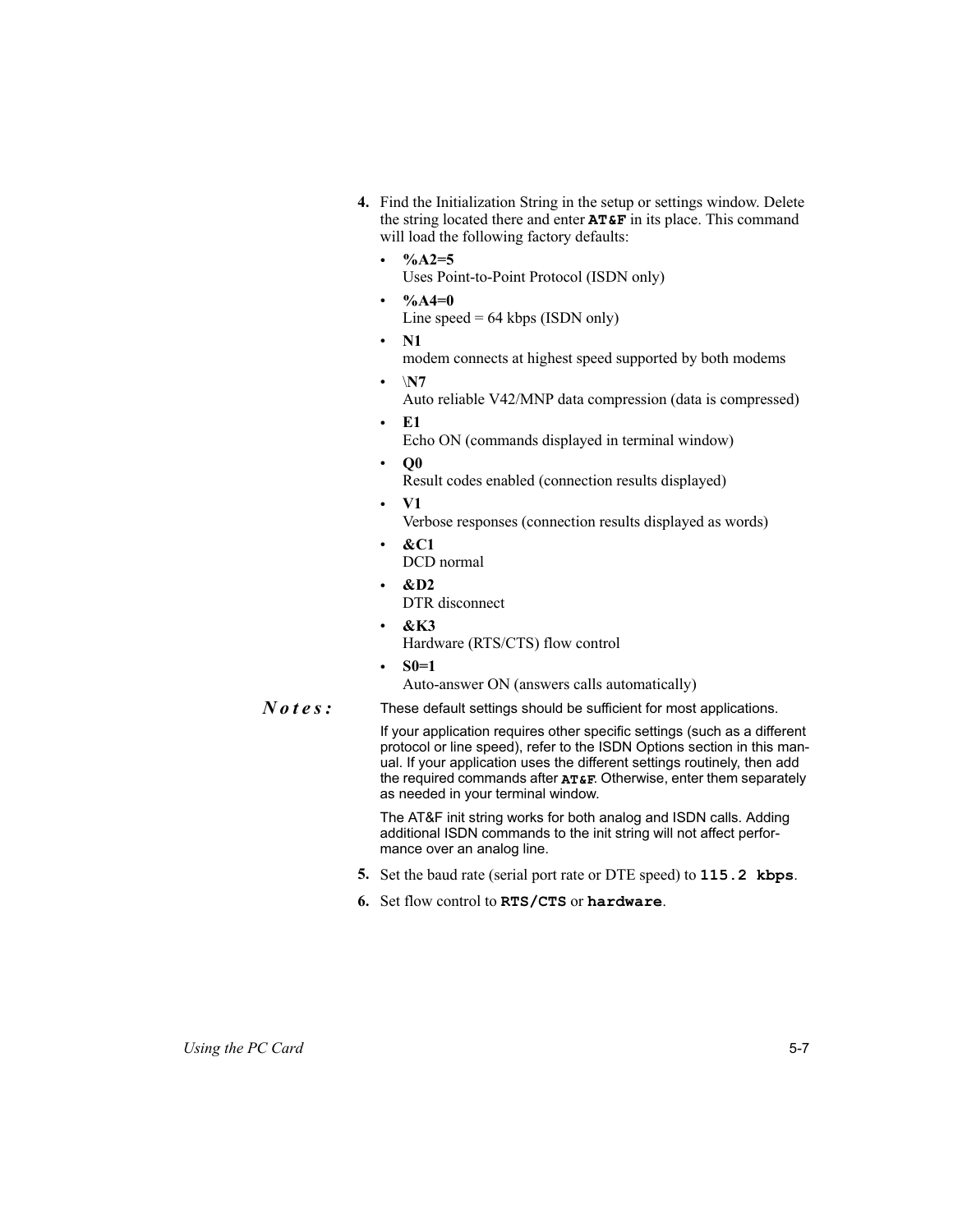|                                           | 7. Make sure the COM port and IRQ settings are the same as those the<br>modem is set to. If you are unsure, refer to System Properties in<br>Windows 95 (double click the System icon, click on the device man-<br>ager tab, then double-click the DataFire icon) or refer to Microsoft<br>Diagnostics in Windows 3.x (type $\text{msd}$ at the $\text{c}$ : prompt). Refer to<br>your data communication software documentation if necessary. |  |  |
|-------------------------------------------|------------------------------------------------------------------------------------------------------------------------------------------------------------------------------------------------------------------------------------------------------------------------------------------------------------------------------------------------------------------------------------------------------------------------------------------------|--|--|
| Step 2: Place and<br><b>Receive Calls</b> | After you have configured the PC Card and your data communication<br>software, all you need to do is simply follow the instructions in your<br>data communication software documentation to place and receive calls<br>or send and receive faxes.                                                                                                                                                                                              |  |  |
|                                           | Analog (Modem) Calls Over an Analog Line<br>If you are connected to an analog line, make sure the interface LED<br>is red, then place your calls as required. The LED will turn green<br>when the call is connected.                                                                                                                                                                                                                           |  |  |
|                                           | <b>ISDN Calls Over an ISDN Line</b><br>If you are connected to an ISDN line, make sure the interface LED is<br>green, then place your calls as required.                                                                                                                                                                                                                                                                                       |  |  |
| Note:                                     | For the S/T adapter, connect the terminating plug between the ISDN<br>wall jack and the telephone cable (recommended) or between the<br>telephone cable and the ISDN S/T interface.                                                                                                                                                                                                                                                            |  |  |
|                                           | Analog (Modem) Calls Over an ISDN Line<br>There are two methods by which you can place and receive analog<br>data or fax calls over the ISDN line. If you need to place and receive<br>both analog and ISDN calls, you need only to use the M dial modifier<br>(discussed below) to place analog calls; incoming analog calls are an-<br>swered automatically. This is the default configuration.                                              |  |  |
|                                           | If you want to place and receive analog (modem) calls only, you can<br>configure the PC Card to place and receive analog calls only over<br>ISDN. In this configuration the PC Card will not send or receive<br><i>ISDN</i> calls.                                                                                                                                                                                                             |  |  |
|                                           | To Place an Analog Call over ISDN                                                                                                                                                                                                                                                                                                                                                                                                              |  |  |
| Note:                                     | These instructions do not apply to fax calls; they apply only to analog<br>data calls. Fax calls over ISDN are automatically placed as analog<br>calls.                                                                                                                                                                                                                                                                                        |  |  |
|                                           | a. Make sure you have the DataFire GO! Series PC Card connected<br>to the ISDN interface and to your ISDN line. In its default ISDN<br>configuration, the PC Card will place and receive both ISDN and<br>analog calls.                                                                                                                                                                                                                        |  |  |
|                                           | <b>b.</b> Run your data communication software.                                                                                                                                                                                                                                                                                                                                                                                                |  |  |
|                                           | c. Make sure the LED is solid green.                                                                                                                                                                                                                                                                                                                                                                                                           |  |  |
|                                           | d. Place an M in front of the number you wish to call. This dial<br>modifier will route the call to the modem instead of to the termi-                                                                                                                                                                                                                                                                                                         |  |  |
| $5 - 8$                                   | Using the AT Command Interface                                                                                                                                                                                                                                                                                                                                                                                                                 |  |  |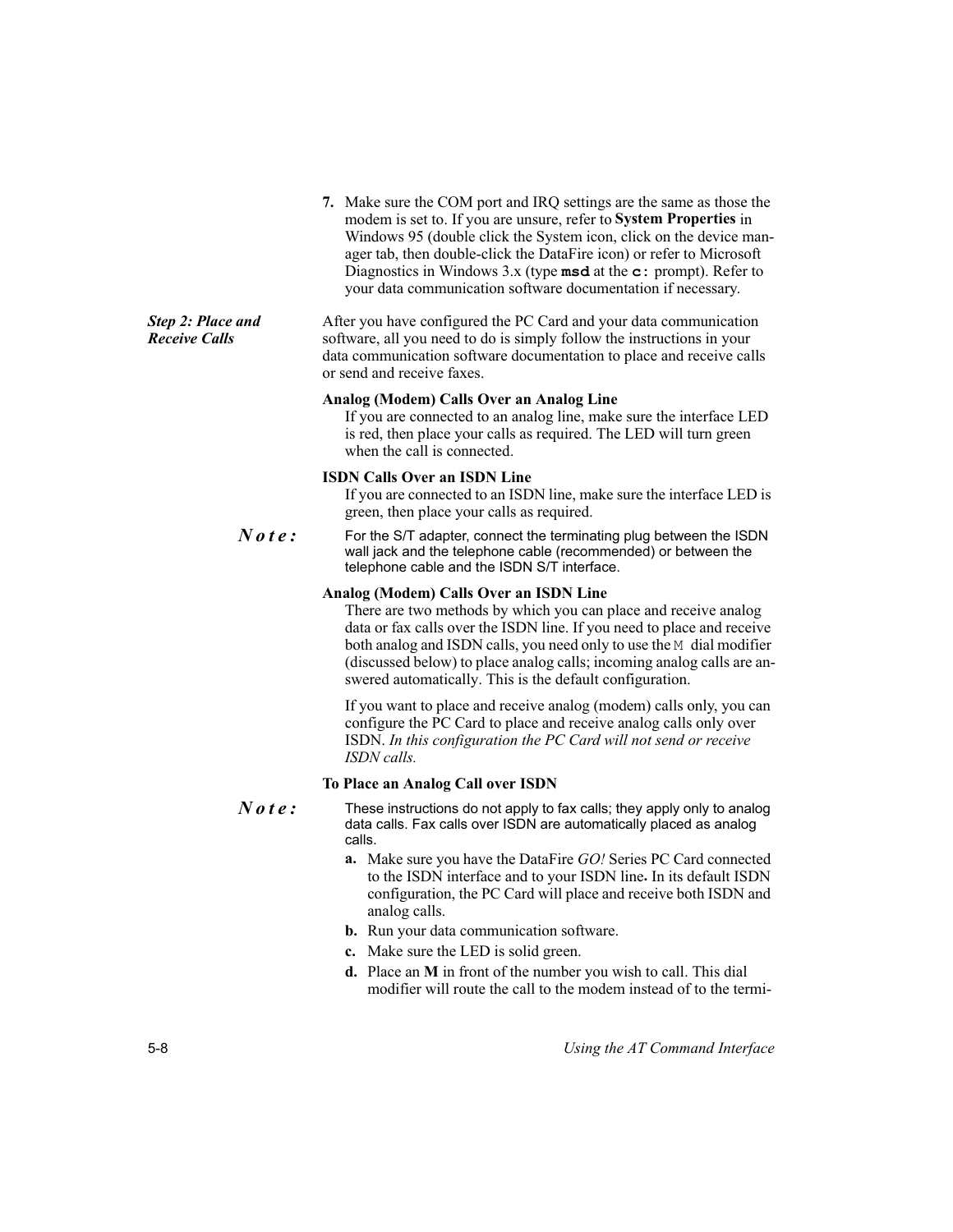nal adapter, and then over one of the ISDN channels.

#### To configure the PC Card to send and receive only modem calls over ISDN:

 $Note:$ You cannot specify pause commands to pause dialing when making analog calls over ISDN.

> With the PC Card set up for ISDN, go to the terminal window of your data communication software and enter AT%01.

This will configure the PC Card as a modem; it will send and receive analog calls over the ISDN, but will not send or receive ISDN calls until you enter AT%00 When the PC Card is configured as modem-over-ISDN, you do not need to place an M in front of the phone number you intend to dial.

You need do nothing to receive analog calls over the ISDN line; by default, analog calls over the ISDN line are automatically routed to the modem. When receiving an analog call over ISDN, the DataFire GO! Series PC Card operates as an analog modem.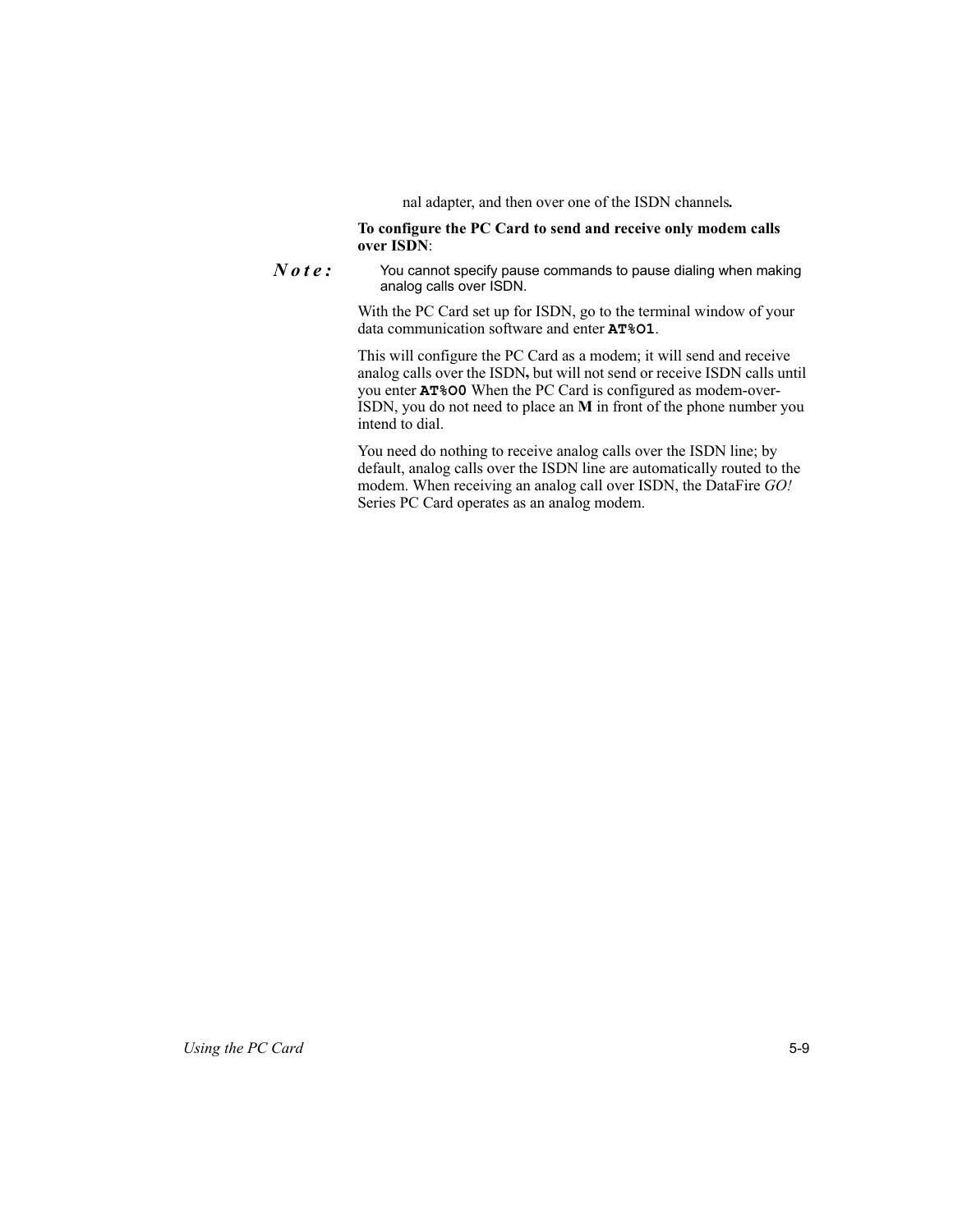### **Protocol and Line Speed Settings (ISDN)**

The DataFire GO! Series PC Card supports a variety of ISDN options. In most cases, the factory defaults and initialization strings will take care of your needs. In some cases you may need to change your Protocol or ISDN Line Speed.

 $Note:$ These options are separate from the line configuration settings. When you make changes to the ISDN configuration, you must save and restart the terminal adapter. However, you do not need to do so for the option settings discussed in this section—they are dynamic and are implemented immediately when you press the <Enter> key.

**ISDN** Protocols Most terminal adapters and other network ISDN equipment support multiple ISDN protocols. The protocol you use must be supported by the remote terminal adapter (the one you will be communicating with), and each terminal adapter-yours and the remote-must be set to the same protocol.

> The following table will assist you in making your selection. In many cases, your Internet Service Provider (ISP) or network administrator will specify a protocol for you.

| <b>Protocol</b>                       | <b>Description</b>                                                                                                                                  | Data<br>Rate       | AT<br>Command                                                         |
|---------------------------------------|-----------------------------------------------------------------------------------------------------------------------------------------------------|--------------------|-----------------------------------------------------------------------|
| <b>MLPPP</b><br>(Windows<br>95 only.) | A point-to-point protocol that<br>uses both B channels to main-<br>tain a single link at double the<br>data rate of a single channel<br>connection. | 128 or<br>112 kbps | No AT com-<br>mand:<br>invoked<br>through Dial-<br>Up Network-<br>ing |
| Async-to-<br>Sync PPP<br>(default)    | Default. A protocol popular with<br>ISPs.                                                                                                           | 64 or 56<br>kbps   | $%A2=5$                                                               |
| V.110                                 | Standard U.K. and European<br>ISDN rate adaption protocol                                                                                           | 64 or 56<br>kbps   | $%A2=1$                                                               |
| V.120                                 | Standard U.S. ISDN rate adap-<br>tion protocol.                                                                                                     | 64 or 56<br>kbps   | $%A2=2$                                                               |
| $V.120$ with<br>Data Com-<br>pression | Enables the V.120 protocol with<br>V.42b data compression.                                                                                          | 64 or 56<br>kbps   | $%A2=7$                                                               |

Using the V.110 **Protocol** 

Whenever you use the V.110 protocol, you must also enter ATN0.

**ISDN** Line Speed

The DataFire GO! Series PC Card terminal adapter is set by default for 64 kbps (AT%A4=0). If your service provider or the remote terminal adapter does not support this rate, select 56 kbps (AT%A4=1). Instructions on changing the option follow.

Protocol and Line Speed Settings (ISDN)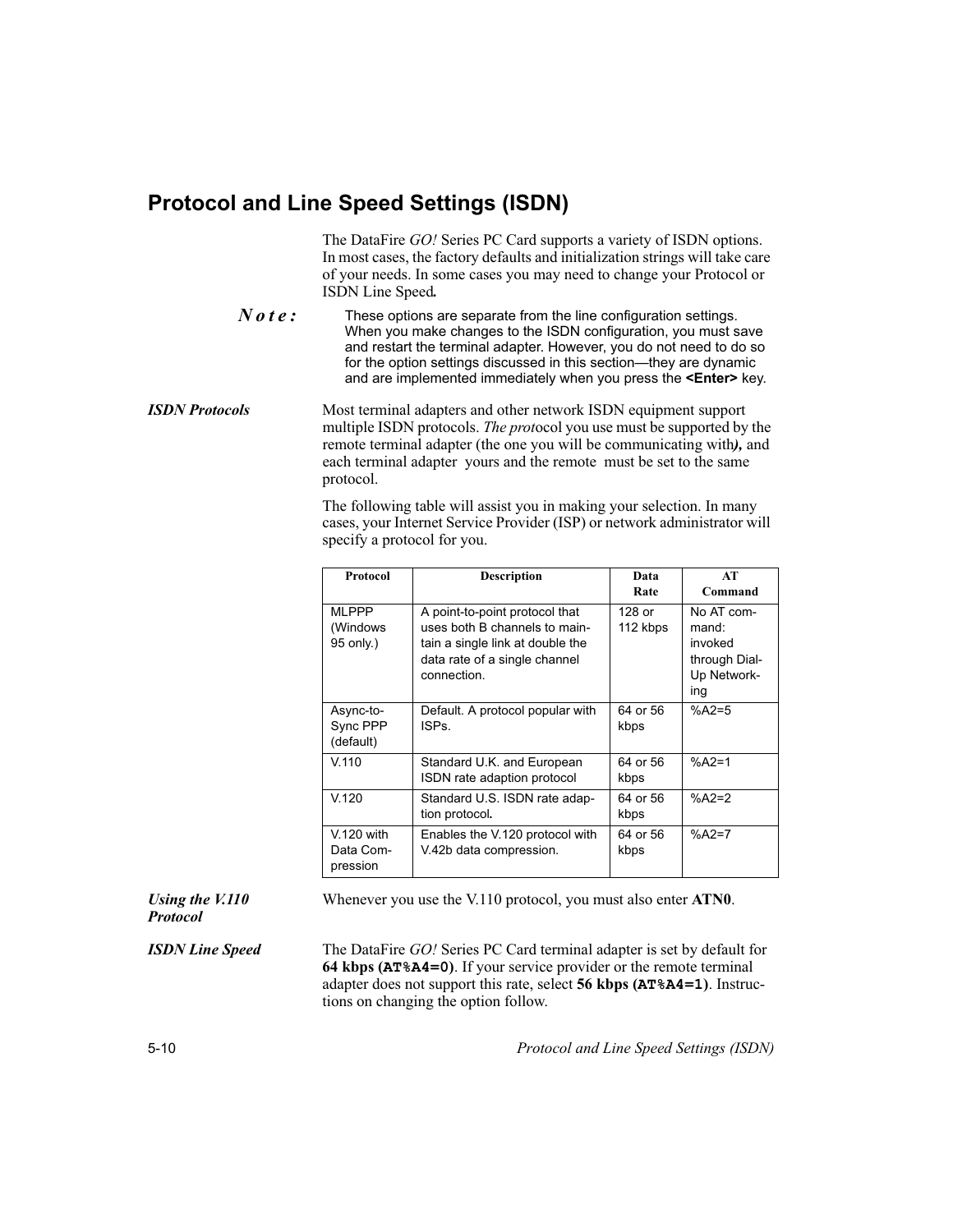| <b>Changing Option</b><br><b>Settings</b> | If you need to change your protocol or line speed, do the following:                                                                                                                                                                                                                                                                                                                                                                                                                                  |  |  |
|-------------------------------------------|-------------------------------------------------------------------------------------------------------------------------------------------------------------------------------------------------------------------------------------------------------------------------------------------------------------------------------------------------------------------------------------------------------------------------------------------------------------------------------------------------------|--|--|
|                                           | 1. Make sure your PC Card is setup for ISDN, and your data communi-<br>cation software is configured.                                                                                                                                                                                                                                                                                                                                                                                                 |  |  |
|                                           | 2. Go to the terminal window in your data communication software.                                                                                                                                                                                                                                                                                                                                                                                                                                     |  |  |
|                                           | 3. Enter the appropriate AT command or commands listed in the previ-<br>ous two sections. The new settings will be implemented immedi-<br>ately.                                                                                                                                                                                                                                                                                                                                                      |  |  |
| <b>Saving a User Profile</b>              | The DataFire GO! Series PC Card can store up to four saved user pro-<br>files. Most users will probably not need them; the factory default set-<br>tings and recommended initialization strings should handle most of your<br>communication needs. Occasional changes can be entered via AT com-<br>mands.                                                                                                                                                                                            |  |  |
|                                           | However, if you routinely use different configurations, you should use<br>the commands discussed in this section to save the setups that vary from<br>your basic configuration and setup. You may, for example, have several<br>connections that each have a different line speed or protocol or require<br>options other than those loaded by the factory profile. Instead of enter-<br>ing each option separately each time you change a setup or configura-<br>tion, you can save and recall them. |  |  |
|                                           | To store a profile:                                                                                                                                                                                                                                                                                                                                                                                                                                                                                   |  |  |
|                                           | 1. Make sure your DataFire GO! Series PC Card is installed.                                                                                                                                                                                                                                                                                                                                                                                                                                           |  |  |
|                                           | 2. Setup the configuration you want to save.                                                                                                                                                                                                                                                                                                                                                                                                                                                          |  |  |
|                                           | 3. Go to the terminal window in your data communication software.                                                                                                                                                                                                                                                                                                                                                                                                                                     |  |  |
|                                           | 4. Enter $AT\square Wn$ where n equals the number you wish to use to desig-<br>nate the profile $(0, 1, 2, \text{or } 3 \text{ only})$ .                                                                                                                                                                                                                                                                                                                                                              |  |  |
|                                           | To reset the PC Card and recall a profile:                                                                                                                                                                                                                                                                                                                                                                                                                                                            |  |  |
|                                           | 1. Make sure your DataFire GO! Series PC Card is installed.                                                                                                                                                                                                                                                                                                                                                                                                                                           |  |  |
|                                           | 2. Go to the terminal window in your data communication software.                                                                                                                                                                                                                                                                                                                                                                                                                                     |  |  |
|                                           | 3. Enter $ATZn$ , where $n$ equals the profile number you wish to recall<br>$(0, 1, 2, 0r 3)$ only). This resets the PC Card and loads your new user<br>profile.                                                                                                                                                                                                                                                                                                                                      |  |  |
|                                           |                                                                                                                                                                                                                                                                                                                                                                                                                                                                                                       |  |  |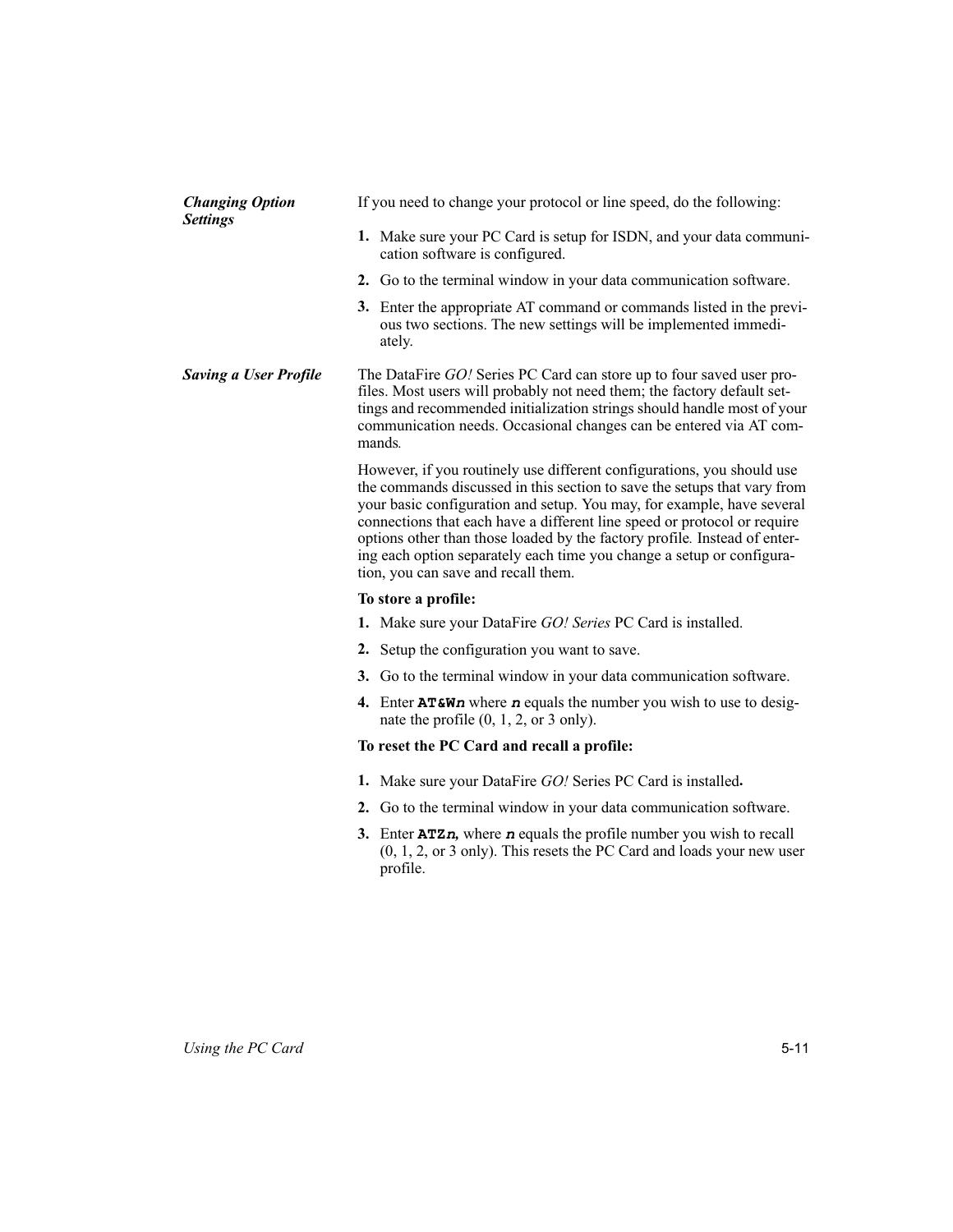**Doubling Your DTE** You can double your DTE speed by entering the appropriate AT com-**Speed** mand. However, this will result in an increase in throughput only in the following instances:

- $\bullet$ You are running V.120 with Data Compression
- $\bullet$ Your application software has a maximum DTE Rate of 57.6 kbps or less.

For example, if your application DTE speed is set for 115.2 kbps and you have enabled DTE Rate Doubling, your actual DTE rate will be 230.4 kbps; if your application DTE speed is set for 57.6 kbps, your actual DTE rate will be 115.2 kbps.

#### To enable DTE Rate Doubling:

- 1. Set your application DTE speed to its maximum rate, up to 115.2 kbps.
- 2. In your terminal window, enter AT~M1
- 3. To disable DTE Rate Doubling, enter AT~M2
- $Note:$ The DTE Rate Doubling AT command will increase DTE speed only to a maximum of 230.4 kbps.

Protocol and Line Speed Settings (ISDN)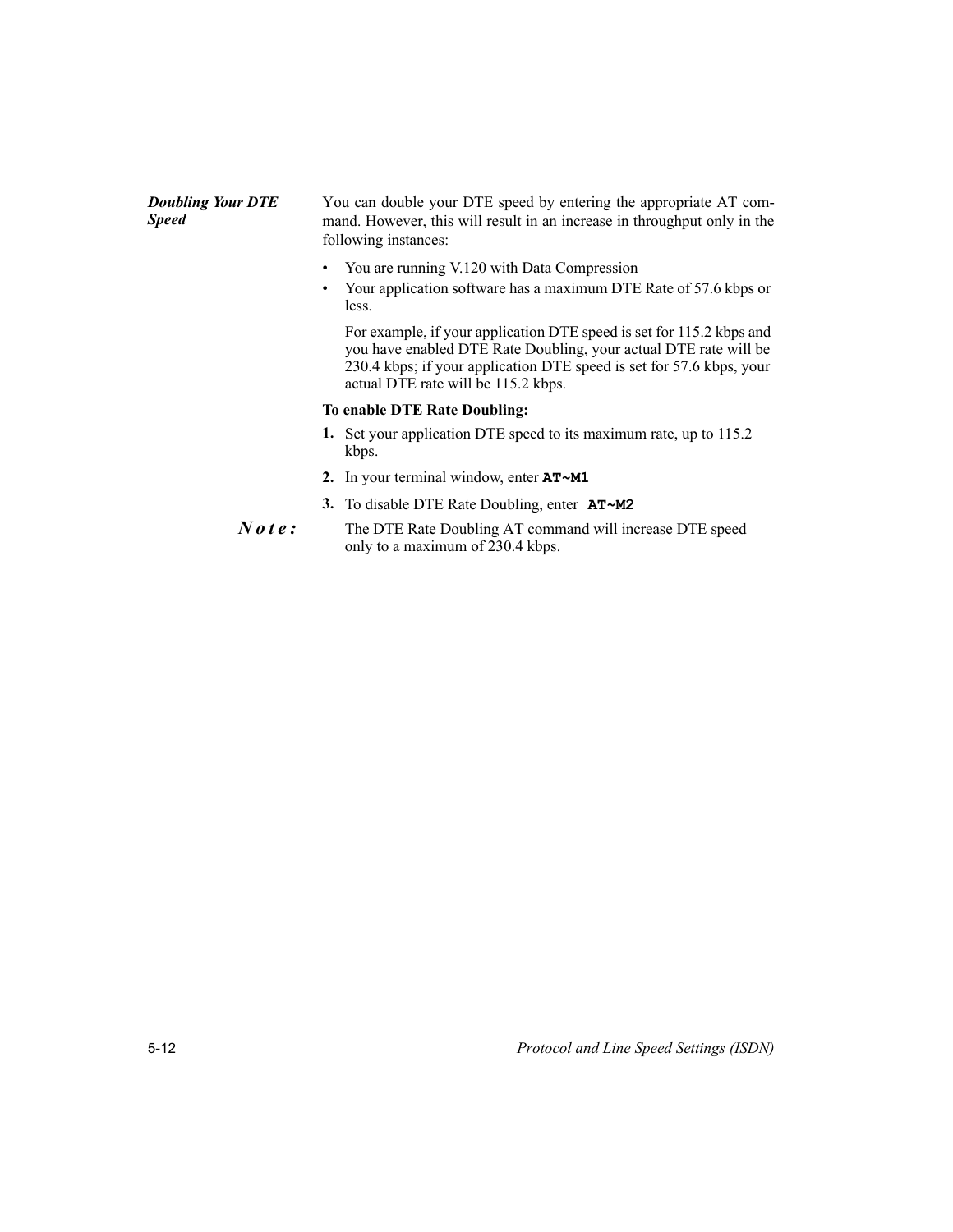## chapter  $\boldsymbol{6}$

# **AT Commands,<br>S Registers,<br>and Result Codes**

#### **In This Chapter**

This chapter discusses AT command, S registers, and result codes. Most user will rarely need to refer to this information. This chapter discusses the following topics:

#### AT Commands, S Registers, and Result Codes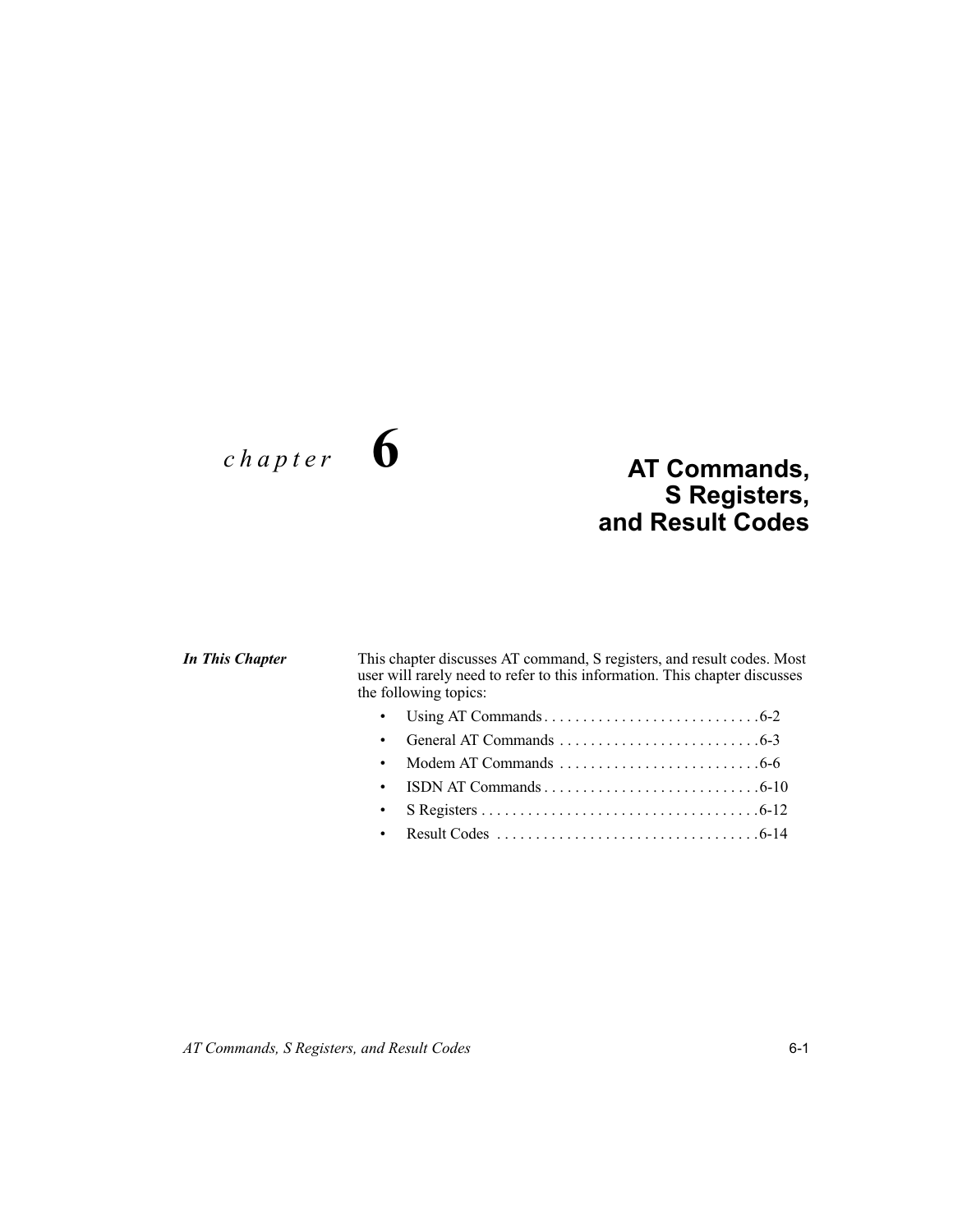## **Using AT Commands**

| <b>Introduction</b>   | AT commands are very simple to use. There are a few rules you must<br>follow regarding their use, but once you know these rules you will find<br>that AT commands are the easiest way to implement certain little-used<br>features or options. In most cases, though, the initialization strings in<br>your data communication software are all you need.                                                                               |
|-----------------------|-----------------------------------------------------------------------------------------------------------------------------------------------------------------------------------------------------------------------------------------------------------------------------------------------------------------------------------------------------------------------------------------------------------------------------------------|
| <b>Rules and Tips</b> | You must enter the commands in the terminal window of your data<br>communication software.<br>To verify that your data communication software it talking to the PC<br>$\bullet$<br>card, and in AT command mode, enter AT. You should receive the<br>OK response. If not, your software and card are not talking. If a call<br>is in progress, enter $++$ . This is the escape command. It returns<br>your terminal to AT command mode. |
|                       | To enter an AT command, you must always type the letters <b>AT</b> in<br>$\bullet$<br>front of the command. The letters indicate ATTENTION: COM-<br>MAND TO FOLLOW. You must enter these letters in the same<br>case, upper or lower. Do not enter them in a combination of upper<br>and lower cases: At and aT will not work.                                                                                                          |
|                       | You can enter up to 255 characters on a command line. If you enter<br>$\bullet$<br>more than 255 characters, you will receive an ERROR response when<br>you press the Enter key, even if you have deleted the excess charac-<br>ters with the backspace key. Spaces do not count toward the 255<br>character limit.                                                                                                                     |
|                       | If you need to edit an AT command, use the backspace key.<br>$\bullet$                                                                                                                                                                                                                                                                                                                                                                  |
|                       | To re-execute the last command, type A/ instead of AT.<br>٠                                                                                                                                                                                                                                                                                                                                                                             |
|                       | If the command is accepted and processed, you will receive the OK<br>$\bullet$<br>response. If it is not accepted, you will receive the ERROR response.                                                                                                                                                                                                                                                                                 |
|                       | The PC card processes commands in the sequence received and exe-<br>$\bullet$<br>cutes them immediately, with the exception of the AT! commands,<br>which take effect only at power up or after the AT%Z1 command<br>has been issued.                                                                                                                                                                                                   |
|                       | If a data call is in progress and you need to enter AT commands, type<br>+++ This is the "escape to command mode" command. It returns<br>the DataFire GO! Series PC Card to AT command mode so that you<br>can enter AT commands. This will not affect the call in progress.                                                                                                                                                            |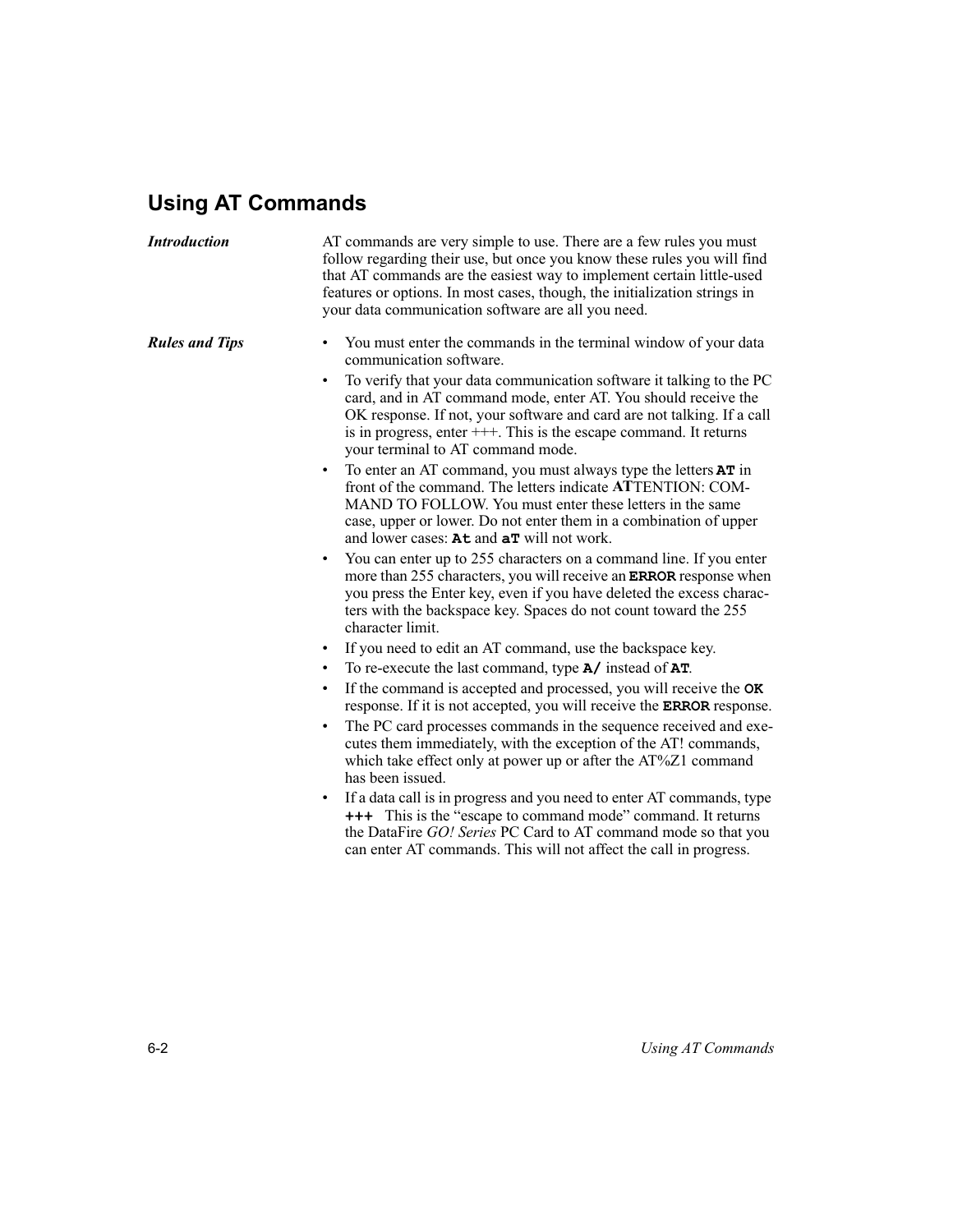## **General AT Commands**

**Introduction** 

This section discusses commands common to both modem and terminal adapter use. If implemented while the DataFire GO! Series PC Card is configured as a modem, the commands will affect the V.34 modem only; if implemented while the PC Card is configured as an ISDN terminal adapter, the commands will affect the terminal adapter only. Command defaults are listed in **boldface** type.

| <b>Command Name</b>       | <b>AT CMD</b>   | <b>Description</b>                                                                                 |
|---------------------------|-----------------|----------------------------------------------------------------------------------------------------|
| Answer mode               | A               | Go off hook and attempt to hand-<br>shake in answer mode. (attempt to<br>answer an incoming call.) |
| Hang up                   | н               | Disconnect a call.                                                                                 |
| Echo commands             | F <sub>0</sub>  | Echo off.                                                                                          |
|                           | E1              | Echo on.                                                                                           |
| Request product           | $\overline{10}$ | Request product code.                                                                              |
| status                    | $\mathsf{I}$    | Request checksum calculation.<br>Answer displayed in five hex digits.                              |
|                           | 12              | Perform ROM checksum and com-<br>pare to stored checksum                                           |
|                           | 13              | Request product and revision level.                                                                |
|                           | 9               | Request product information.                                                                       |
|                           | 110             | Request current ISDN line configura-<br>tion.                                                      |
| Return online             | $\Omega$        | Return to data mode from online<br>command mode.                                                   |
| Return result codes       | Q0              | Result codes returned.                                                                             |
|                           | Q <sub>1</sub>  | Result codes not returned.                                                                         |
|                           | Q <sub>2</sub>  | Result codes returned in originate<br>mode only.                                                   |
| Verbose mode              | V <sub>0</sub>  | Numeric responses enabled.                                                                         |
|                           | $\overline{V}$  | Verbose responses enabled.                                                                         |
| <b>Connection results</b> | $\overline{W}$  | Carrier and protocol result codes dis-<br>abled.                                                   |
|                           | W <sub>1</sub>  | Carrier and protocol result codes dis-<br>abled.                                                   |
|                           | W <sub>2</sub>  | Negotiation result codes reported in<br>1-line format.                                             |

|  | Table 6-1: General AT Commands |
|--|--------------------------------|
|  |                                |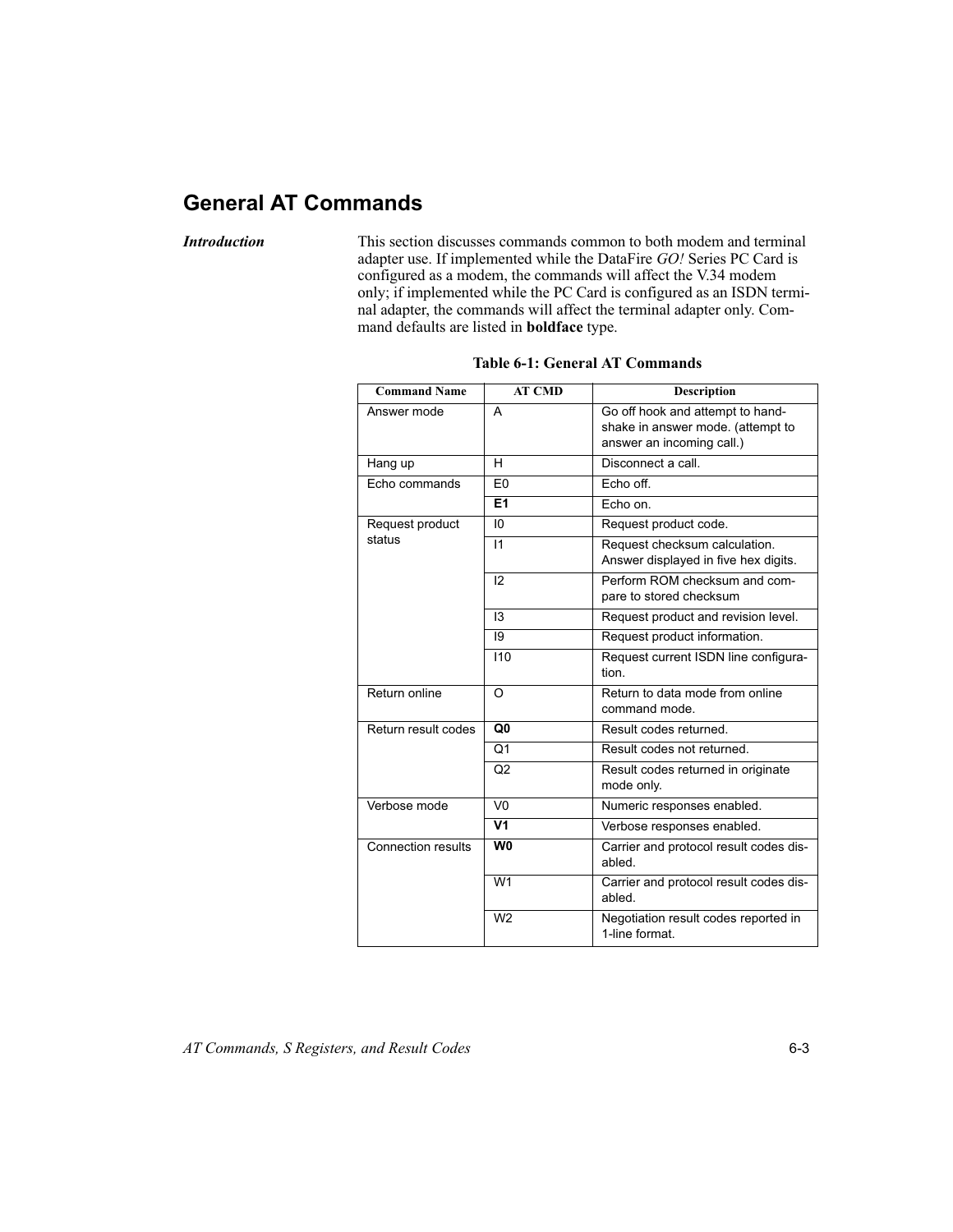| Result codes                    | X <sub>0</sub>  | Result codes 0-4 enabled. No net-<br>work tones monitored on analog<br>calls.                      |
|---------------------------------|-----------------|----------------------------------------------------------------------------------------------------|
|                                 | X <sub>1</sub>  | All result codes enabled. No network<br>tones monitored on analog calls.                           |
|                                 | X <sub>2</sub>  | All result codes enabled. Dial tone is<br>monitored on analog calls                                |
|                                 | X <sub>3</sub>  | All result codes enabled. Busy tone is<br>monitored on analog calls.                               |
|                                 | X <sub>4</sub>  | All result codes enabled. Dial tone<br>and busy tone are monitored on ana-<br>log calls.           |
| Recall user config-             | Z <sub>0</sub>  | Reset and recall user profile 0.                                                                   |
| uration                         | Z1              | Reset and recall user profile 1.                                                                   |
|                                 | Z <sub>2</sub>  | Reset and recall user profile 2.                                                                   |
|                                 | Z <sub>3</sub>  | Reset and recall user profile 3.                                                                   |
| DTE rate doubling               | $-M1$           | Enables DTE rate doubling.                                                                         |
|                                 | $-M2$           | Disables DTE rate doubling.                                                                        |
| Display/clear fatal             | /E              | Display last fatal error.                                                                          |
| error                           | $/E=0$          | Clear last fatal error.                                                                            |
| Carrier detect                  | &C <sub>0</sub> | Always on.                                                                                         |
| option                          | &C1             | On during data call connection.                                                                    |
| <b>DTR</b> options              | &D <sub>0</sub> | DTR is ignored.                                                                                    |
|                                 | &D1             | Force unit into command mode when<br>DTR drops. Do not drop data call.                             |
|                                 | &D2             | Hang up when DTR is dropped.<br>Answer only when DTR is high.                                      |
|                                 | &D3             | Same as &D2, plus reset the unit.                                                                  |
| Load factory con-<br>figuration | &F <sub>0</sub> | Restore all commands and S regis-<br>ters to factory settings except for<br>ISDN network settings. |
| Flow control                    | &K0             | Local flow control off.                                                                            |
|                                 | &K3             | Hardware flow control (RTS/CTS)                                                                    |
|                                 | &K4             | DTE XON/XOFF flow control. Flow<br>control characters to and from DTE<br>only.                     |
|                                 | &K8             | Unidirectional flow control. Flow con-<br>trol characters to DTE only.                             |
|                                 | &K12            | DTE/DCE XON/XOFF flow control.<br>Flow control characters to and from<br>DTE and DCE.              |

#### Table 6-1: General AT Commands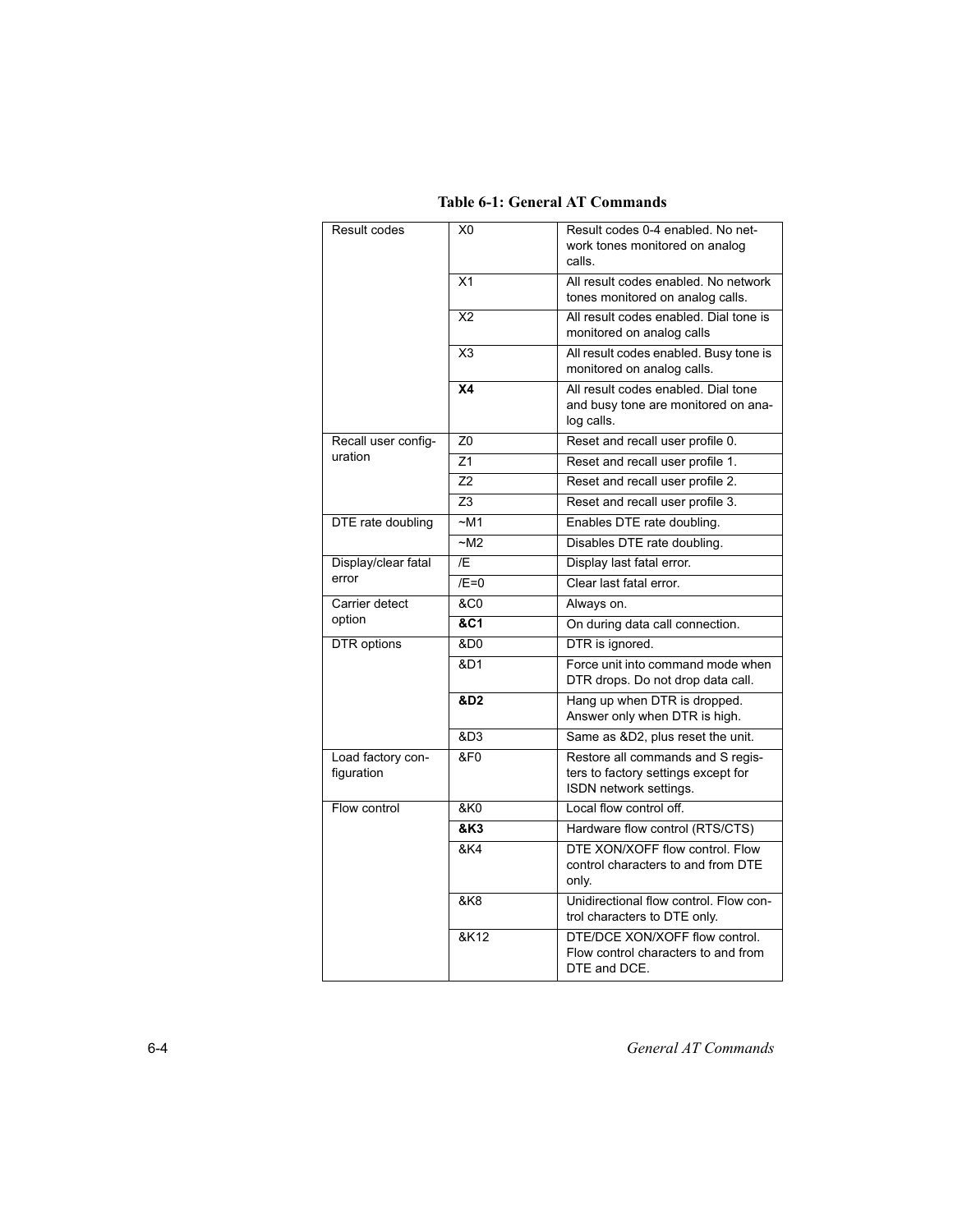| DSR option                        | <b>&amp;S0</b>  | DSR always on.                                                                                                                                       |
|-----------------------------------|-----------------|------------------------------------------------------------------------------------------------------------------------------------------------------|
|                                   | &S1             | DSR off in command mode. On when<br>originating call and answer tone or<br>valid carrier is detected. On when<br>handshaking, when answering a call. |
| View active and<br>stored profile | &V <sub>0</sub> | Display active profile and stored pro-<br>file 0.                                                                                                    |
|                                   | <b>&amp;V1</b>  | Display stored profile 1.                                                                                                                            |
|                                   | &V2             | Display stored profile 2.                                                                                                                            |
|                                   | &V3             | Display stored profile 3.                                                                                                                            |
|                                   | <b>&amp;V4</b>  | Display stored phone numbers.                                                                                                                        |
| Write profile to<br>memory        | &W0             | Store user profile 0 in non-volatile<br>memory.                                                                                                      |
|                                   | <b>&amp;W1</b>  | Store user profile 1 in non-volatile<br>memory.                                                                                                      |
|                                   | <b>&amp;W2</b>  | Store user profile 2 in non-volatile<br>memory.                                                                                                      |
|                                   | &W <sub>3</sub> | Store user profile 3 in non-volatile<br>memory.                                                                                                      |
| Recall configura-                 | 8Y0             | Recall user profile 0 on power up.                                                                                                                   |
| tion on power up.                 | &Y1             | Recall user profile 1 on power up.                                                                                                                   |
|                                   | &Y2             | Recall user profile 2 on power up.                                                                                                                   |
|                                   | &Y3             | Recall user profile 3 on power up.                                                                                                                   |
| Stored number<br>commands         | $&Zn="x"$       | Store telephone number x (0-40<br>characters, 0-9, $#$ ,*) in position $n$ (0-<br>4)                                                                 |
|                                   | 8Zn             | Display stored telephone number n.                                                                                                                   |
| Flash upgrade                     | %FAPPS          | Start the flash upgrade sequence.<br>Upgrade code, except boot sector.                                                                               |
|                                   | %FBOOT          | Start the flash upgrade sequence.<br>Upgrade code, including boot<br>sequence.                                                                       |

#### **Table 6-1: General AT Commands**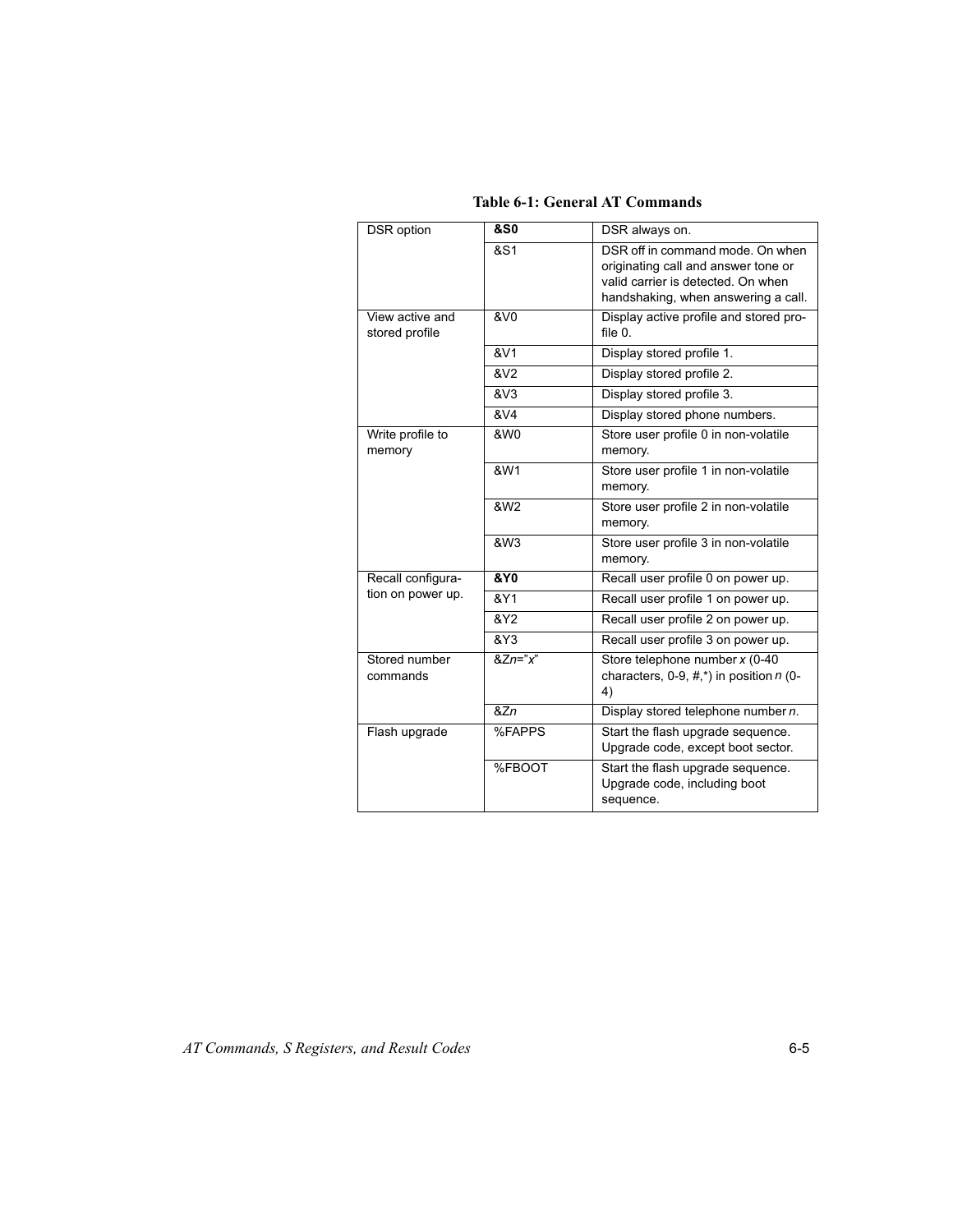## **Modem AT Commands**

**Introduction** 

This section discusses commands specific to modem and facsimile configuration and use. These commands can be implemented when the PC Card is configured as a modem (the V.34 modem interface is attached) or when the PC Card is configured for modem-over-ISDN (the ISDN interface is attached and the 801 command has been entered). Command defaults are listed in **boldface** type.

| <b>Command Name</b> | AT CMD          | <b>Description</b>                                                                                           |
|---------------------|-----------------|--------------------------------------------------------------------------------------------------------------|
| <b>Bell/CCITT</b>   | B0              | Use CCITT modulation scheme.                                                                                 |
|                     | <b>B1</b>       | Use Bell modulation scheme.                                                                                  |
| Dial command and    | D               | Dial                                                                                                         |
| modifiers           | Sn              | Dial stored number $n(0-9)$                                                                                  |
|                     | $0-9, \#$ , $*$ | Digits accepted by the command.                                                                              |
|                     | P               | Subsequent numbers are pulse<br>dialed.                                                                      |
|                     | T               | Subsequent numbers are tone<br>dialed.                                                                       |
|                     | R               | Dial the call in answer mode.                                                                                |
|                     | W               | Wait for dial tone using S7 timeout.                                                                         |
|                     | ,               | Delay by S8 time before proceeding<br>with next digit.                                                       |
|                     | Ţ               | Go on hook for 5 seconds and then<br>off hook for.5 seconds before con-<br>tinuing.                          |
|                     | @               | Wait for five seconds in silence<br>before continuing.                                                       |
|                     | ÷,              | Go to command mode after number<br>is dialed. Characters after this com-<br>mand are treated as AT commands. |
|                     | L               | Redial last number.                                                                                          |
| Speaker control     | M <sub>0</sub>  | Speaker always off.                                                                                          |
|                     | M1              | Speaker on until handshake is com-<br>plete.                                                                 |
|                     | M <sub>2</sub>  | Speaker always on.                                                                                           |
|                     | M <sub>3</sub>  | Same as M1, except speaker is off<br>when dialing.                                                           |

| Table 6-2: Modem AT Commands |  |
|------------------------------|--|
|------------------------------|--|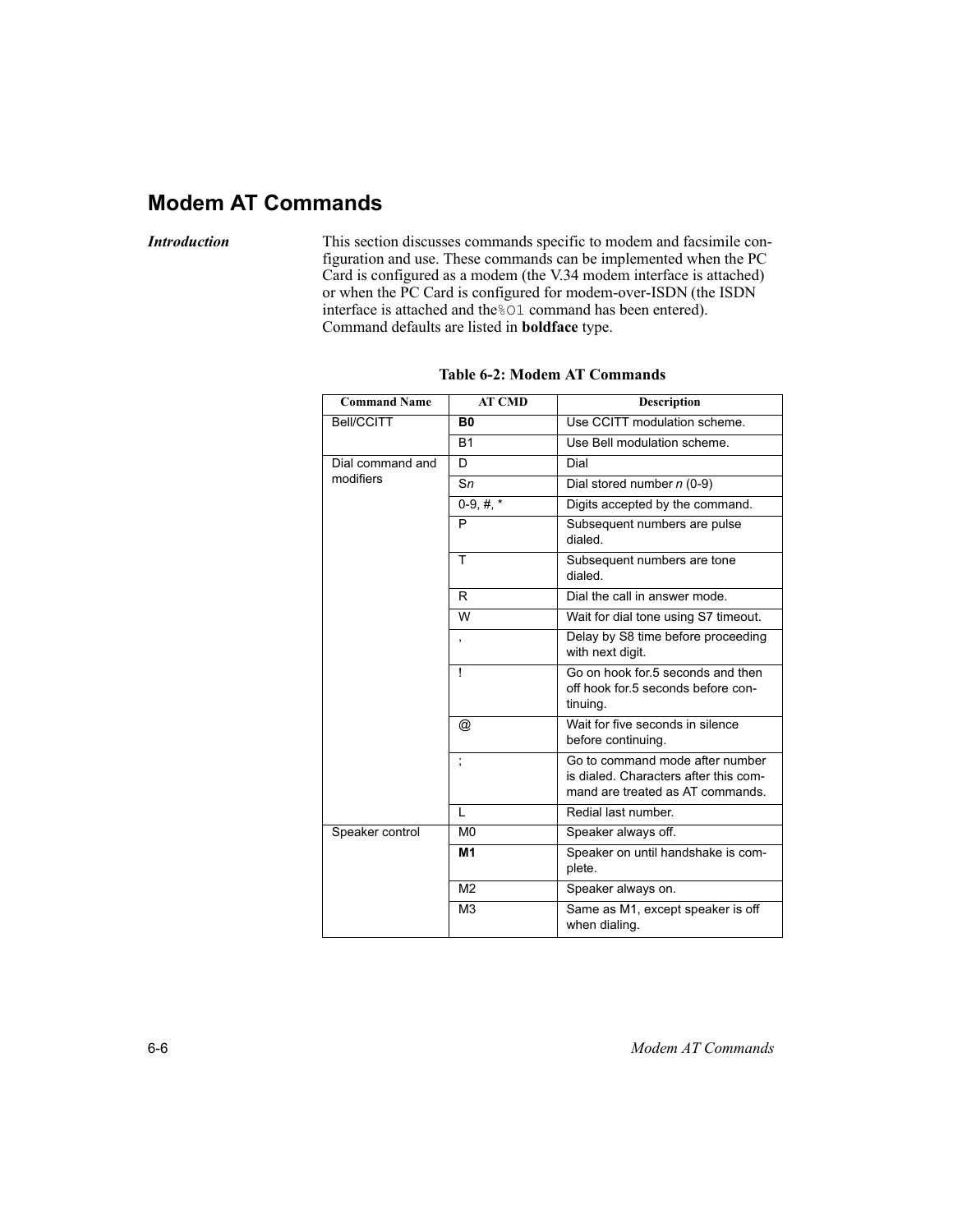| Handshaking                           | N <sub>0</sub>  | Set connection speed to value in S<br>register S37                                                                                                                   |
|---------------------------------------|-----------------|----------------------------------------------------------------------------------------------------------------------------------------------------------------------|
|                                       | N <sub>1</sub>  | If $S37 < 254$ , handshaking is at<br>highest speed supported by both<br>modems. If S37=255, handshaking is<br>at highest speed supported by both<br>modems and DTE. |
|                                       | N <sub>2</sub>  | Same as N1, except V.34 is disabled.                                                                                                                                 |
| Return online                         | O <sub>0</sub>  | Return to data mode from online<br>command mode.                                                                                                                     |
|                                       | O <sub>1</sub>  | Same as O0, except force a retrain<br>for connections>=2400.                                                                                                         |
| Long space discon-                    | Y <sub>0</sub>  | Disabled.                                                                                                                                                            |
| nect                                  | $\overline{Y1}$ | Enabled.                                                                                                                                                             |
| Load factory con-<br>figuration       | &F <sub>0</sub> | V.42 factory defaults.                                                                                                                                               |
| Guard tone                            | &G0             | No guard tone.                                                                                                                                                       |
|                                       | &G1             | 550 Hz guard tone.                                                                                                                                                   |
|                                       | &G2             | 1800 Hz guard tone.                                                                                                                                                  |
| Break mode control                    | &10             | In sequence break, non-expedited,<br>non-destructive.                                                                                                                |
|                                       | &11             | Immediate break without buffering<br>by either modem                                                                                                                 |
|                                       | &12             | Expedited/destructive break. Data<br>buffers at both ends are cleared.                                                                                               |
| Error control fall-                   | <b>&amp;N0</b>  | Disable fallback control character                                                                                                                                   |
| back character                        | &N1             | Enable fallback control character                                                                                                                                    |
| <b>Test commands</b>                  | &T0             | <b>Terminate test</b>                                                                                                                                                |
|                                       | &T1             | Initiate local analog loopback                                                                                                                                       |
|                                       | &T3             | Initiate local digital loopback                                                                                                                                      |
|                                       | &T4             | Allow remote digital loopback                                                                                                                                        |
|                                       | &T5             | Disallow remote digital loopback                                                                                                                                     |
|                                       | &T <sub>6</sub> | Online remote digital loopback                                                                                                                                       |
|                                       | &T7             | Remote digital loopback with self test                                                                                                                               |
|                                       | &T8             | Local analog loopback with self test                                                                                                                                 |
| Data compression                      | &U0             | Data compression disabled.                                                                                                                                           |
|                                       | 8U1             | Data compression enabled.                                                                                                                                            |
| Auto reliable fall-<br>back character | %An             | n=0-127 ASCII                                                                                                                                                        |
| Line signal level                     | %LO             | Return received line signal level in dB                                                                                                                              |
| option                                | %L1             | Return data pump's line status report                                                                                                                                |

Table 6-2: Modem AT Commands

AT Commands, S Registers, and Result Codes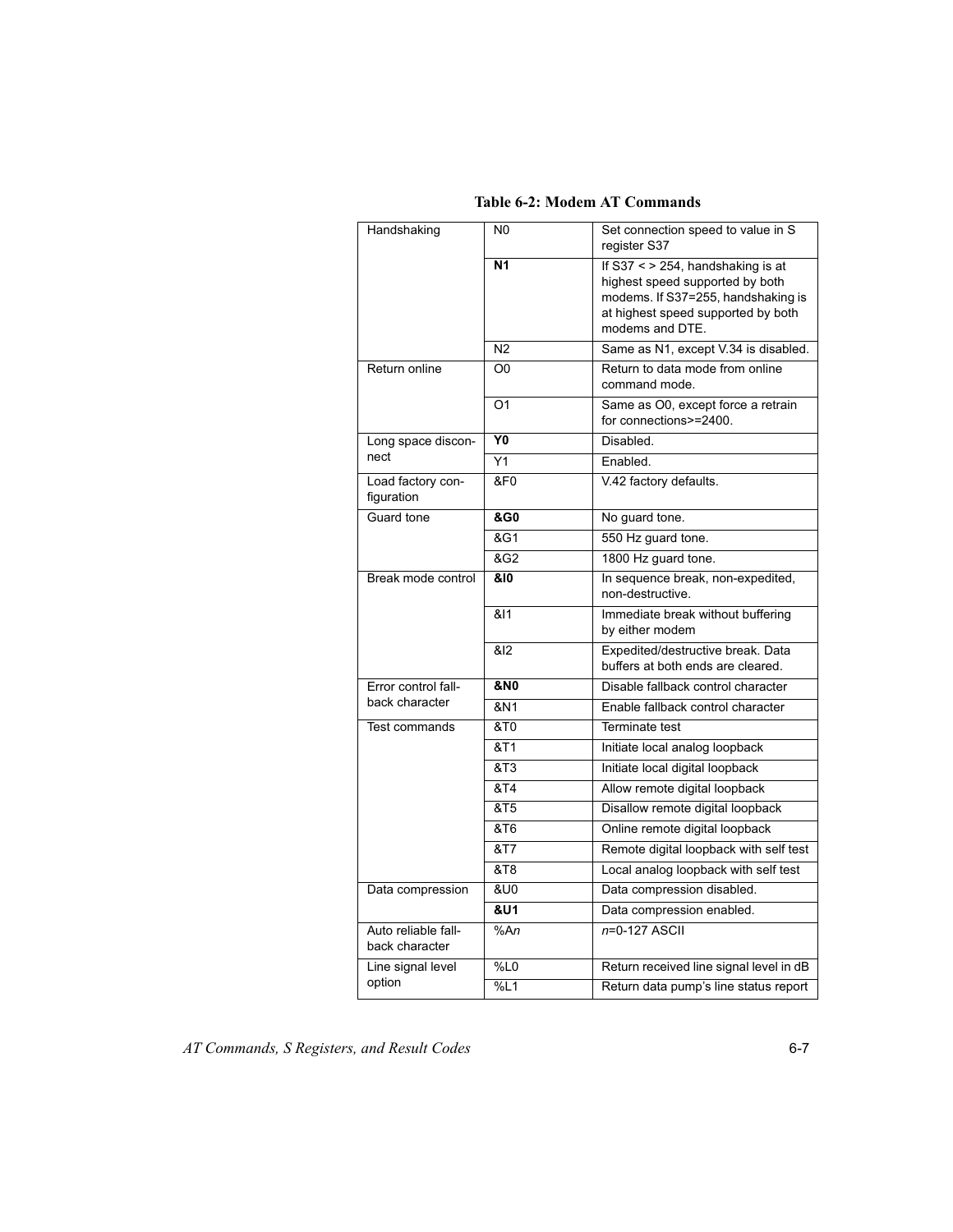| <b>Table 6-2: Modem AT Commands</b> |  |  |
|-------------------------------------|--|--|
|-------------------------------------|--|--|

| Ignore keyboard                                                | %Q0                        | Disabled.                                                                                                                                        |
|----------------------------------------------------------------|----------------------------|--------------------------------------------------------------------------------------------------------------------------------------------------|
| abort on answer                                                | $\sqrt{201}$               | Enabled.                                                                                                                                         |
| Error correction<br>maximum block                              | <b>\A0</b>                 | Maximum block size for error correc-<br>tion is 64 characters.                                                                                   |
| size                                                           | <b>\A1</b>                 | Maximum block size for error correc-<br>tion is 128 characters.                                                                                  |
|                                                                | <b>\A2</b>                 | Maximum block size for error correc-<br>tion is 192 characters.                                                                                  |
|                                                                | <b>\A3</b>                 | Maximum block size for error correc-<br>tion is 256 characters.                                                                                  |
| Send break                                                     | $\mathsf{B}n$              | Send a break to remote modem $n \times$<br>100 ms where n=0-9. When n=0, a<br>default 300 millisecond break will be<br>sent.                     |
| Data buffering dur-<br>ing error-corrected<br>link negotiation | $\overline{C}0$            | Do not buffer data during error-cor-<br>rected link negotiations, and do not<br>recognize the fallback character<br>specified by the %A command. |
|                                                                | $\setminus$ C <sub>1</sub> | Buffer all data until 128 characters<br>are received. Do not recognize the<br>fallback character.                                                |
|                                                                | $\setminus$ C <sub>2</sub> | Buffer all data until 128 characters<br>are received or until fallback charac-<br>ter has been received.                                         |
| Modem-to-modem                                                 | $\sqrt{G}0$                | No modem-to-modem flow control.                                                                                                                  |
| flow control during<br>normal connect                          | $\overline{G1}$            | Use XON/XOFF modem-to-modem<br>flow control.                                                                                                     |
| Auto DTE speed<br>adjust                                       | U                          | Serial port rate is not adjusted to the<br>connection rate.                                                                                      |
|                                                                | U1                         | Serial port rate is adjusted to the con-<br>nection rate.                                                                                        |
| <b>Break handling</b>                                          | <b>\K1</b>                 | Expedited and destructive break.                                                                                                                 |
|                                                                | $\overline{K3}$            | Immediate break without buffering.                                                                                                               |
|                                                                | <b>\K5</b>                 | In sequence break.                                                                                                                               |
| Operational mode                                               | \N <sub>0</sub>            | Buffered or normal async mode.                                                                                                                   |
|                                                                | <b>\N1</b>                 | Direct mode.                                                                                                                                     |
|                                                                | <b>\N2</b>                 | Reliable MNP                                                                                                                                     |
|                                                                | $\mathsf{M}3$              | Auto-reliable MNP                                                                                                                                |
|                                                                | $\overline{M4}$            | Reliable V42                                                                                                                                     |
|                                                                | <b>\N5</b>                 | Auto-reliable V42                                                                                                                                |
|                                                                | <b>\N6</b>                 | Reliable V42/MNP                                                                                                                                 |
|                                                                | <b>\N7</b>                 | Auto-reliable V42/MNP                                                                                                                            |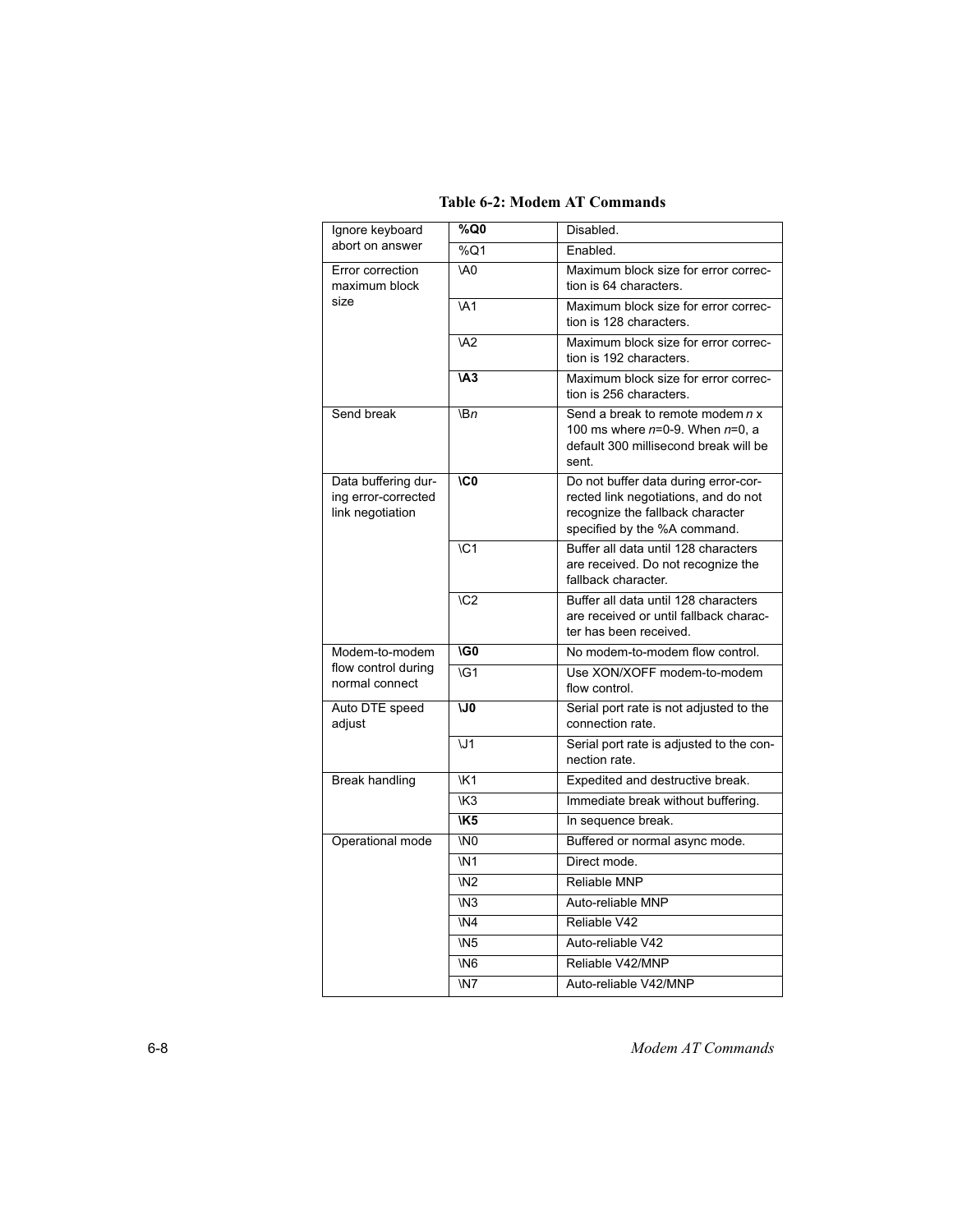#### Table 6-2: Modem AT Commands

| Identify service<br>class | +FCLASS=? | 0=PC card configured as a data<br>modem.        |
|---------------------------|-----------|-------------------------------------------------|
|                           |           | 1=PC card configured as a Class 1<br>FAX modem  |
|                           |           | 2=PC card configured as a Class 2<br>FAX modem. |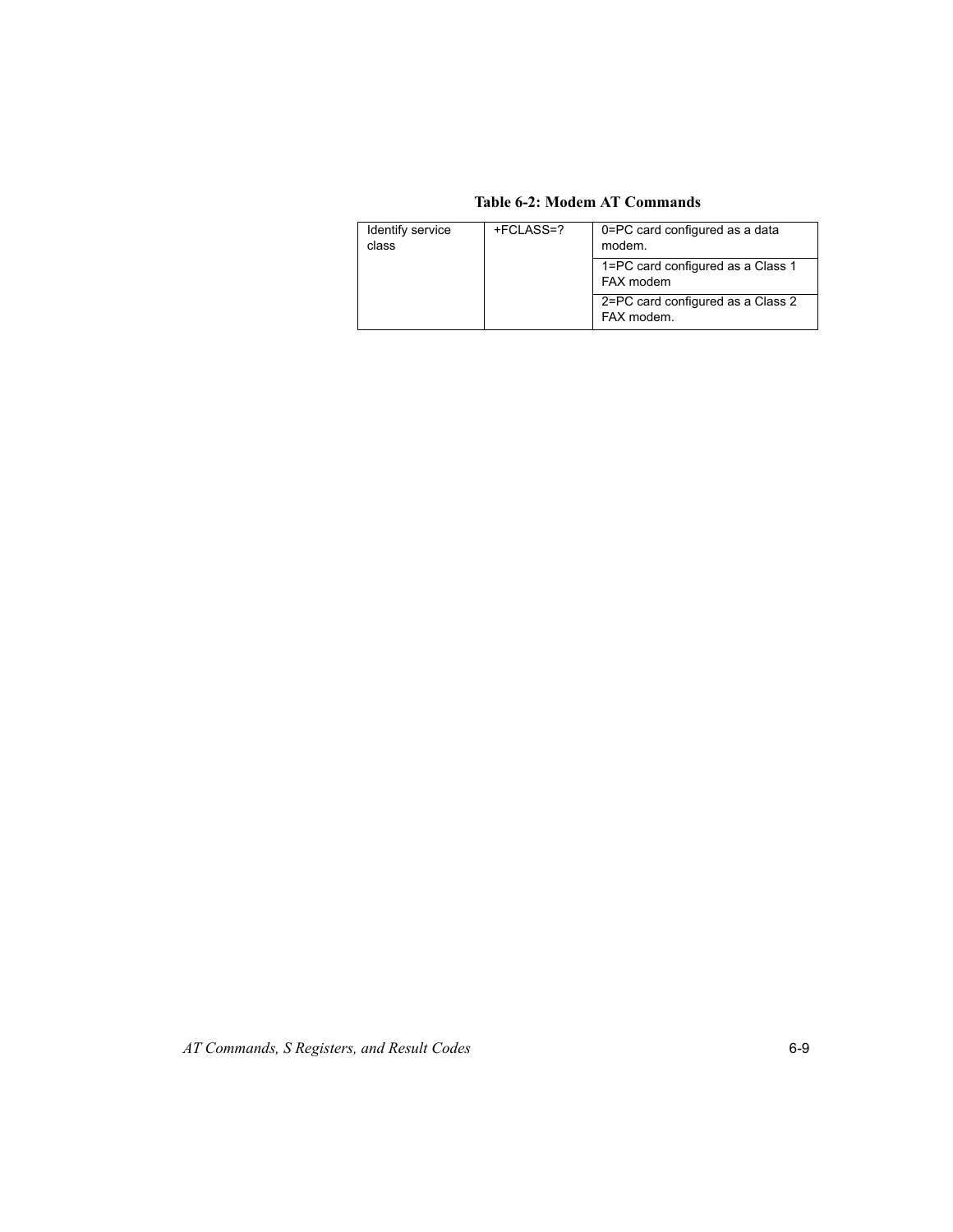## **ISDN AT Commands**

**Introduction** 

This section discusses commands specific to ISDN configuration and<br>use. These commands can only be implemented when the PC Card is configured for ISDN.

Command defaults are listed in **boldface** type.

| <b>Command Name</b>         | <b>AT Cmd</b>   | <b>Description</b>                                        |
|-----------------------------|-----------------|-----------------------------------------------------------|
| Dial command and            | D               | Dial                                                      |
| modifiers                   | Sn              | Dial stored number n (0-9                                 |
|                             | $0-9, #.*$      | <b>Digits</b>                                             |
|                             | P.T.W           | Ignored dial modifiers                                    |
|                             | M               | Dial modem call over ISDN                                 |
| Recall User Configu-        | Z <sub>0</sub>  | Reset and recall user profile 0                           |
| ration                      | Z1              | Reset and recall user profile 1                           |
|                             | Z <sub>2</sub>  | Reset and recall user profile 2                           |
|                             | Z <sub>3</sub>  | Reset and recall user profile 3                           |
| Load factory configu-       | &F <sub>0</sub> | Restore all commands and S registers                      |
| ration                      |                 | to factory settings except for ISDN net-                  |
|                             |                 | work settings.                                            |
| Rate Adaption Proto-        | %A2=0           | No protocol, clear channel.                               |
| col                         | %A2=2           | V.120                                                     |
|                             | $%A2=5$         | Async-to-sync PPP                                         |
|                             | $%A2=7$         | V.120 with data compression                               |
| Bearer CapabilitySe-        | %A4=0           | $CSD$ calls = $64Kbps$                                    |
| lect                        | $%AA=1$         | $CSD$ calls = $56Kbps$                                    |
| Modem-Over- ISDN            | %O0             | <b>ISDN Data</b>                                          |
|                             | %O1             | Modem-Over-ISDN                                           |
| Global Reset                | %Z1             | Reset hardware and set registers back                     |
|                             |                 | to selected power up profile.                             |
| Switch Type                 | $ICO=0$         | AT&T 5ESS                                                 |
|                             | $IC0 = 1$       | Northern Telecom DMS-100                                  |
|                             | $IC0 = 32$      | <b>National ISDN</b>                                      |
|                             | $IC0=4$         | Euro ISDN (ETSI)                                          |
| First SPID                  | $IC2="n"$       | SPID identifier ( $n =$ string of up to 20                |
|                             | $IN1 = "n"$     | characters)<br>First directory number $(n =$ string of up |
| First Directory Num-<br>ber |                 | to 20 characters; 0-9,#,*,A-D)                            |
| Second SPID                 | $IC6="n"$       | SPID identifier ( $n =$ string of up to 20                |
|                             |                 | characters)                                               |
| <b>Second Directory</b>     | $IN2 = "n"$     | Second directory number ( $n =$ string of                 |
| Number                      |                 | up to 20 characters; $0-9, #, *, A-D$ )                   |
| <b>B1-Channel Provi-</b>    | $IC4 = 0$       | CSD (Circuit Switched Data)                               |
| sioning                     | $IC4 = 1$       | Voice mode                                                |
|                             | $IC4=2$         | CSD and Voice mode                                        |
|                             |                 |                                                           |

**Table 6-3: ISDN AT Commands** 

**ISDN AT Commands**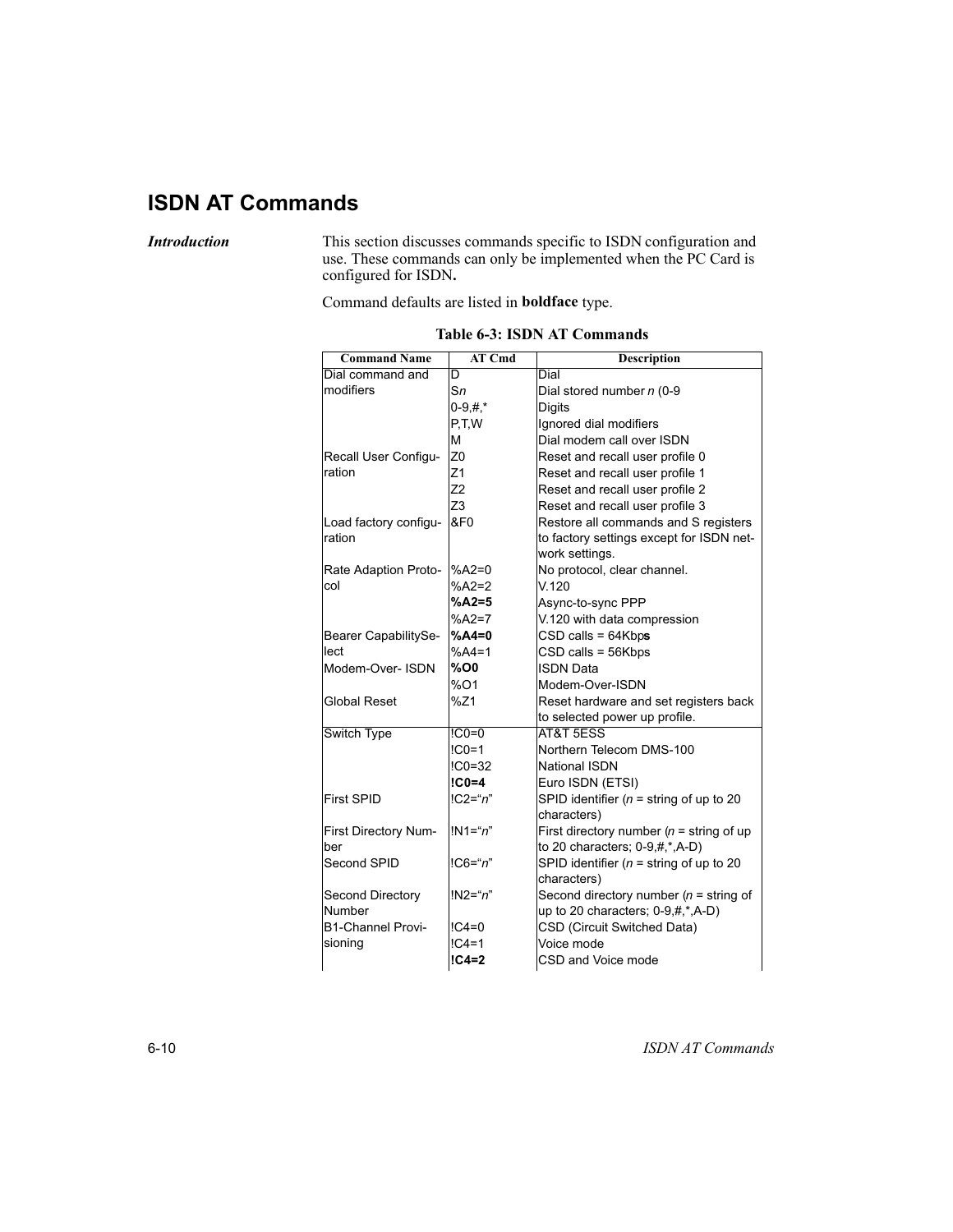#### **Table 6-3: ISDN AT Commands**

| <b>B2-Channel Provi-</b> | $IC5=0$                 | <b>CSD (Circuit Switched Data)</b> |
|--------------------------|-------------------------|------------------------------------|
| sioning                  | $IC5 = 1$<br>Voice mode |                                    |
|                          | $IC5=2$                 | <b>ICSD and Voice mode</b>         |

AT Commands, S Registers, and Result Codes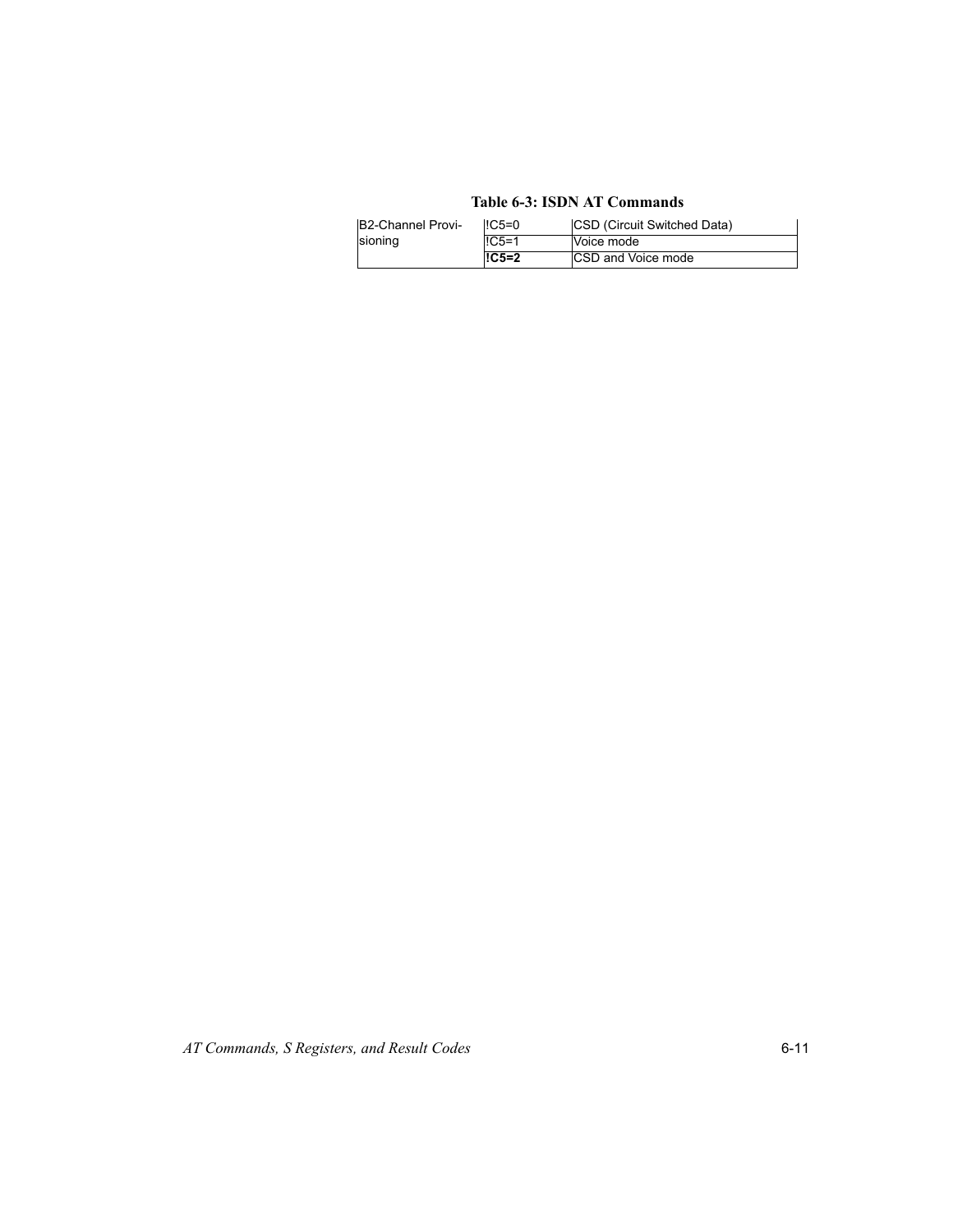### **S Registers**

**Introduction** 

The DataFire GO! Series PC Card supports a limited set of S registers. The S registers contain operational and configuration information.

The contents of an S register can be written by issuing the  $ATSn=x$ command where  $n = 0-8$ , 10-12, 18, 25, and 37.

Attempts to write invalid values to any valid S register will cause the ERROR message to be displayed. Attempts to write values to non-existent S registers will not have an effect on the DataFire GO! Series PC Card.

You can display the contents of an S register by typing ATSn? command where  $n = 0-8$ , 10-12, 18, 25, and 37. Command defaults are listed in **boldface** type.

| Reg            | <b>Description</b>         | Operation                                             | <b>Values</b> | <b>Default</b> | <b>Type</b> |
|----------------|----------------------------|-------------------------------------------------------|---------------|----------------|-------------|
| $\overline{0}$ |                            | Ring to answer $0 = No$ auto answer                   | $0 - 255$     |                | Storable    |
|                | on                         | $1-255$ = Number of rings                             |               |                |             |
|                |                            | before answer                                         |               |                |             |
| 1              | Ring count                 | <b>Read Only</b>                                      | $0 - 255$     |                | Non-        |
|                |                            |                                                       |               |                | Storable    |
| $\overline{2}$ |                            | Escape charac- $0-127$ = valid escape charac- $0-255$ |               | 43H (+)        | Storable    |
|                | ter                        | ters.                                                 |               |                |             |
|                |                            | Chars > 127 disable escape                            |               |                |             |
|                |                            | char detect                                           |               |                |             |
| 3              |                            | Carriage return Configurable carriage return          | $0 - 127$     | 13H            | Non-        |
|                |                            | character                                             |               |                | Storable    |
| 4              | Line feed                  | Configurable line feed charac-0-127                   |               | 10H            | Non-        |
|                |                            | ter                                                   |               |                | Storable    |
| 5              | Back space                 | Configurable back space                               | $0 - 255$     | 8              | Non-        |
|                |                            | character                                             |               |                | Storable    |
| 6              | Dial tone wait             | Wait Time For Dial Tone or                            | $2 - 255$     | $\overline{2}$ | Storable    |
|                | time                       | Before Dialing. Value in sec-                         |               |                |             |
|                |                            | onds                                                  |               |                |             |
| 7              | Connection                 | Wait time between end of                              | $0 - 255$     | 30             | Storable    |
|                | wait time                  | dialing and carrier detect.                           |               |                |             |
|                |                            | Value in seconds.                                     |               |                |             |
| 8              |                            | Pause time for Duration for pause (,) dial            | $0 - 255s$    | 2              | Storable    |
|                | (,) dial modifier modifier |                                                       |               |                |             |
| 10             |                            | Delay between   1 - 255 in.1 second incre-            | 1-125 $s$     | 14             | Storable    |
|                | lost carrier and Iments    |                                                       |               |                |             |
|                | hang up                    |                                                       |               |                |             |
| 11             | <b>DTMF</b> Tone           | 50 - 255 in 1 ms increments                           | $50 - 255$    | 95             | Storable    |
|                | Duration and               | $(55 - 255$ ms)                                       |               |                |             |
|                | Silence Time               |                                                       |               |                |             |
|                | <b>Between Tones</b>       |                                                       |               |                |             |

Table 6-4: S Registers

S Registers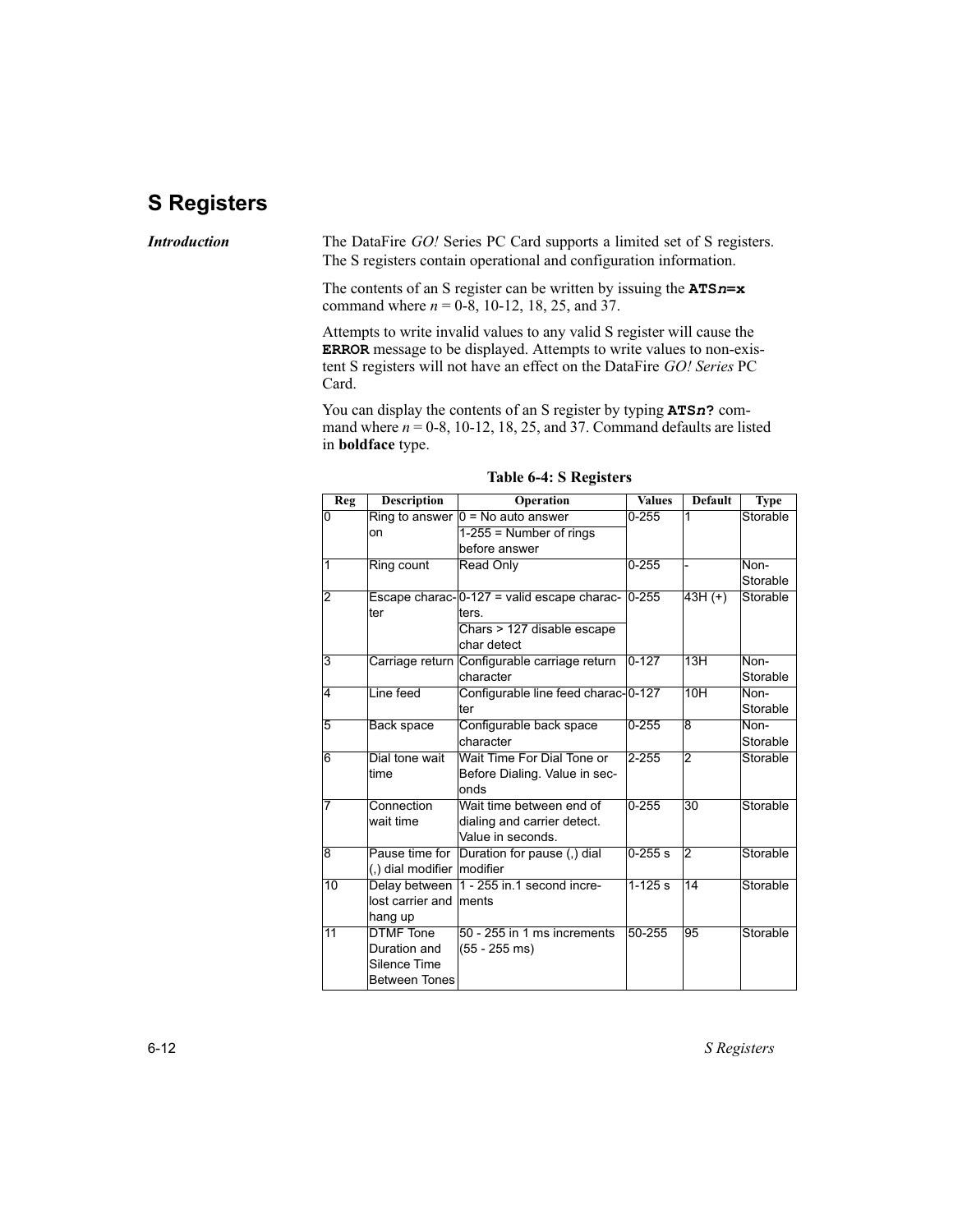|  | Table 6-4: S Registers |
|--|------------------------|
|--|------------------------|

| 12              |                      | Escape prompt Guard time in 20 msec incre- 0-255 |           | 50 | Storable |
|-----------------|----------------------|--------------------------------------------------|-----------|----|----------|
|                 | delay                | ments before and after receipt                   |           |    |          |
|                 |                      | of valid escape char                             |           |    |          |
|                 |                      | sequence. $(0-5.1 s)$                            |           |    |          |
| $\overline{18}$ | Test timer           | Amount of time elapsed                           | $0 - 255$ | 0  | Storable |
|                 |                      | before test is terminated.                       |           |    |          |
|                 |                      | Value in seconds                                 |           |    |          |
| $\overline{25}$ | <b>DTR</b> detection | Time to detect DTR transi-                       | $0 - 255$ | 5  | Storable |
|                 |                      | tions in.01 s or 1 s incre-                      |           |    |          |
|                 |                      | ments.                                           |           |    |          |
| $\overline{37}$ | <b>Desired DCE</b>   | 0=Last AT command speed                          |           | Ō  | Storable |
|                 | speed                | 1=300 (Bell 103                                  |           |    |          |
|                 |                      | 2=300 (Bell 103                                  |           |    |          |
|                 |                      | 3=300 (Bell 103                                  |           |    |          |
|                 |                      | 4=reserved                                       |           |    |          |
|                 |                      | $5 = 1200$                                       |           |    |          |
|                 |                      | $6 = 2400$                                       |           |    |          |
|                 |                      | 7=V.32 4800                                      |           |    |          |
|                 |                      | 8=reserved                                       |           |    |          |
|                 |                      | 9=V.32 9600 w/TCM                                |           |    |          |
|                 |                      | 10=V.32 9600 w/o TCM                             |           |    |          |
|                 |                      | $11=300(V.21)$                                   |           |    |          |
|                 |                      | 12=1200 (V.23)                                   |           |    |          |
|                 |                      | 13=reserved                                      |           |    |          |
|                 |                      | 14=reserved                                      |           |    |          |
|                 |                      | 15=V.32 bis 4800                                 |           |    |          |
|                 |                      | 16=V.32 bis 7200                                 |           |    |          |
|                 |                      | 17=V.32 bis 9600                                 |           |    |          |
|                 |                      | 18=V.32 bis 12000                                |           |    |          |
|                 |                      | 19=V.32 bis 14400                                |           |    |          |
|                 |                      | 20=V.34 2400                                     |           |    |          |
|                 |                      | 21=V.34 4800                                     |           |    |          |
|                 |                      | 22=V.34 7200                                     |           |    |          |
|                 |                      | 23=V.34 9600                                     |           |    |          |
|                 |                      | 24=V.34 12000                                    |           |    |          |
|                 |                      | 25=V.34 14400                                    |           |    |          |
|                 |                      | 26=V.34 16800                                    |           |    |          |
|                 |                      | 27=V.34 19200                                    |           |    |          |
|                 |                      | 28=V.34 21600                                    |           |    |          |
|                 |                      | 29=V.34 24000                                    |           |    |          |
|                 |                      | 30=V.34 26400                                    |           |    |          |
|                 |                      | 31=V.34 28800                                    |           |    |          |
|                 |                      | 32=V.34+ 31200                                   |           |    |          |
|                 |                      | $33=V.34+33600$                                  |           |    |          |
|                 |                      | 34 to 254=reserved                               |           |    |          |
|                 |                      | 255=Last AT command                              |           |    |          |
|                 |                      | speed                                            |           |    |          |
|                 |                      |                                                  |           |    |          |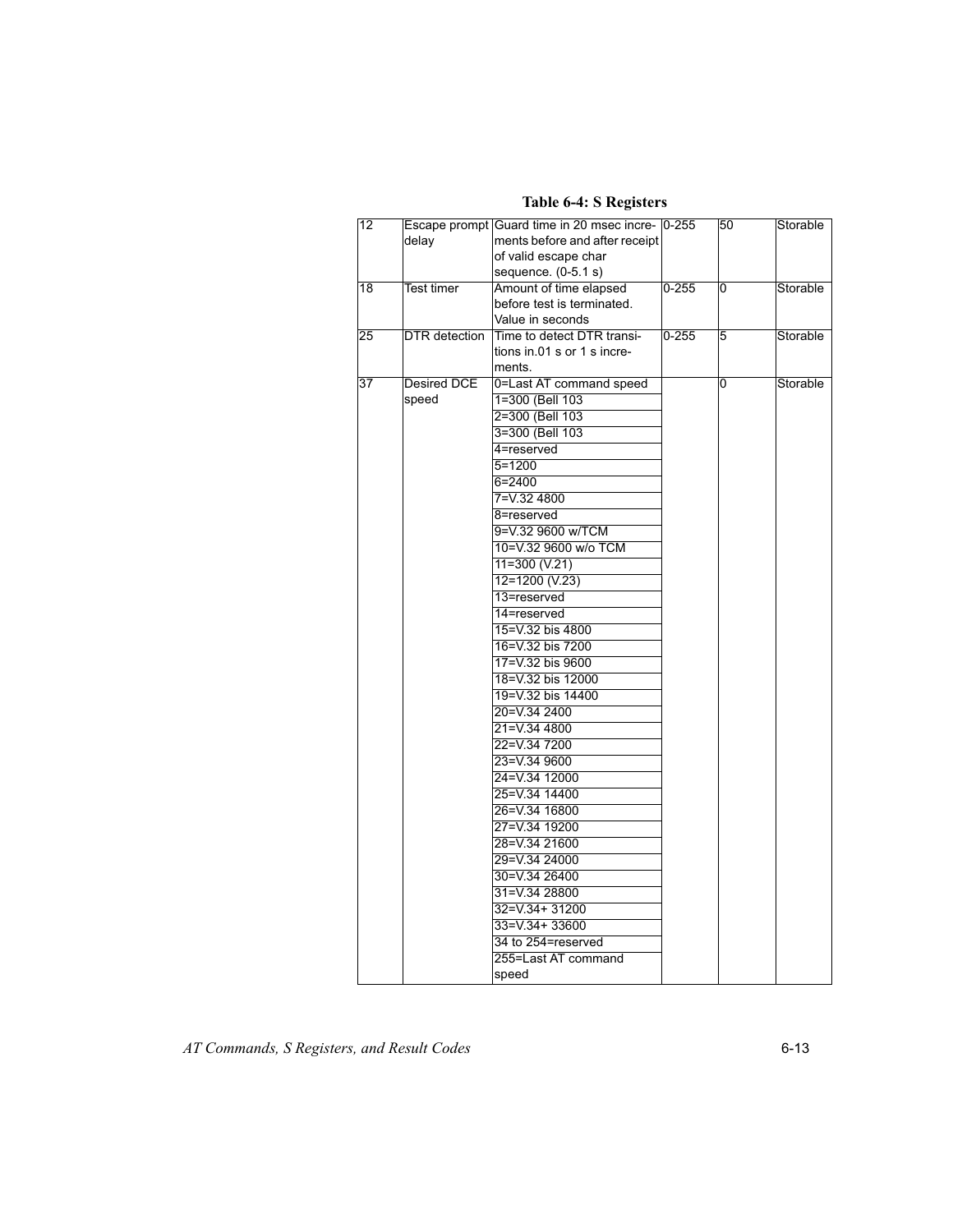### **Result Codes**

#### **Introduction**

Result codes are determined by several commands. The Qn command (Return Result Codes) determines whether result codes are returned or not. The Xn command enables result codes and determines which network tones, if any, are monitored on analog calls. The Vn command determines whether result codes are displayed by numbers (numeric) or by descriptive words (verbose). The Wn command (Connection Results) determines whether Carrier and Protocol result codes are enabled or disabled.

By default, the PC Card returns result codes (Q0), enables all result codes and monitors dial tone and busy tone on analog calls (X4), displays result codes in verbose format (V1), and disables Carrier and Protocol result codes. For more information, review these commands in the General AT commands section.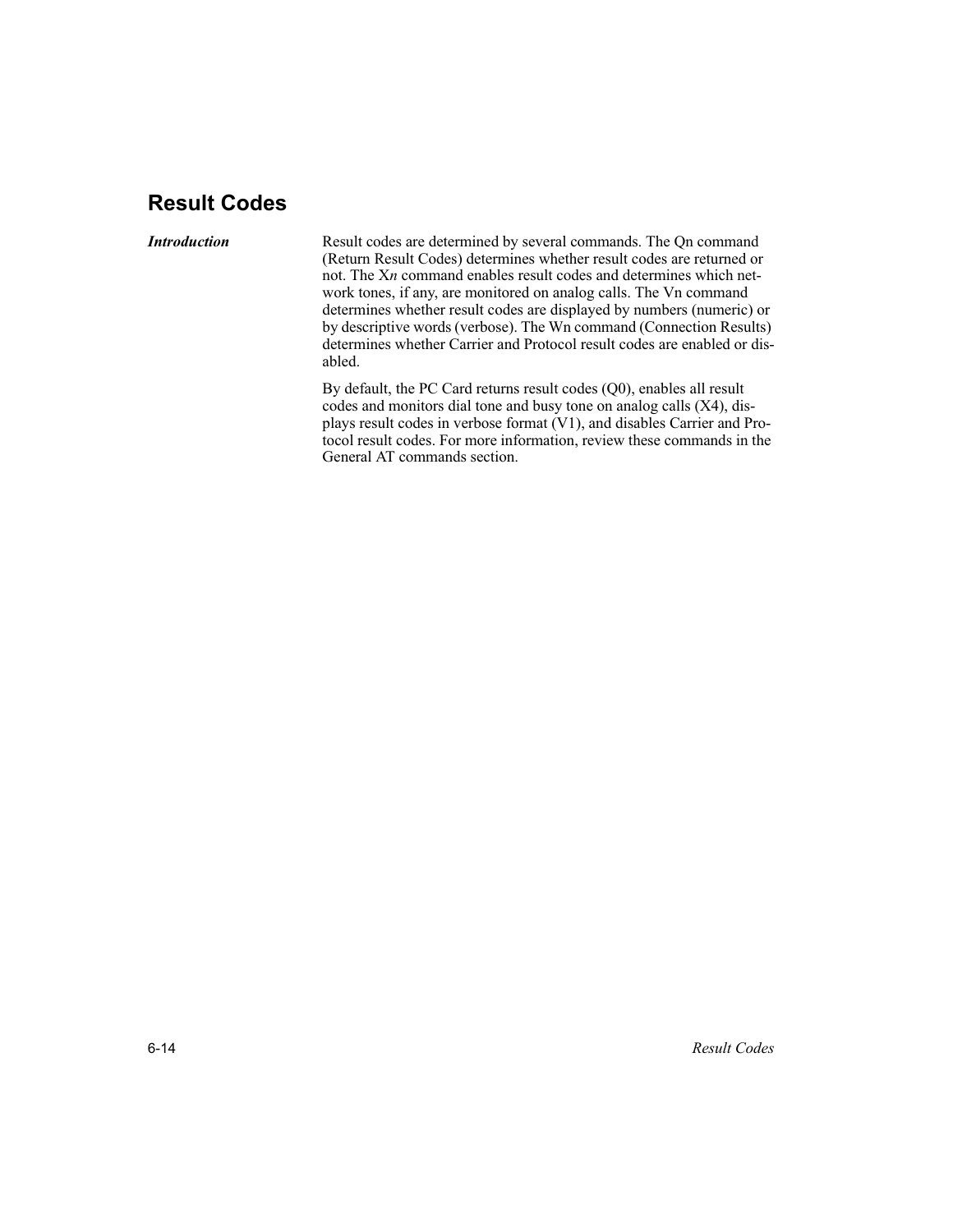**Table 6-5: Result Codes** 

| <b>Numeric</b>  | <b>Verbose</b>            |
|-----------------|---------------------------|
| 0               | OK                        |
| 1               | <b>CONNECT</b>            |
| 2               | <b>RING</b>               |
| $\overline{3}$  | <b>NO CARRIER</b>         |
| 4               | <b>ERROR</b>              |
| 5               | CONNECT 1200              |
| 6               | <b>NO DIALTONE</b>        |
| $\overline{7}$  | <b>BUSY</b>               |
| 10              | CONNECT 2400              |
| 11              | CONNECT 4800              |
| 12              | CONNECT 9600              |
| 13              | CONNECT 14400             |
| $\overline{14}$ | CONNECT 19200             |
| 15              | CONNECT 38400             |
| 16              | CONNECT 57600             |
| 17              | <b>CONNECT 115200</b>     |
|                 | <b>CARRIER 300</b>        |
|                 | <b>CARRIER 1200</b>       |
|                 | CARRIER 2400              |
|                 | CARRIER 4800              |
|                 | CARRIER 7200              |
|                 | CARRIER 9600              |
|                 | CARRIER 12000             |
|                 | CARRIER 14400             |
|                 | CARRIER 16800             |
|                 | CARRIER 19200             |
|                 | CARRIER 21600             |
|                 | CARRIER 24000             |
|                 | CARRIER 26400             |
|                 | CARRIER 28800             |
|                 | CARRIER 31200             |
|                 | CARRIER 33600             |
|                 | <b>PROTOCOL: NONE</b>     |
|                 | PROTOCOL: V42             |
|                 | <b>PROTOCOL: V42BIS</b>   |
|                 | <b>PROTOCOL: MNP REL*</b> |

AT Commands, S Registers, and Result Codes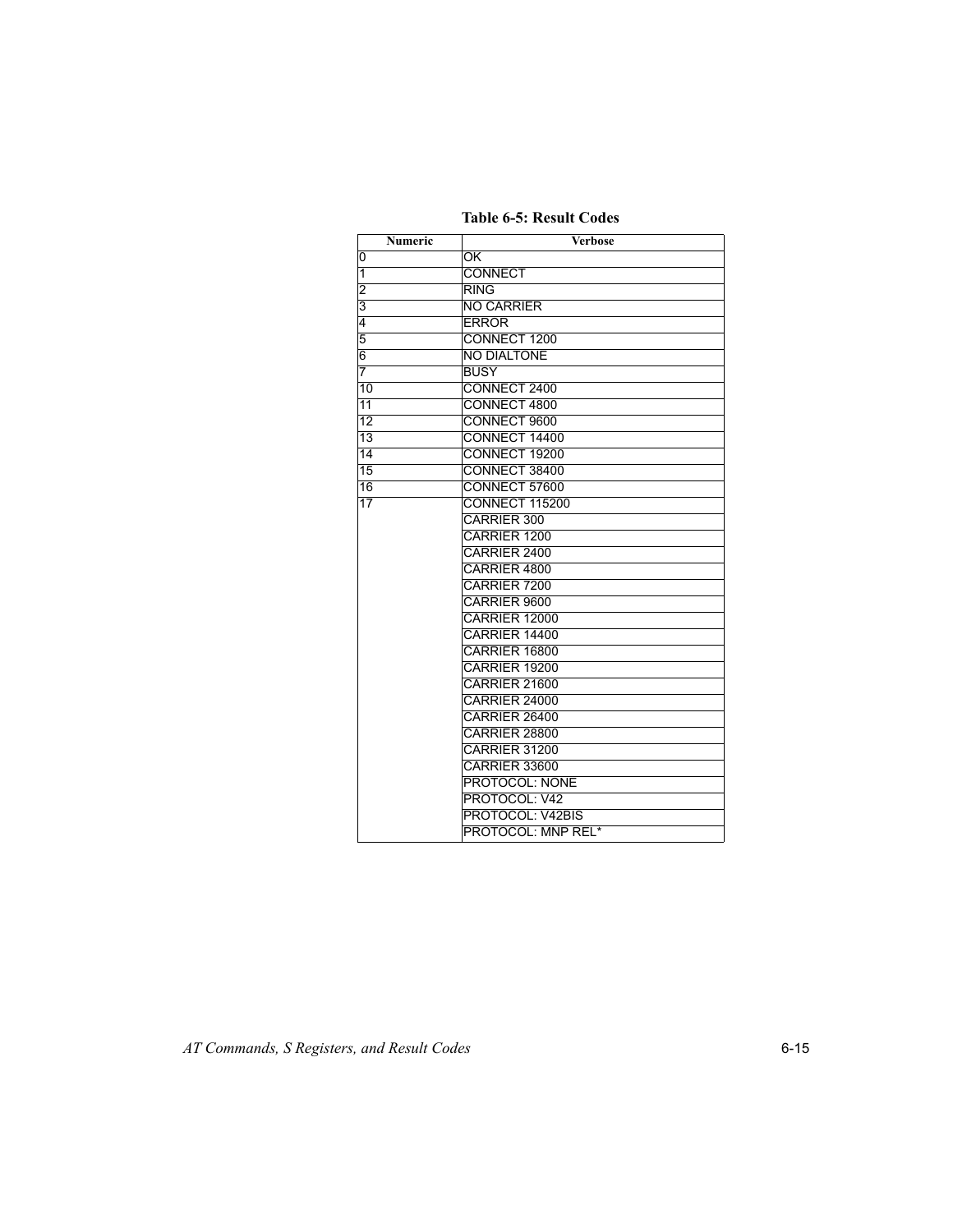$N$   $\theta$   $t$   $e$   $\colon$  Carrier and protocol result messages are enabled only with the W1 command. These messages are displayed in verbose mode only.

> \* This PROTOCOL message will include the MNP level of the connection, e.g. PROTOCOL: MNP REL 5

| <b>Numeric</b>  | Verbose                    |  |  |
|-----------------|----------------------------|--|--|
| ō               | OK                         |  |  |
| 1               | CONNECT                    |  |  |
| $\overline{2}$  | <b>RING</b>                |  |  |
| 3               | <b>NO CARRIER</b>          |  |  |
| 4               | <b>ERROR</b>               |  |  |
| 5               | CONNECT 1200               |  |  |
| 6               | <b>NO DIALTONE</b>         |  |  |
| 7               | <b>BUSY</b>                |  |  |
| 10              | CONNECT 2400               |  |  |
| 11              | CONNECT 4800               |  |  |
| $\overline{12}$ | CONNECT 9600               |  |  |
| 14              | CONNECT 19200              |  |  |
| 18              | CONNECT 57600              |  |  |
| 20              | <b>CONNECT 115200</b>      |  |  |
| 28              | CONNECT 38400              |  |  |
|                 | CARRIER 56000              |  |  |
|                 | CARRIER 64000              |  |  |
|                 | PROTOCOL: V120             |  |  |
|                 | PROTOCOL: PPP              |  |  |
|                 | PROTOCOL: V120 COMPRESSION |  |  |

#### Table 6-6: ISDN Result Codes

 $\overline{1}$ 

 $N$ o t e : Carrier and protocol messages are enabled with the W1 command. These messages are displayed in verbose mode only.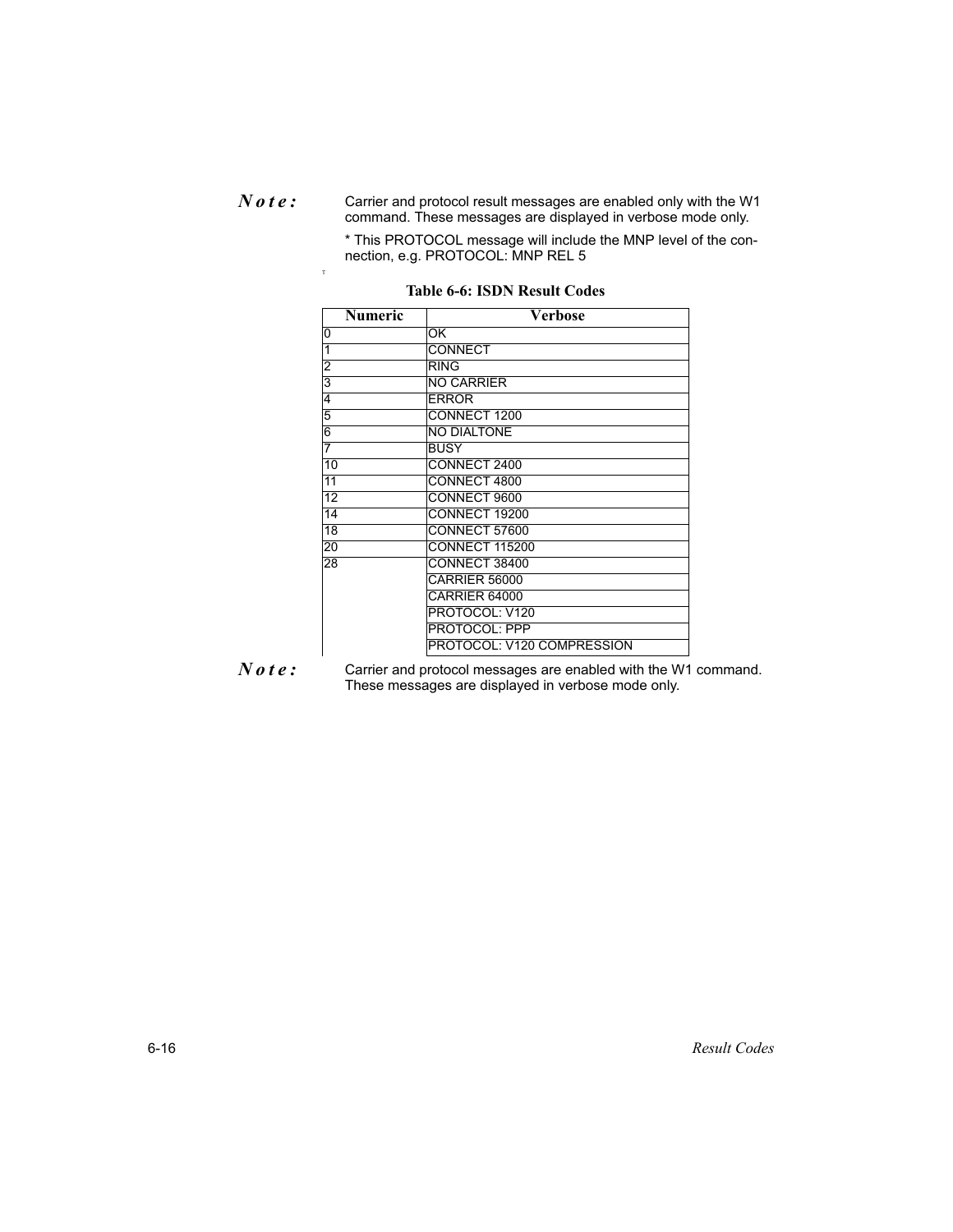## $chapter$  7

## **Upgrading the PC Card**

| Introduction                     | The DataFire GO! Series PC Card has a flash EEPROM capability that<br>lets you easily upgrade the built-in firmware to add new features as they<br>become available. When available, upgrades are posted on the Digi<br>BBS, WWW page, and FTP site.                                                                                                                                           |  |  |  |  |
|----------------------------------|------------------------------------------------------------------------------------------------------------------------------------------------------------------------------------------------------------------------------------------------------------------------------------------------------------------------------------------------------------------------------------------------|--|--|--|--|
| <b>Upgrading Your PC</b><br>Card | When a new firmware flash file is developed, it will be posted on the<br>Digi WWW page and BBS. See the <i>Troubleshooting and Support</i> chap-<br>ter for the web site address. Follow the procedures posted on the web<br>page to download the firmware flash file. You can also download the<br>file from the Digi BBS. Instructions are included in the Customer Infor-<br>mation Packet. |  |  |  |  |
|                                  | 1. Copy the firmware flash file to a separate directory on your hard disk<br>drive.                                                                                                                                                                                                                                                                                                            |  |  |  |  |
|                                  | 2. If there is an accompanying readme. txt file, read it now. It will<br>contain any changes made to the download procedures after this<br>manual went to print, as well as details on the nature of the upgrade<br>and instructions on unzipping the file (if zipped).                                                                                                                        |  |  |  |  |
|                                  | 3. Run your data communication software, make sure it is set to<br>115, 200 bps baud rate, serial port speed), hardware flow con-<br>trol, 8 data bits, N parity, 1 stop bit, and then go to the terminal win-<br>dow. (Although we recommend 115,200 kbps, the download<br>procedure will run at slower rates.)                                                                               |  |  |  |  |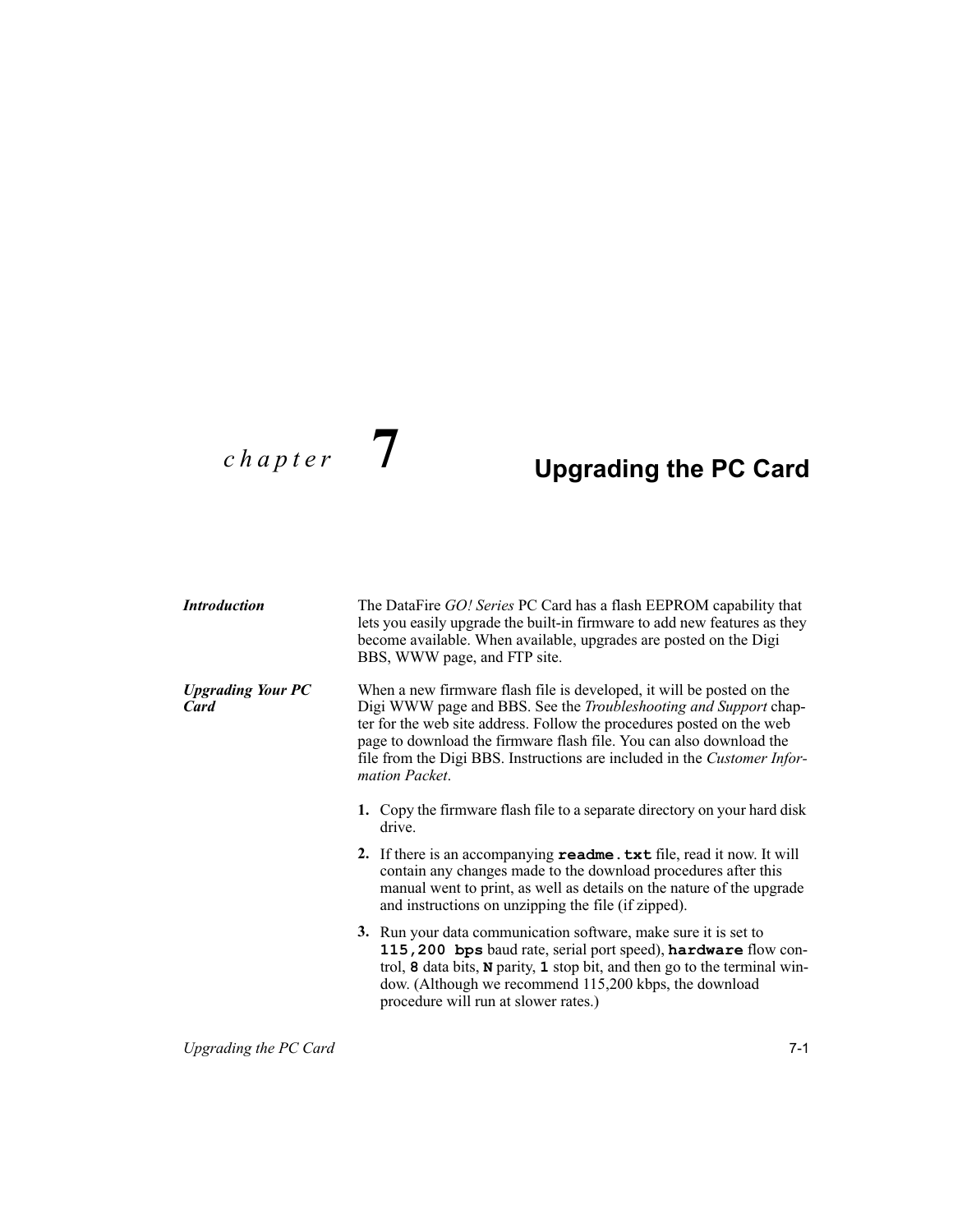- 4. Make sure the DataFire GO! Series PC Card is connected to your computer and that your software is ready to communicate with the PC Card. (Enter AT in your terminal window. If OK is displayed, go on to the next step.)
- 5. Enter AT \*FAPPS Your terminal window will display the following:

AT%FAPPS Application Upgrade

FLASH PROGRAM RAM VERSION x.x

Erase and re-program flash eprom contents  $(y/n)?$ 

6. Type y to erase the existing flash EEPROM flash contents. The flash memory will be erased and the your screen will display the follow $ing:$ 

\*\*\* WARNING \*\*\* Erasing Flash Memory Flash Eprom Upgrade Procedure Ready for ASCII download CTS (hardware) flow control

7. Use the Send Text File command in your data communication software to select and send the flash firmware file from your hard drive to the flash EEPROM chip in the DataFire GO! Series PC Card. You must send the file as a text file. This command may have a different name in some communication software packages. Consult your software documentation if in doubt. The < and > characters will be displayed in a sweeping back and forth motion as the EEPROM is upgraded. The upgrade will take 5 to 10 minutes, depending on your computer and software, and will be followed by a 20 second pause. When the update is complete, your terminal window will display the following:

Code update successful

OK

Now you must exit from your terminal communication program and re-enter the program again for PCMCIA UART initialization.

8. Close your data communication program, then run it again. Verify the new firmware revision by entering **ATI9** in your terminal window. The new software revision and software release date will appear at the bottom of the display. Your upgraded DataFire GO! Series PC Card is ready to use.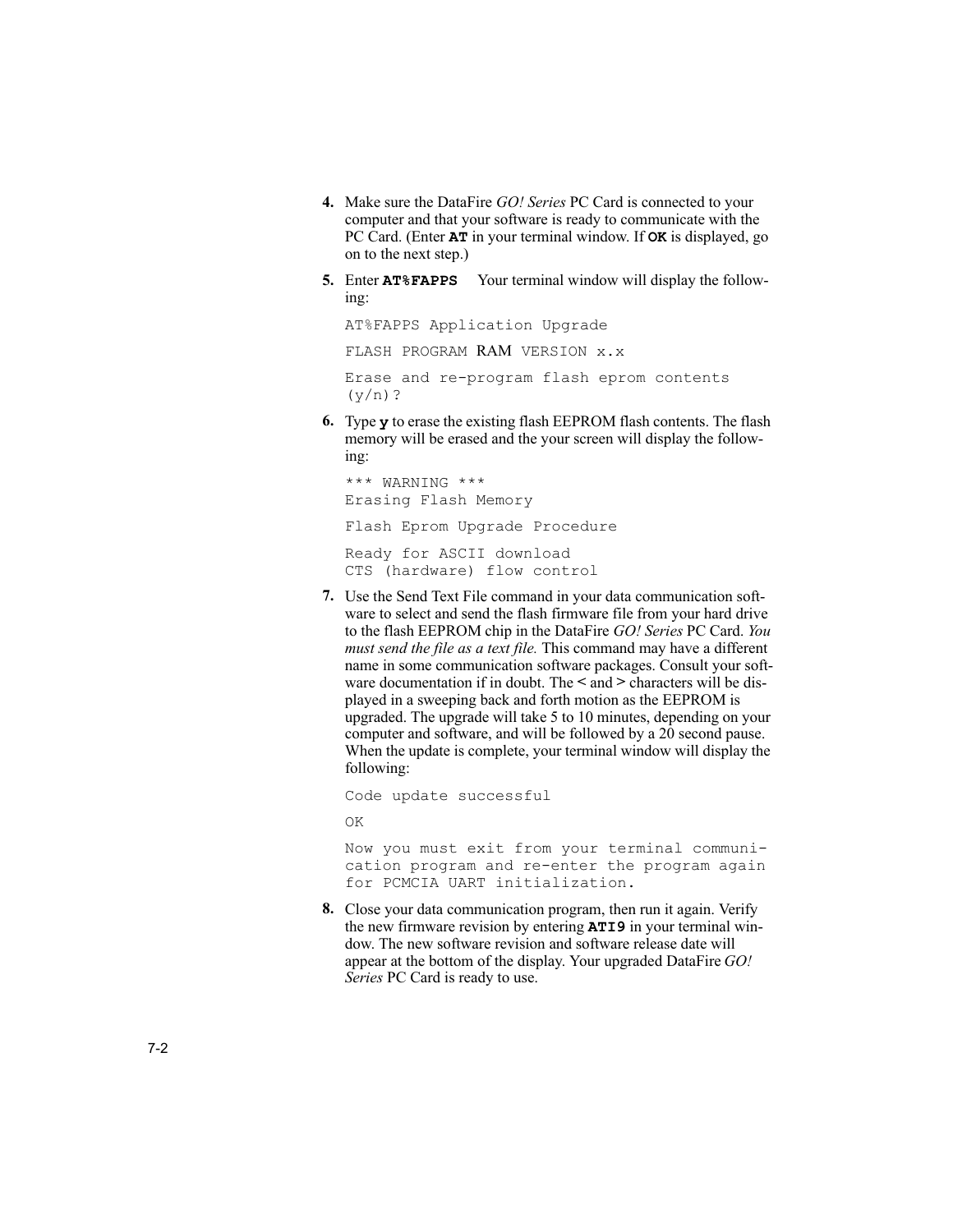## $chapter$  8

## **Troubleshooting and Support**

#### **In This Chapter**

| This Chapter discusses troubleshooting. It covers the following topics: |                                         |  |  |
|-------------------------------------------------------------------------|-----------------------------------------|--|--|
|                                                                         | Troubleshooting Windows 05 Installation |  |  |

| • Iroubleshooting windows 95 Installation $\ldots \ldots \ldots 8-2$ |
|----------------------------------------------------------------------|
| • Troubleshooting Other Problems8-4                                  |
|                                                                      |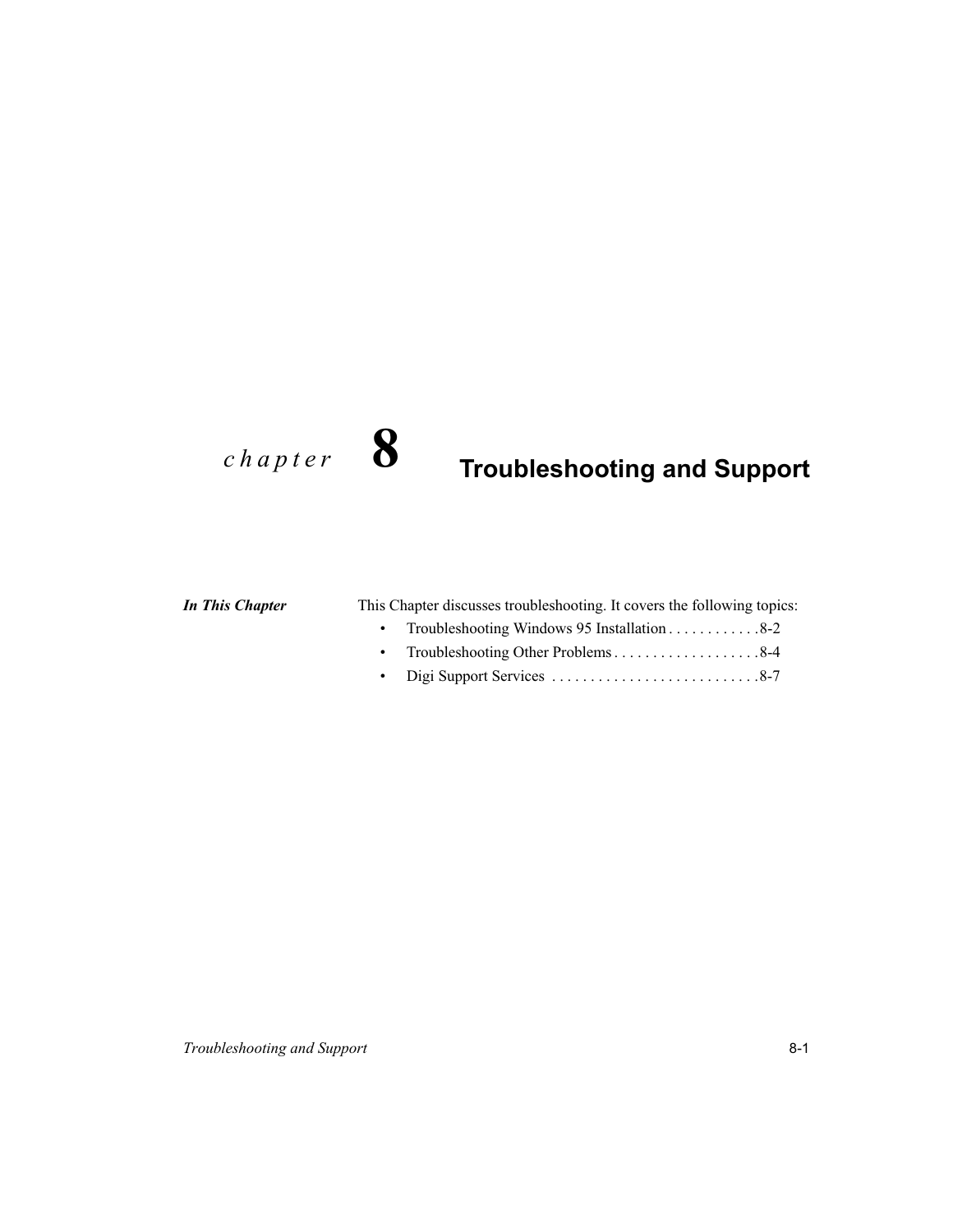## **Troubleshooting Windows 95 Installation**

| <b>Introduction</b>         | This section discusses the most common problems, and their solutions,<br>you are likely to experience during installation under Windows 95.                                                                                                                                                                                                                                                                                                                                                                                                                                                                             |
|-----------------------------|-------------------------------------------------------------------------------------------------------------------------------------------------------------------------------------------------------------------------------------------------------------------------------------------------------------------------------------------------------------------------------------------------------------------------------------------------------------------------------------------------------------------------------------------------------------------------------------------------------------------------|
| <b>Symptoms and Actions</b> | Windows 95 prompts you to restart before installation is complete.<br>Windows 95 has detected a possible resource conflict. Restart Win-<br>dows and the resource conflict will attempt to be resolved. If the con-<br>flict is resolved, Windows will complete the installation.                                                                                                                                                                                                                                                                                                                                       |
|                             | After the GO! card is detected and files copied from the installation<br>source, the Modem, CXP, and Net devices are not detected and the<br>configuration Wizard is not started.<br>This is a resource conflict. Do the following:<br>a. Open Control Panel and double click on the System icon.<br><b>b.</b> Select the Device Manager tab.<br>c. Find the Digi DataFire GO! Series device under Modem or<br><b>Multifunction.</b> If there is an exclamation mark $(!)$ or a red X<br>through the icon, a resource conflict has been encountered.<br>d. Restart Windows 95. If Windows 95 resolves the conflict when |
|                             | you restart, then Windows 95 will detect the Modem, CXP and<br>Net devices and complete the installation.                                                                                                                                                                                                                                                                                                                                                                                                                                                                                                               |
|                             | If restarting Windows 95 does not resolve the conflict, the problem may<br>be that there are not enough free resources available for the PC Card.<br>Follow the procedure below to free-up resources for the PC Card.<br>a. Make a backup copy of config.sys (found in the root direc-<br>tory, usually $c:\)$ and system. ini (found in your windows<br>directory, usually c: \windows or c: \win95).<br>b. Start Notepad. Open the file config.sys. If a reference to<br><b>EMM386. SYS</b> with the $\{x\}$ switch is in the config. sys file,<br>it must be modified to free-up resources. The following is an      |
|                             | example:<br>Original:                                                                                                                                                                                                                                                                                                                                                                                                                                                                                                                                                                                                   |
|                             | EMM386.SYS NOEMS \I=B000-BFFF \X=C000-CFFF<br><b>Changed Version:</b><br>EMM386.SYS NOEMS \I=B000-BFFF<br>c. Save config.sys.<br>d. Open system.ini.                                                                                                                                                                                                                                                                                                                                                                                                                                                                    |
|                             | If a reference to <b>EMMEXCLUDE</b> exists in the system. ini file,<br>it must be modified to free-up resources. Here is an example:                                                                                                                                                                                                                                                                                                                                                                                                                                                                                    |
|                             | ; EMMEXCLUDE=                                                                                                                                                                                                                                                                                                                                                                                                                                                                                                                                                                                                           |
|                             | If any of the following references exist in the system in file,<br>comment them out by placing a ; (semi-colon) before each line:                                                                                                                                                                                                                                                                                                                                                                                                                                                                                       |

Troubleshooting Windows 95 Installation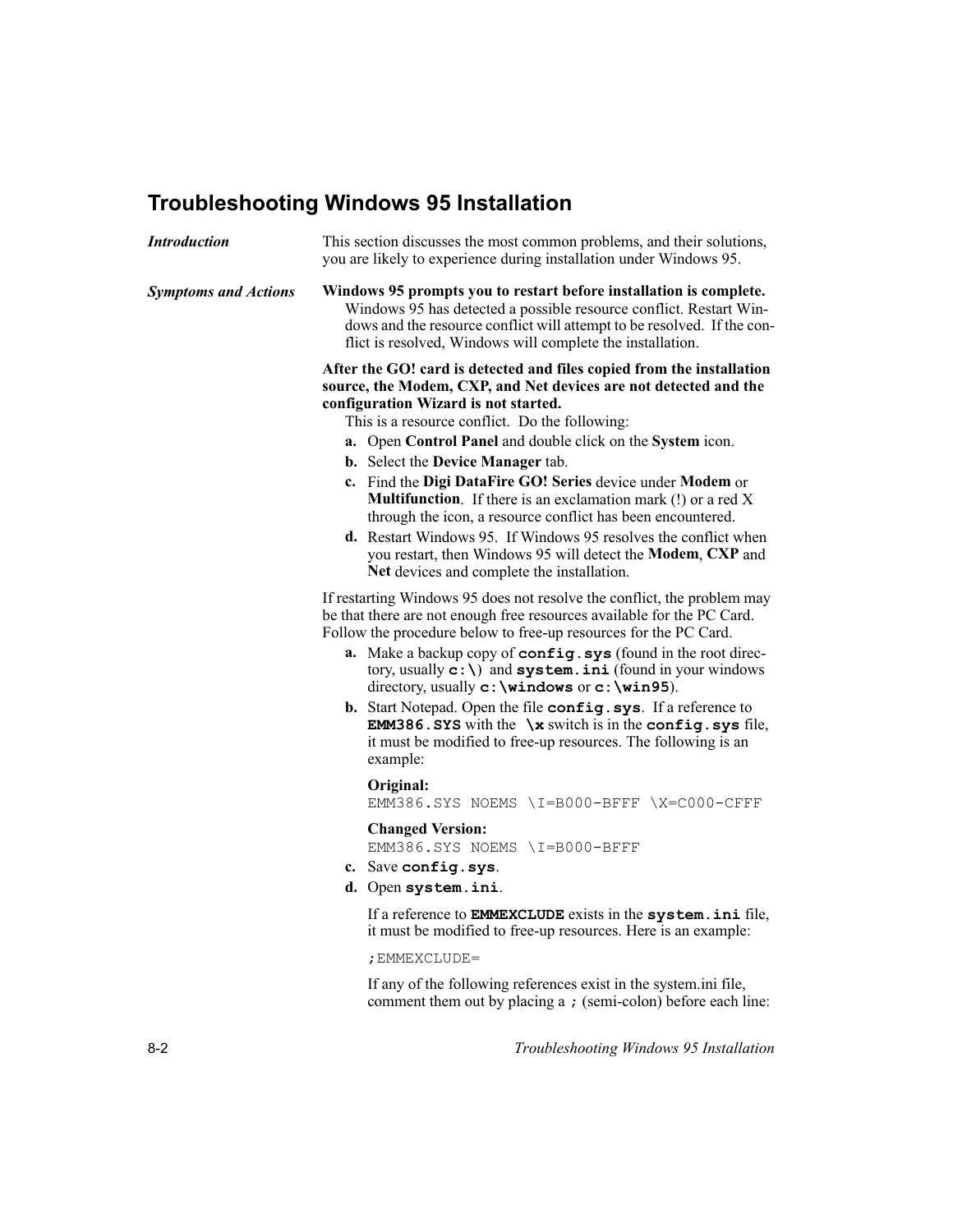- ;COM1AutoAssign= ;COM2AutoAssign= ;COM3AutoAssign= ;COM4AutoAssign= ;COM1Base= ;COM2Base= ;COM3Base= ;COM4Base= ;COM1IRQ= ;COM2IRQ= ;COM3IRQ= ;COM4IRQ=
- e. Save system.ini
- f. Close Notepad and restart Windows. If the conflict is resolved, Windows 95 will detect the Modem, CXP, and Net devices and complete the installation.

#### Windows prompts you for CIS.SCP.

Insert Windows 95 Digi DataFire GO! Series Wizard Disk 2 of 2. Type  $a:\lambda$  for the path to this file. Click OK. The installation will continue.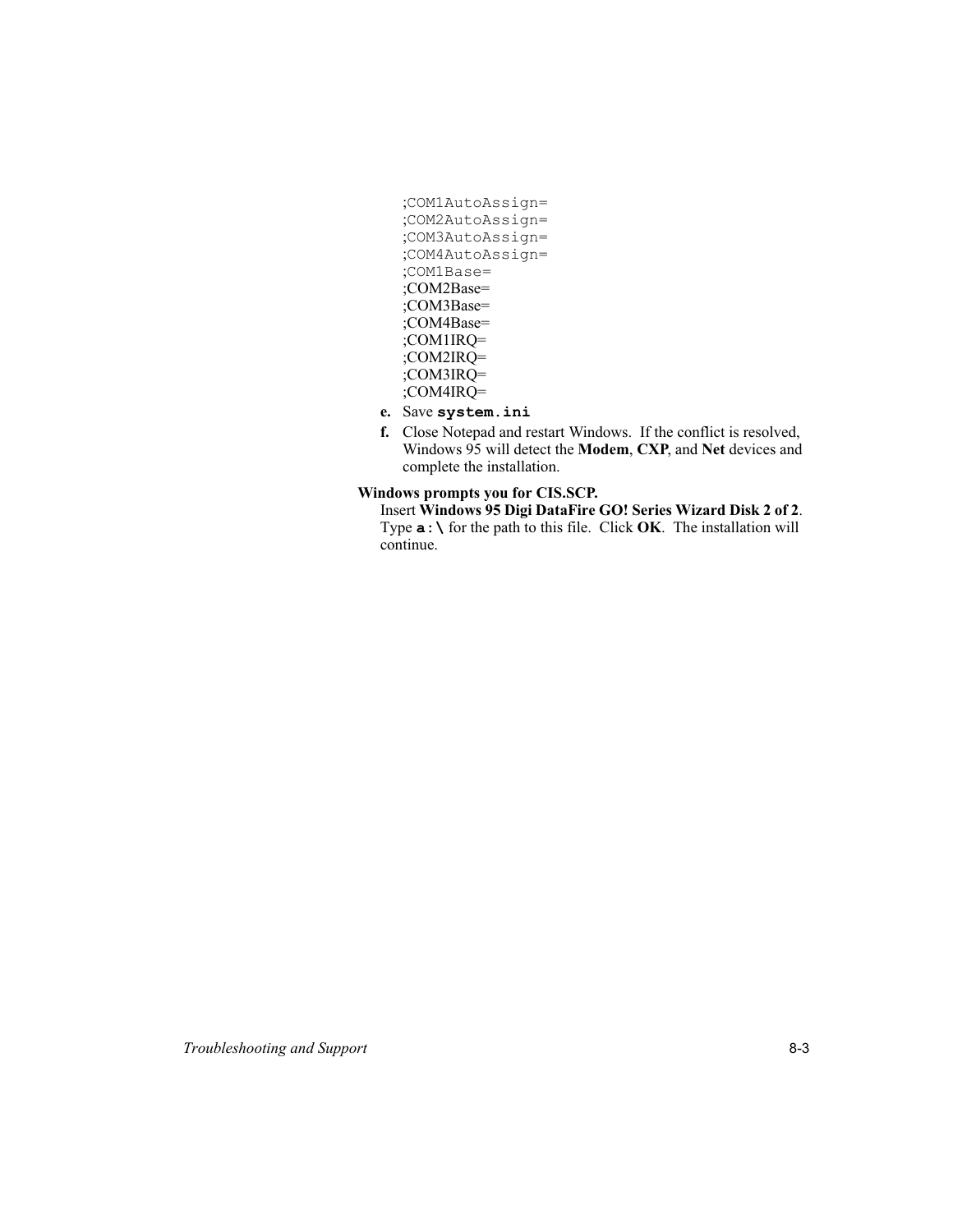#### **Troubleshooting Other Problems**

#### **Introduction**

This section discusses the most common problems you are likely to experience, and their solutions. In many cases, a problem will be caused either by a loose connection or, if ISDN, by an incorrect switch, SPID, or DN setting.

#### The PC Card does not respond to commands sent by your data communication software (if you are using a terminal window to enter AT commands, there is no "OK" response when you enter an AT command).

Make sure your data communications software is configured for the COM port assigned to the PC Card. (Some software programs require a Save and a Restart if a COM port setting is changed.)

#### If you are running Windows 95:

- a. Open the System folder in Control Panel.
- **b.** Click on the Device Manager tab.
- c. Expand the Modem icon.
- d. Click on Digi International PC Card ISDN V.34
- e. Select Properties

The Modem tab will indicate the current COM port setting. Make sure your software is set to this COM port.

#### If you are running Windows 3.1x:

- a. Access the Control Panel Ports option by clicking the Main, Control Panel, and Ports icons.
- **b.** Make sure your software is set to the indicated COM Port.
- c. Make sure the COM port I/O address, and IRQ assigned to the PC Card do not conflict with existing devices.

#### If you are running Windows 95:

- a. Access Digi International DataFire GO! Series ISDN V.34 as described above. Select Properties. The Resources tab will indicate the current IRQ and I/O settings, as well as any conflicts with other resources.
- b. If the Resources tab indicates a conflict, refer to your Windows 95 documentation to resolve the conflict.

#### If you are running Windows 3.1x:

- a. Access the Control Panel Ports option by clicking the Main, **Control Panel, and Ports icons.**
- **b.** Under **Ports** you can specify advanced settings that determine the base I/O port address and the interrupt request line (IRQ) used by Windows to send information to a COM (serial) port.

(If the PC Card does not respond to AT commands you have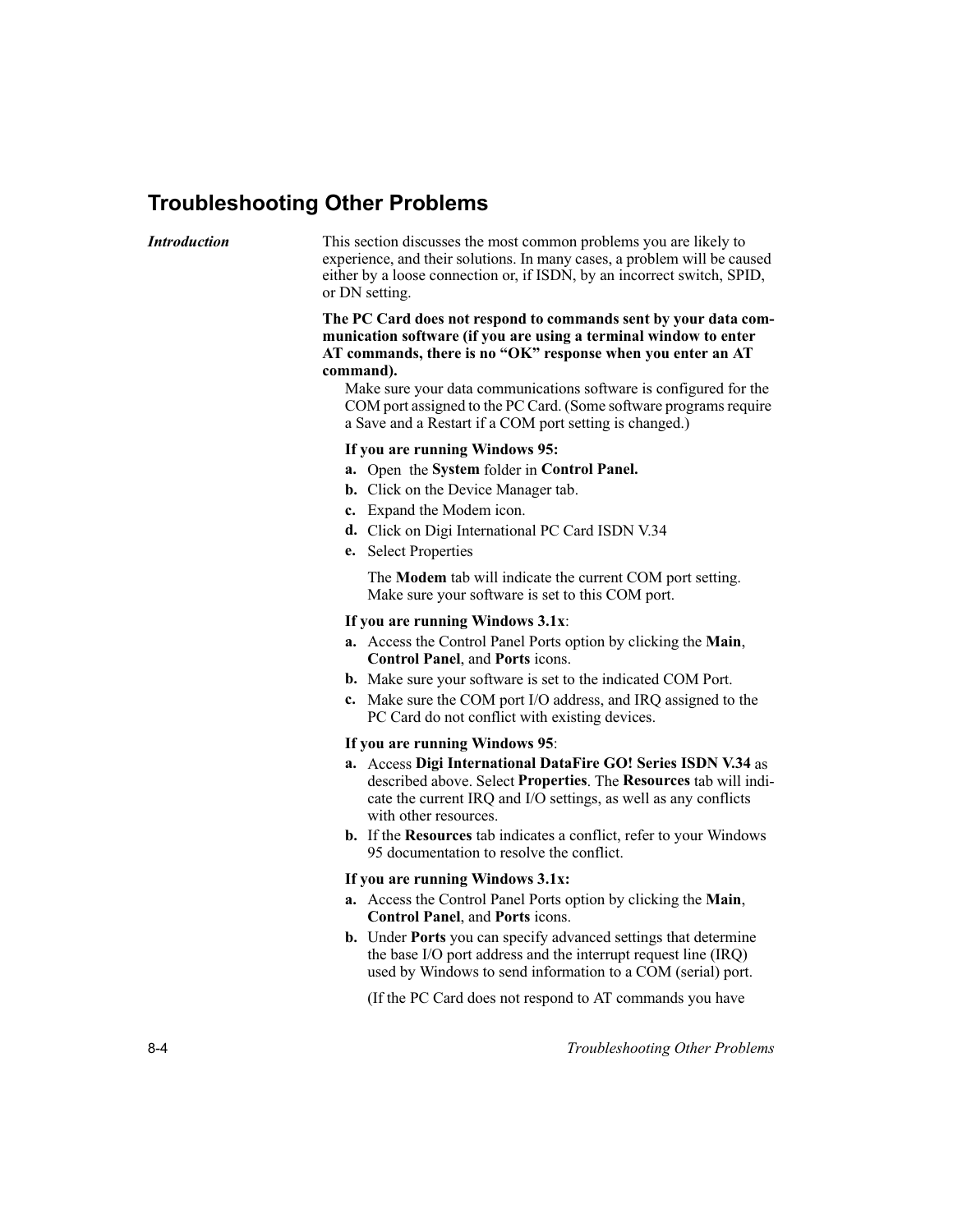entered manually), make sure you place AT in front of the command. The letters must each be in the same case, upper or lower: AT or at.

#### The terminal window in your data communication software displays double characters—for example, you type AT and the window displays AATT:

Disable Local Echo in your data communication software. By default, the PC Card will echo characters to the terminal window.

#### The PC Card will not place or answer modem calls using the analog line interface.

Check your connections first. Make sure the PC Card analog line interface is securely connected to the DataFire GO! Series PC Card in your computer, and the telephone line connected correctly to the interface and the correct wall jack. The call status LED on the analog line interface will be red if it is properly connected.

#### For outgoing calls:

Make sure dial tone is present on the analog line. Use a standard single line telephone to verify dial tone is present. By default, the DataFire GO! Series PC Card will not dial if it does not detect a dial tone. Variations in dial tone frequency and cadence may occasionally cause problems.

You can set the DataFire GO! Series PC Card to ignore dial tone and "blind dial" a number by entering **ATX1** This may be useful in applications where dial tone is not standard—PABX dial tone, for example.

By default, the DataFire GO! Series PC Card will wait two seconds to detect dial tone. This can be extended by entering  $ATS6=x$ where  $x$  equals the seconds to wait for dial tone. This may be useful if stutter dial tone is heard momentarily before steady dial tone. Stutter dial tone is common on telephone lines with voice mail services. You must give the DataFire GO! Series PC Card time to detect steady dial tone.

#### For incoming calls:

Make sure auto-answer is ON by entering  $ATS0=1$  in your terminal window. This is the default setting for the DataFire GO! Series PC Card. You can answer calls manually by entering ATA after the "RING" message is displayed in your terminal window.

Make sure DTR is being asserted by your data communication software or disable DTR disconnect on the DataFire GO! Series PC Card by entering AT&D0.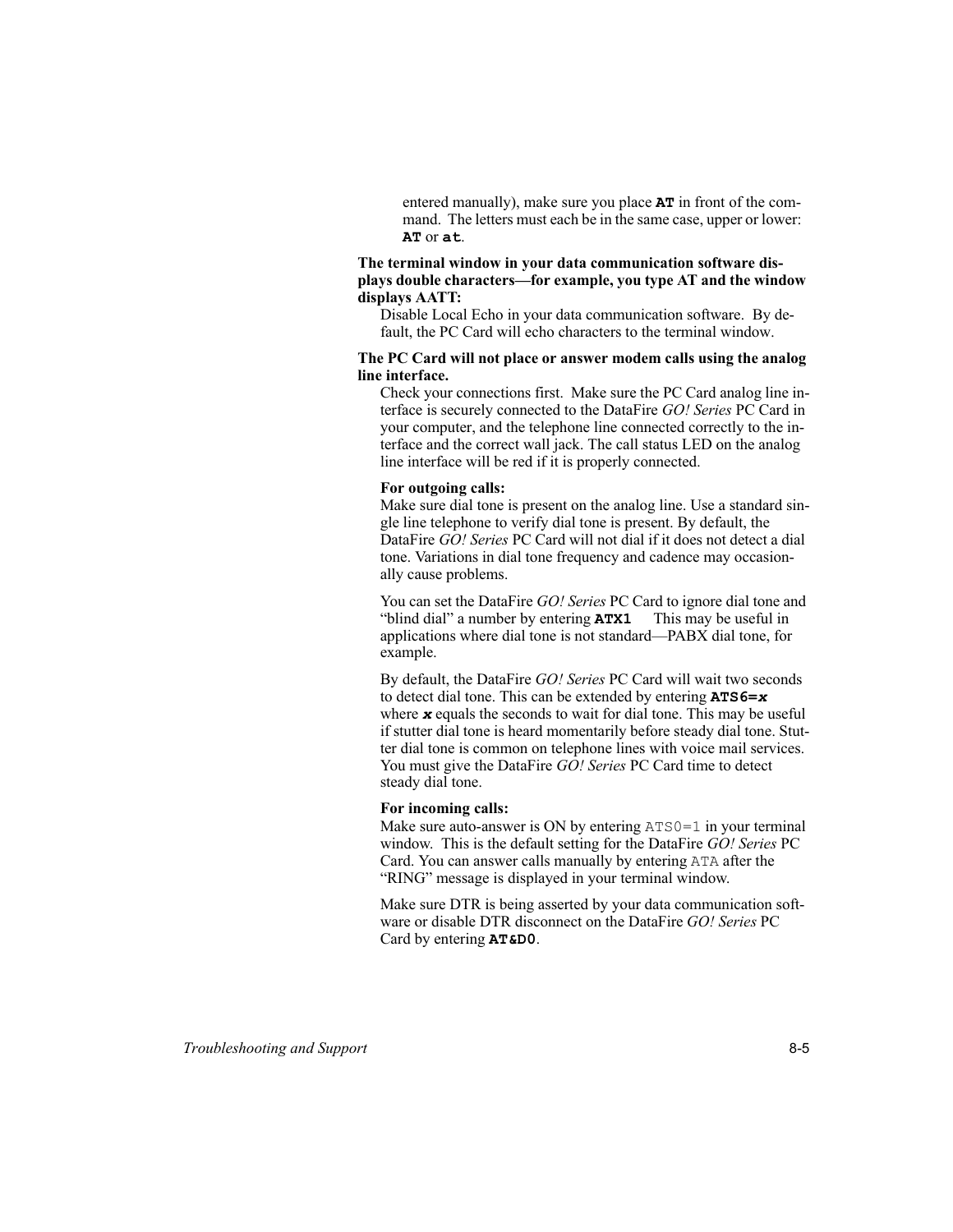#### The PC Card will not place or answer ISDN calls (including modem-over-ISDN).

- a. Make sure the ISDN line interface is correctly connected to the DataFire GO! Series PC Card. The ISDN Sync LED will be red when ISDN line is not attached.
- **b.** Make sure the ISDN line interface is connected to your ISDN telephone line. You cannot make ISDN or modem-over-ISDN calls if you are connected to an analog telephone line or analog line interface.
- c. Check the ISDN Sync LED on the interface. If it is not green, the PC card is not synchronized with the ISDN line. Enter ATI10 to view network information. Compare the responses with the information provided to you by your telephone company. If there are differences, re-enter the correct information.

## $Note:$

For S/T models, if the previous step fails, connect the termination plug between the ISDN wall jack and the telephone cable (recommended) or between the telephone cable and the ISDN interface.

- d. For ISDN calls, make sure the data channel protocol matches the one used by the remote device.
- e. If a "NO CARRIER" message is displayed in your terminal window immediately after dialing an ISDN number, the ISDN line may not be configured to allow ISDN circuit-switched data calls. Contact your local telephone company. If there is a delay before receiving a "NO CARRIER" message, then either the remote ISDN device did not answer, or the B channel data protocols do not match.
- f. When dialing modem-over-ISDN calls, make sure you use the M dial modifier-ATDM, for example.
- g. If a "NO CARRIER" message is displayed immediately after dialing an analog modem telephone number using ATDM, the ISDN line may not be configured to allow ISDN circuit-switched voice calls. Contact your local telephone company. If there is a delay before receiving the "NO CARRIER" message, the remote device did not answer or it was not V.34 compatible.

Troubleshooting Other Problems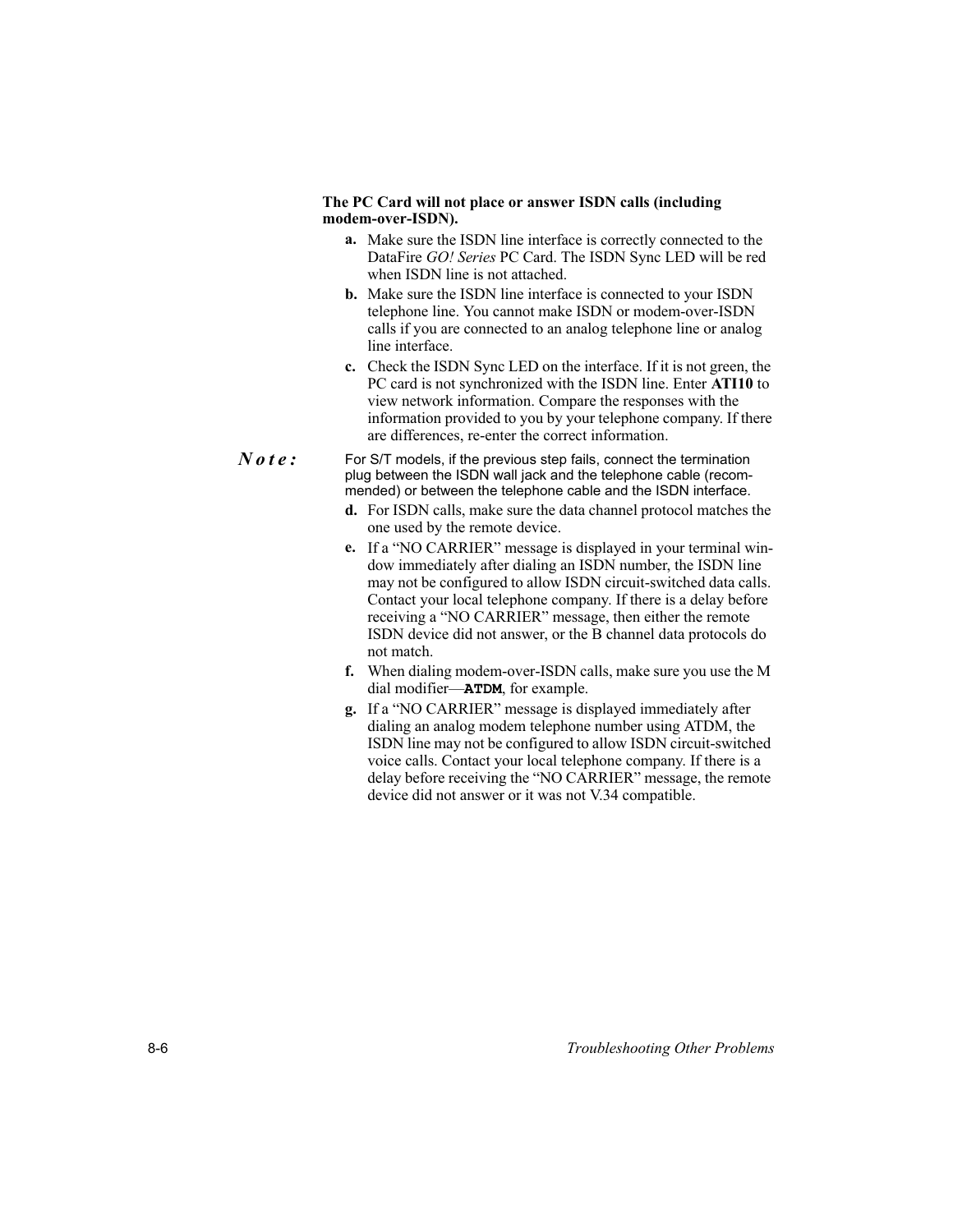# **Digi Support Services**

| World Wide Web Server                        | World Wide Web product information, manuals, new product announce-<br>ments, programs, application stories and more can be obtained through<br>the World Wide Web.             |
|----------------------------------------------|--------------------------------------------------------------------------------------------------------------------------------------------------------------------------------|
|                                              | You can access our web page at <b>http://www.dgii.com</b> .                                                                                                                    |
| <b>Internet FTP Server</b>                   | The Digi anonymous FTP server provides you with access to Digi driv-<br>ers and related installation information.                                                              |
|                                              | You can access the server at ftp://www.dgii.com/drivers. If<br>prompted for a name and password, log in as <b>anonymous</b> and enter<br>your E-mail address as your password. |
| <b>Customer Information</b><br><b>Packet</b> | The <i>Customer Information Packet</i> included with your PC Card contains<br>all the information you need to contact Digi Customer Service and Tech-<br>nical Support.        |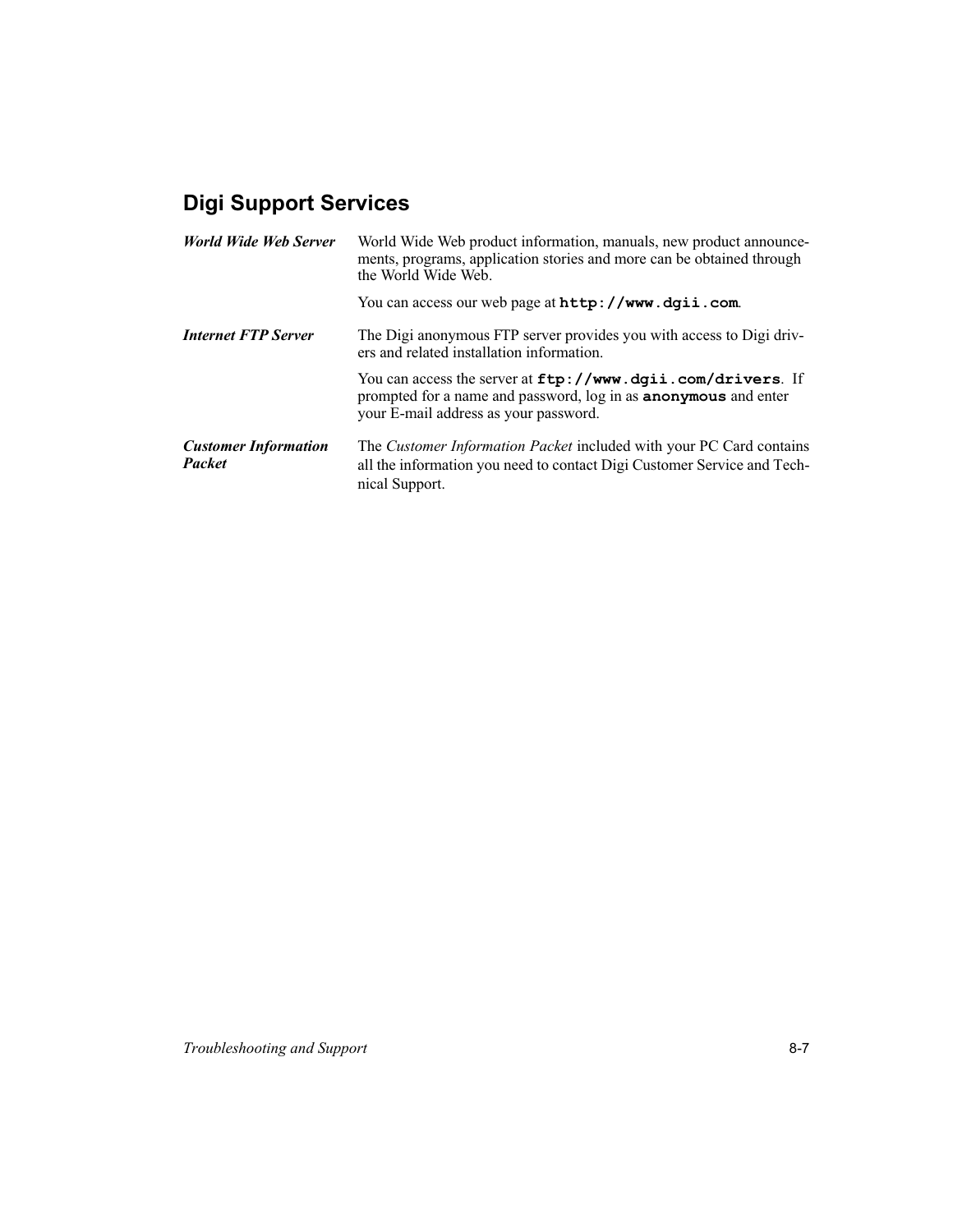Digi Support Services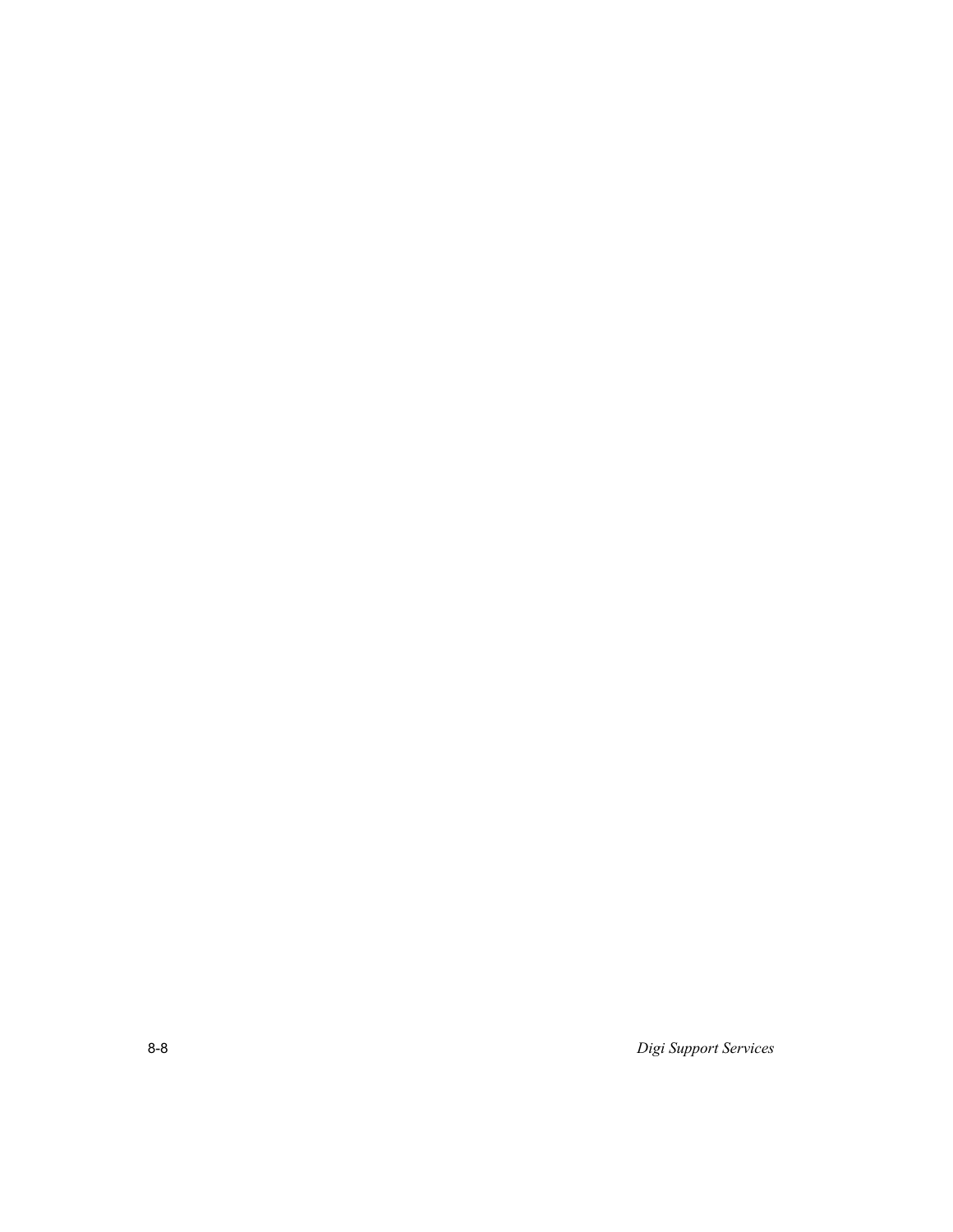# $\sqrt{1 - A}$



# **U.K. Specific Configuration Information**

**S** Registers

To use the DataFire S/T/V.34 in the U.K., set S registers to the following values:

| <b>S</b> Register | <b>Setting</b> |
|-------------------|----------------|
|                   | 4 or 5.        |
| 11                | 70 to 255      |

**Make/Break Ratios** 

Use the AT&P1 command to specify the appropriate make/break ratio for the U.K. (33%/67%)